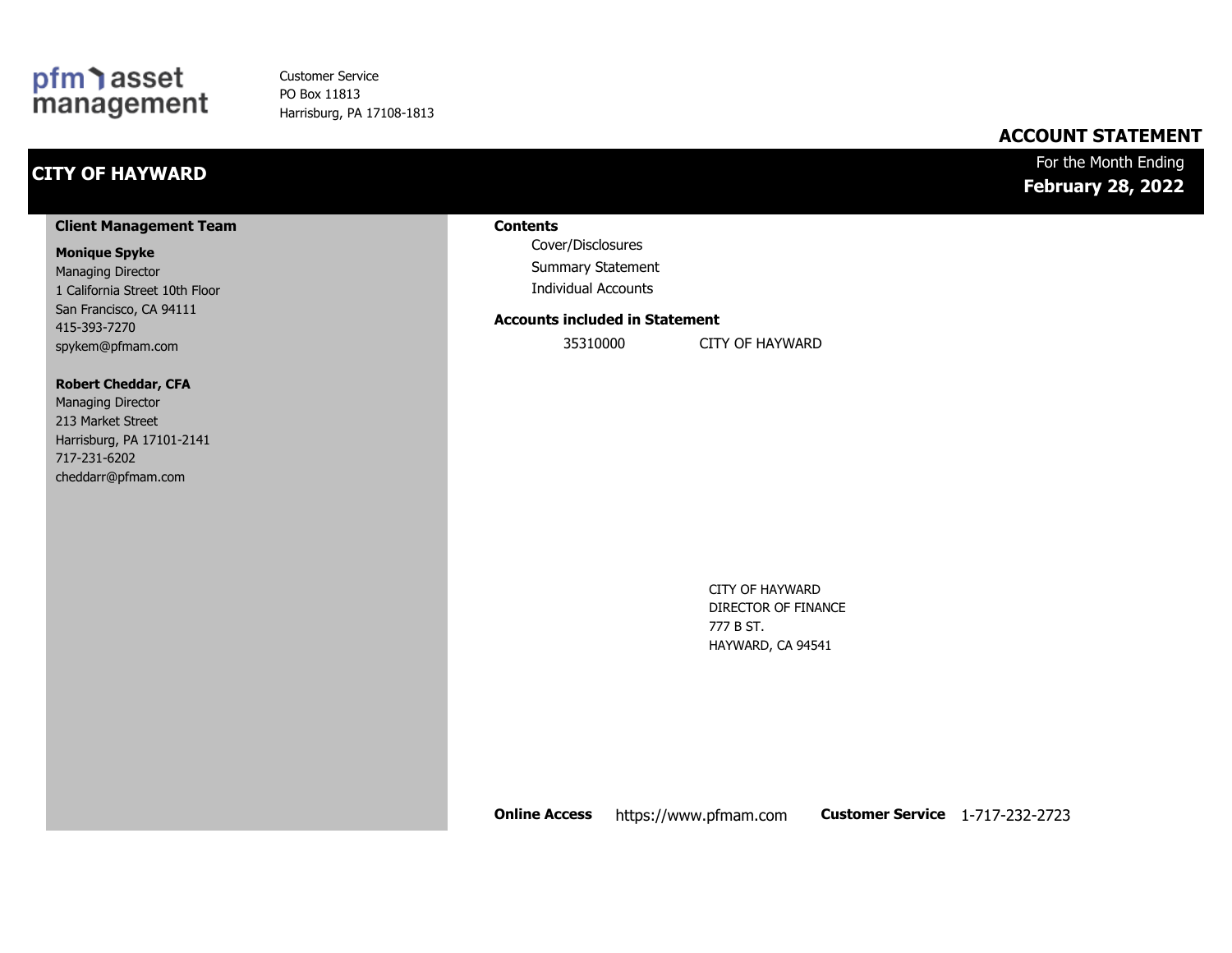#### **Important Disclosures**

#### Important Disclosures

This statement is for general information purposes only and is not intended to provide specific advice or recommendations. PFM Asset Management LLC ("PFMAM") is an investment adviser registered with the U.S. Securities and Exchange Commission and a subsidiary of U.S. Bancorp Asset Management, Inc. ("USBAM"). USBAM is a subsidiary of U.S. Bank National Association ("U.S. Bank"). U.S. Bank is a separate entity and subsidiary of U.S. Bancorp. U.S. Bank is not responsible for and does not guarantee the products, services or performance of PFMAM. PFMAM maintains a written disclosure statement of our background and business experience. If you would like to receive a copy of our current disclosure statement, please contact Service Operations at the address below.

**Proxy Voting** PFMAM does not normally receive proxies to vote on behalf of its clients. However, it does on occasion receive consent requests. In the event a consent request is received the portfolio manager contacts the client and then proceeds according to their instructions. PFMAM's Proxy Voting Policy is available upon request by contacting Service Operations at the address below.

**Questions About an Account** PFMAM's monthly statement is intended to detail our investment advisory activity as well as the activity of any accounts held by clients in pools that are managed by PFMAM. The custodian bank maintains the control of assets and executes (i.e., settles) all investment transactions. The custodian statement is the official record of security and cash holdings and transactions. PFMAM recognizes that clients may use these reports to facilitate record keeping and that the custodian bank statement and the PFMAM statement should be reconciled and differences resolved. Many custodians use a settlement date basis which may result in the need to reconcile due to a timing difference.

**Account Control** PFMAM does not have the authority to withdraw funds from or deposit funds to the custodian outside the scope of services provided by PFMAM. Our clients retain responsibility for their internal accounting policies; implementing and enforcing internal controls and generating ledger entries or otherwise recording transactions. **Market Value** Generally, PFMAM's market prices are derived from closing bid prices as of the last business day of the month as supplied by Refinitiv or Bloomberg. For certain short-term investments or where prices are not available from generally recognized sources the securities are priced using a yield-based matrix system to arrive at an estimated market value. Prices that fall between data points are interpolated. Non-negotiable FDIC-insured bank certificates of deposit are priced at par. Although PFMAM believes the prices to be reliable, the values of the securities may not represent the prices at which the securities could have been bought or sold. Explanation of the valuation methods for a registered investment company or local government investment program is contained in the appropriate fund offering documentation or information statement.

**Amortized Cost** The original cost of the principal of the security is adjusted for the amount of the periodic reduction of any discount or premium from the purchase date until the date of the report. Discount or premium with respect to short term securities (those with less than one year to maturity at time of issuance) is amortized on a straightline basis. Such discount or premium with respect to longer term securities is amortized using the constant yield basis.

**Tax Reporting** Cost data and realized gains / losses are provided for informational purposes only. Please review for accuracy and consult your tax advisor to determine the tax consequences of your security transactions. PFMAM does not report such information to the IRS or other taxing authorities and is not responsible for the accuracy of such information that may be required to be reported to federal, state or other taxing authorities.

**Financial Situation** In order to better serve you, PFMAM should be promptly notified of any material change in your investment objective or financial situation. **Callable Securities** Securities subject to redemption prior to maturity may be redeemed in whole or in part before maturity, which could affect the yield represented. **Portfolio** The securities in this portfolio, including shares of mutual funds, are not guaranteed or otherwise protected by PFMAM, the FDIC (except for certain non-negotiable certificates of deposit) or any government agency. Investment in securities involves risks, including the possible loss of the amount invested. Actual settlement values, accrued interest, and amortized cost amounts may vary for securities subject to an adjustable interest rate or subject to principal paydowns. Any changes to the values shown may be reflected within the next monthly statement's beginning values.

**Rating** Information provided for ratings is based upon a good faith inquiry of selected sources, but its accuracy and completeness cannot be quaranteed Shares of some local government investment programs and TERM funds are marketed through representatives of PFMAM's affiliate, PFM Fund Distributors, Inc. which is registered with the SEC as a broker/dealer and is a member of the Financial Industry Regulatory Authority ("FINRA") and the Municipal Securities Rulemaking Board ("MSRB"). You may reach the FINRA by calling the FINRA Hotline at 1-800-289-9999 or at the FINRA website address

https://www.finra.org/investors/investor-contacts. A brochure describing the FINRA Regulation Public Disclosure Program is also available from FINRA upon request. **Key Terms and Definitions**

*Dividends* on local government investment program funds consist of interest earned, plus any discount ratably amortized to the date of maturity, plus all realized gains and losses on the sale of securities prior to maturity, less ratable amortization of any premium and all accrued expenses to the fund. Dividends are accrued daily and may be paid either monthly or quarterly. The monthly earnings on this statement represent the estimated dividend accrued for the month for any program that distributes earnings on a quarterly basis. There is no guarantee that the estimated amount will be paid on the actual distribution date.

*Current Yield* is the net change, exclusive of capital changes and income other than investment income, in the value of a hypothetical fund account with a balance of one share over the seven-day base period including the statement date, expressed as a percentage of the value of one share (normally \$1.00 per share) at the beginning of the seven-day period. This resulting net change in account value is then annualized by multiplying it by

365 and dividing the result by 7. The yields quoted should not be considered a representation of the yield of the fund in the future, since the yield is not fixed. *Average maturity* represents the average maturity of all securities and investments of a portfolio, determined by multiplying the par or principal value of each security or investment by its maturity (days or years), summing the products, and dividing the sum by the total principal value of the portfolio. The stated maturity date of mortgage backed or callable securities are used in this statement. However the actual maturity of these securities could vary depending on the level or prepayments on the underlying mortgages or whether a callable security has or is still able to be called.

*Monthly distribution yield* represents the net change in the value of one share (normally \$1.00 per share) resulting from all dividends declared during the month by a fund expressed as a percentage of the value of one share at the beginning of the month. This resulting net change is then annualized by multiplying it by 365 and dividing it by the number of calendar days in the month.

*YTM at Cost* The yield to maturity at cost is the expected rate of return, based on the original cost, the annual interest receipts, maturity value and the time period from purchase date to maturity, stated as a percentage, on an annualized basis.

*YTM at Market* The yield to maturity at market is the rate of return, based on the current market value, the annual interest receipts, maturity value and the time period remaining until maturity, stated as a percentage, on an annualized basis. *Managed Account* A portfolio of investments managed discretely by PFMAM according to the client's specific investment policy and requirements. The investments are directly owned by the client and held by the client's custodian. *Unsettled Trade* A trade which has been executed however the final consummation of the security transaction and payment has not yet taken place.

Please review the detail pages of this statement carefully. If you think your statement is wrong, missing account information, or if you need more information about a transaction, please contact PFMAM within 60 days of receipt. If you have other concerns or questions regarding your account, or to request an updated copy of PFMAM's current disclosure statement, please contact a member of your client management team at PFMAM Service Operations at the address below.

> PFM Asset Management LLC Attn: Service Operations 213 Market Street Harrisburg, PA 17101

**NOT FDIC INSURED NO BANK GUARANTEE MAY LOSE VALUE**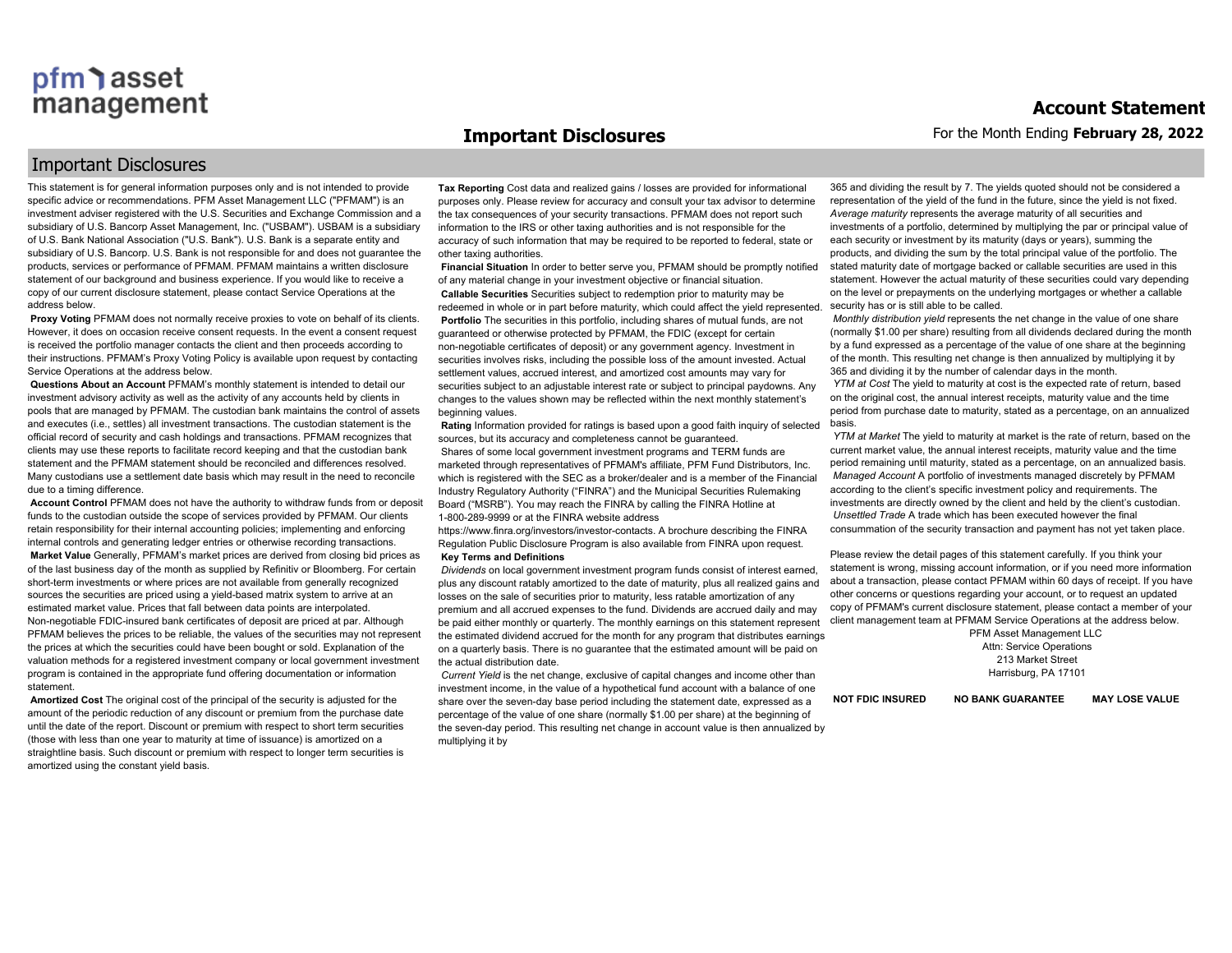### **Managed Account Summary Statement** For the Month Ending February 28, 2022

| <b>Transaction Summary - Managed Account</b> | <b>Cash Transactions Summary - Managed Account</b> |                                 |                |
|----------------------------------------------|----------------------------------------------------|---------------------------------|----------------|
| <b>Opening Market Value</b>                  | \$185,098,303.52                                   | Maturities/Calls                | 0.00           |
| Maturities/Calls                             | (424, 606.82)                                      | Sale Proceeds                   | 6,778,039.50   |
| <b>Principal Dispositions</b>                | (6,759,371.14)                                     | Coupon/Interest/Dividend Income | 74,165.01      |
| Principal Acquisitions                       | 6,980,717.38                                       | Principal Payments              | 424,606.82     |
| Unsettled Trades                             | 0.00                                               | <b>Security Purchases</b>       | (7,401,884.93) |
| Change in Current Value                      | (1,011,288.48)                                     | Net Cash Contribution           | 125,073.60     |
|                                              |                                                    | Reconciling Transactions        | 0.00           |
| <b>Closing Market Value</b>                  | \$183,883,754.46                                   |                                 |                |

| <b>Earnings Reconciliation (Cash Basis) - Managed Account</b>                                                                |                                           | <b>Cash Balance</b>         |        |
|------------------------------------------------------------------------------------------------------------------------------|-------------------------------------------|-----------------------------|--------|
| Interest/Dividends/Coupons Received<br>Less Purchased Interest Related to Interest/Coupons<br>Plus Net Realized Gains/Losses | 92,833.37<br>(16, 179.70)<br>(71, 286.45) | <b>Closing Cash Balance</b> | \$0.00 |
| <b>Total Cash Basis Earnings</b>                                                                                             | \$5,367.22                                |                             |        |
| <b>Earnings Reconciliation (Accrual Basis)</b>                                                                               | <b>Total</b>                              |                             |        |
| Ending Amortized Value of Securities                                                                                         | 187,347,483.09                            |                             |        |
| <b>Ending Accrued Interest</b>                                                                                               | 293,810.73                                |                             |        |
| Plus Proceeds from Sales                                                                                                     | 6,778,039.50                              |                             |        |
| Plus Proceeds of Maturities/Calls/Principal Payments                                                                         | 424,606.82                                |                             |        |
| Plus Coupons/Dividends Received                                                                                              | 74,165.01                                 |                             |        |
| Less Cost of New Purchases                                                                                                   | (6,996,897.08)                            |                             |        |
| Less Beginning Amortized Value of Securities                                                                                 | (187, 564, 865.00)                        |                             |        |
| Less Beginning Accrued Interest                                                                                              | (258, 926.76)                             |                             |        |
| <b>Total Accrual Basis Earnings</b>                                                                                          | \$97,416.31                               |                             |        |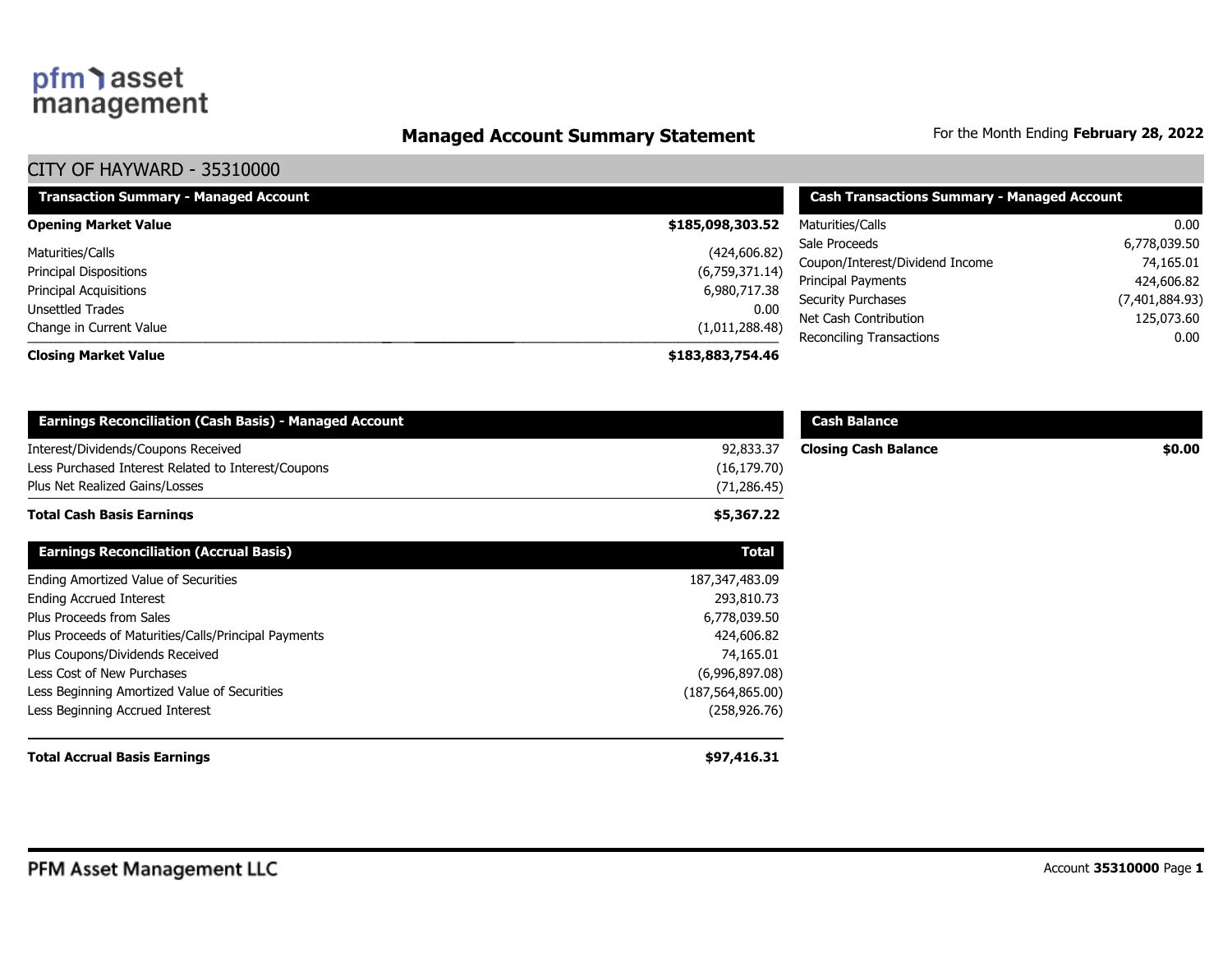#### **Portfolio Summary and Statistics** For the Month Ending **February 28, 2022**

| <b>Account Summary</b>            |                  |                        |         |  |  |  |  |  |  |  |
|-----------------------------------|------------------|------------------------|---------|--|--|--|--|--|--|--|
| <b>Description</b>                | <b>Par Value</b> | <b>Market Value</b>    | Percent |  |  |  |  |  |  |  |
| U.S. Treasury Bond / Note         | 111,180,000.00   | 107,637,550.56         | 58.53   |  |  |  |  |  |  |  |
| Supra-National Agency Bond / Note | 4,840,000.00     | 4,753,434.31           | 2.59    |  |  |  |  |  |  |  |
| Municipal Bond / Note             | 8,165,000.00     | 8,082,094.35           | 4.40    |  |  |  |  |  |  |  |
| Federal Agency Commercial         | 6,396,829.76     | 6,413,789.25           | 3.49    |  |  |  |  |  |  |  |
| Mortgage-Backed Security          |                  |                        |         |  |  |  |  |  |  |  |
| Federal Agency Bond / Note        | 24,460,000.00    | 24,109,436.35          | 13.10   |  |  |  |  |  |  |  |
| Corporate Note                    | 25,059,000.00    | 24,723,719.89          | 13.44   |  |  |  |  |  |  |  |
| Certificate of Deposit            | 1,600,000.00     | 1,595,709.18           | 0.87    |  |  |  |  |  |  |  |
| <b>Bank Note</b>                  | 300,000.00       | 306,723.90             | 0.17    |  |  |  |  |  |  |  |
| <b>Asset-Backed Security</b>      | 6,350,622.66     | 6,261,296.67           | 3.41    |  |  |  |  |  |  |  |
| <b>Managed Account Sub-Total</b>  | 188,351,452.42   | 183,883,754.46 100.00% |         |  |  |  |  |  |  |  |
| <b>Accrued Interest</b>           |                  | 293,810.73             |         |  |  |  |  |  |  |  |
| <b>Total Portfolio</b>            | 188,351,452.42   | 184,177,565.19         |         |  |  |  |  |  |  |  |





| <b>Characteristics</b>            |          |
|-----------------------------------|----------|
| Yield to Maturity at Cost         | $0.86\%$ |
| Yield to Maturity at Market       | 1.62%    |
| Weighted Average Days to Maturity | 971      |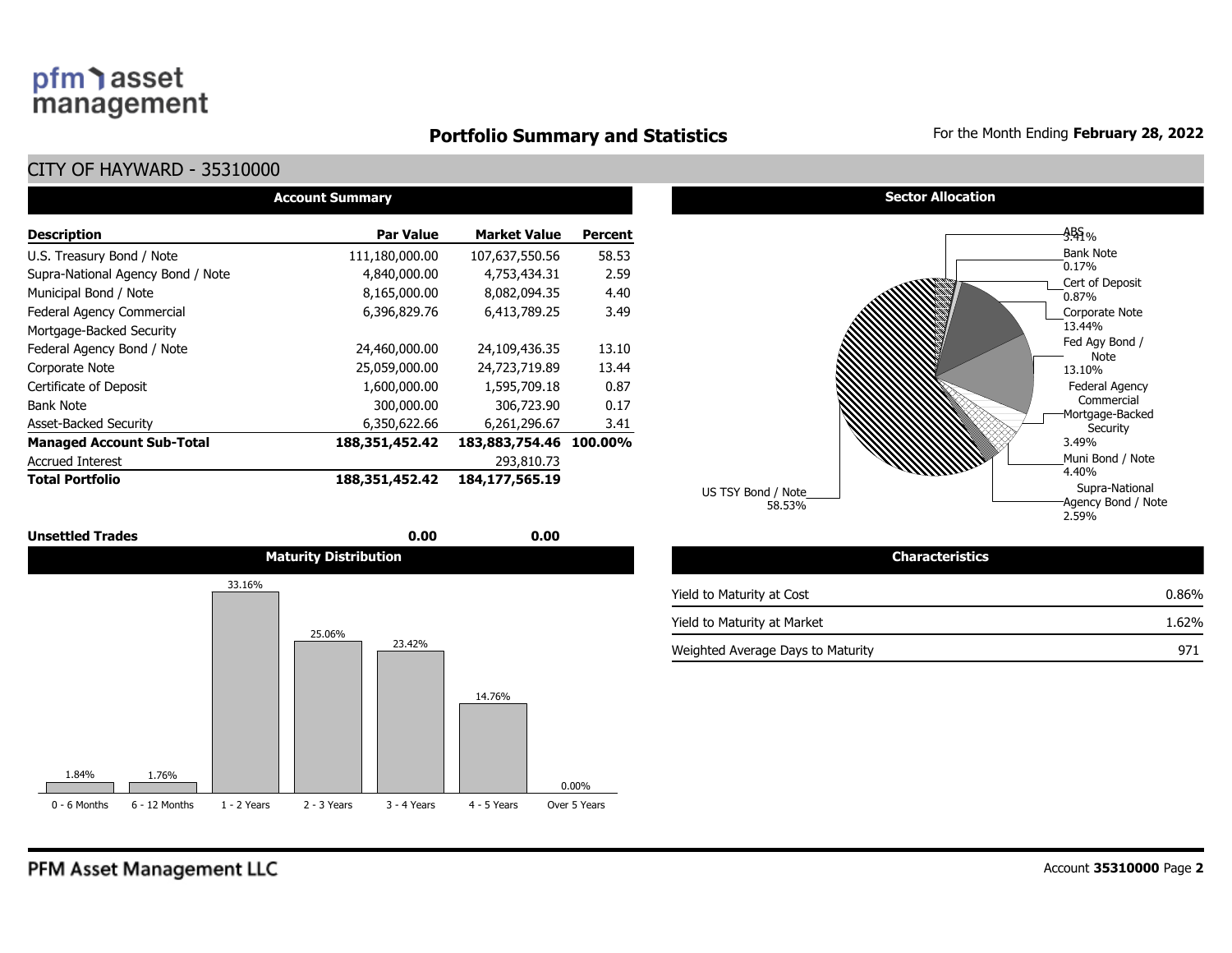### **Managed Account Issuer Summary** For the Month Ending February 28, 2022

### CITY OF HAYWARD - 35310000

| <b>Issuer Summary</b>                         |                     |                |
|-----------------------------------------------|---------------------|----------------|
|                                               | <b>Market Value</b> |                |
| <b>Issuer</b>                                 | of Holdings         | <b>Percent</b> |
| AMAZON.COM INC                                | 346,110.09          | 0.19           |
| AMERICAN EXPRESS CO                           | 839,102.45          | 0.46           |
| AMERICAN HONDA FINANCE                        | 1,359,460.90        | 0.74           |
| ARIZONA TRANSPORTATION BOARD                  | 1,243,373.30        | 0.68           |
| ASTRAZENECA PLC CORP NOTES (CALLABLE)         | 1,078,062.70        | 0.59           |
| <b>BANK OF AMERICA CO</b>                     | 1,499,287.23        | 0.82           |
| BMW FINANCIAL SERVICES NA LLC                 | 944,990.03          | 0.51           |
| BRISTOL-MYERS SQUIBB CO                       | 623,390.68          | 0.34           |
| <b>BURLINGTON NORTHERN SANTA FE</b>           | 307,134.90          | 0.17           |
| CALIFORNIA EARTHQUAKE AUTHORITY               | 299,676.00          | 0.16           |
| <b>CALIFORNIA STATE UNIVERSITY</b>            | 319,176.00          | 0.17           |
| CAPITAL ONE FINANCIAL CORP                    | 1,099,334.65        | 0.60           |
| CARMAX AUTO OWNER TRUST                       | 1,208,548.98        | 0.66           |
| CATERPILLAR INC                               | 637,255.46          | 0.35           |
| CHAFFEY COMMUNITY COLLEGE DISTRICT            | 770,354.20          | 0.42           |
| <b>CHARLES SCHWAB</b>                         | 396,410.36          | 0.22           |
| <b>CHEVRON CORPORATION</b>                    | 149,361.75          | 0.08           |
| CITIGROUP INC                                 | 1,169,914.62        | 0.64           |
| <b>COMCAST CORP</b>                           | 155,510.85          | 0.08           |
| <b>CREDIT SUISSE GROUP RK</b>                 | 966,301.05          | 0.53           |
| <b>DEERE &amp; COMPANY</b>                    | 598,232.24          | 0.33           |
| <b>DNB ASA</b>                                | 629,408.13          | 0.34           |
| <b>EXXON MOBIL CORP</b>                       | 305,102.40          | 0.17           |
| <b>FANNIE MAE</b>                             | 10,386,990.74       | 5.64           |
| FIFTH THIRD AUTO TRUST                        | 43,479.68           | 0.02           |
| FLORIDA STATE BOARD OF ADMIN FIN CORP         | 287,037.95          | 0.16           |
| <b>FREDDIE MAC</b>                            | 20,136,234.86       | 10.94          |
| <b>GM FINANCIAL CONSUMER AUTOMOBILE TRUST</b> | 493,883.60          | 0.27           |
| <b>GM FINANCIAL LEASINGTRUST</b>              | 767,784.04          | 0.42           |
| <b>GOLDMAN SACHS GROUP INC</b>                | 1,083,807.10        | 0.59           |
| HARLEY-DAVIDSON MOTORCYCLE TRUST              | 121,427.47          | 0.07           |
| HONDA AUTO RECEIVABLES                        | 25,283.44           | 0.01           |

#### **Credit Quality (S&P Ratings)**

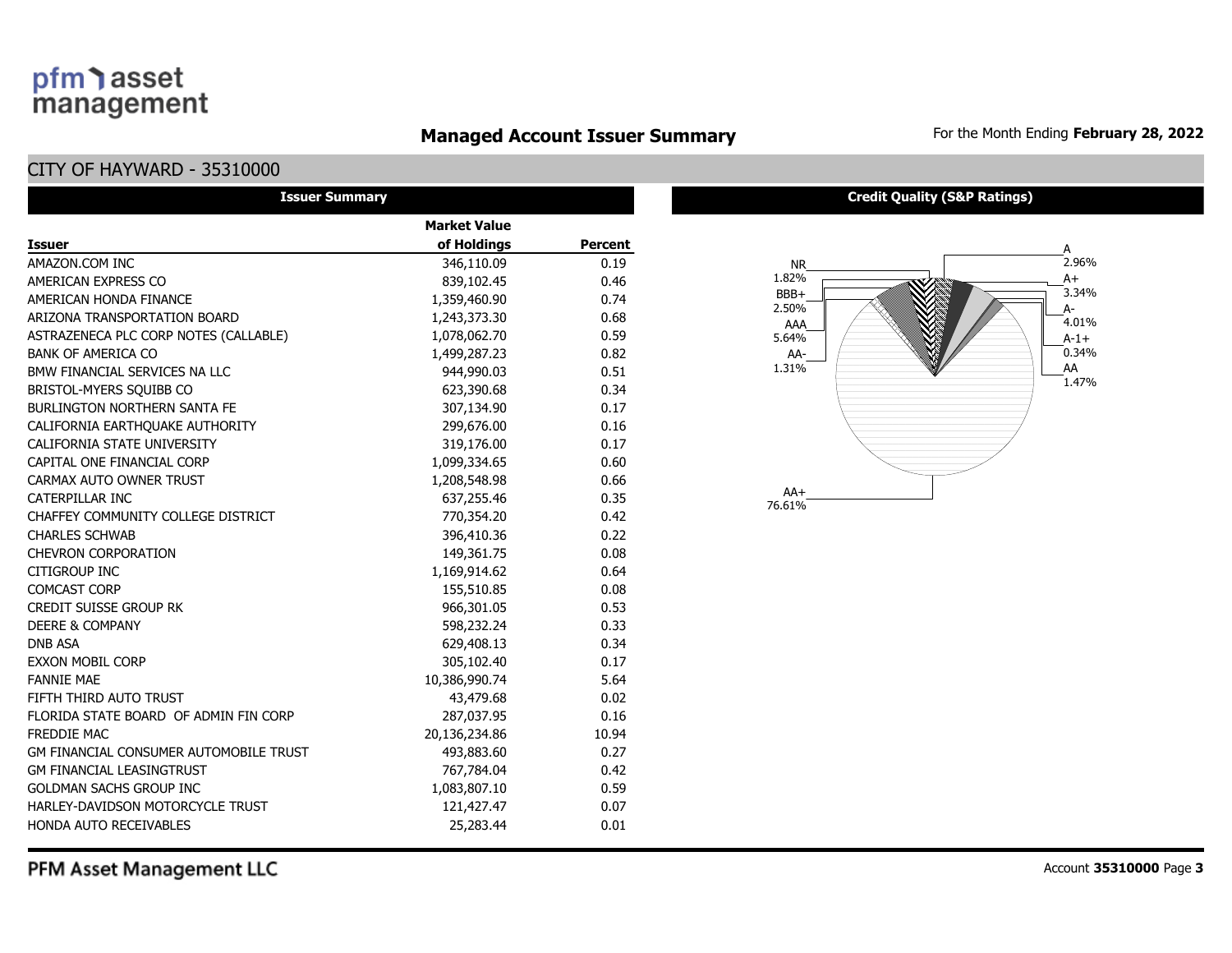### **Managed Account Issuer Summary** For the Month Ending February 28, 2022

|                                          | <b>Market Value</b> |                |  |  |  |  |  |  |  |
|------------------------------------------|---------------------|----------------|--|--|--|--|--|--|--|
| <b>Issuer</b>                            | of Holdings         | <b>Percent</b> |  |  |  |  |  |  |  |
| <b>HYUNDAI AUTO RECEIVABLES</b>          | 165,327.74          | 0.09           |  |  |  |  |  |  |  |
| <b>IBM CORP</b>                          | 755,479.98          | 0.41           |  |  |  |  |  |  |  |
| INTER-AMERICAN DEVELOPMENT BANK          | 2,507,716.53        | 1.36           |  |  |  |  |  |  |  |
| INTL BANK OF RECONSTRUCTION AND DEV      | 2,245,717.78        | 1.22           |  |  |  |  |  |  |  |
| JP MORGAN CHASE & CO                     | 1,449,193.47        | 0.79           |  |  |  |  |  |  |  |
| KUBOTA CREDIT OWNER TRUST                | 749,391.66          | 0.41           |  |  |  |  |  |  |  |
| LOS ANGELES COMMUNITY COLLEGE DISTRICT   | 305,917.30          | 0.17           |  |  |  |  |  |  |  |
| LOS ANGELES UNIFIED SCHOOL DISTRICT      | 1,141,788.00        | 0.62           |  |  |  |  |  |  |  |
| MERCEDES-BENZ AUTO LEASE TRUST           | 169,384.86          | 0.09           |  |  |  |  |  |  |  |
| MERCK & CO INC                           | 301,281.73          | 0.16           |  |  |  |  |  |  |  |
| <b>MORGAN STANLEY</b>                    | 1,495,829.34        | 0.81           |  |  |  |  |  |  |  |
| NATIONAL RURAL UTILITIES CO FINANCE CORP | 401,461.92          | 0.22           |  |  |  |  |  |  |  |
| <b>NESTLE SA</b>                         | 687,493.71          | 0.37           |  |  |  |  |  |  |  |
| NEW YORK ST URBAN DEVELOPMENT CORP       | 1,147,846.10        | 0.62           |  |  |  |  |  |  |  |
| NISSAN AUTO RECEIVABLES                  | 22,130.90           | 0.01           |  |  |  |  |  |  |  |
| PACCAR FINANCIAL CORP                    | 492,542.23          | 0.27           |  |  |  |  |  |  |  |
| PALOMAR COMMMUNITY COLLEGE DISTRICT      | 345,289.00          | 0.19           |  |  |  |  |  |  |  |
| PNC FINANCIAL SERVICES GROUP             | 306,723.90          | 0.17           |  |  |  |  |  |  |  |
| PROCTER & GAMBLE CO                      | 648,783.20          | 0.35           |  |  |  |  |  |  |  |
| RABOBANK NEDERLAND                       | 737,436.75          | 0.40           |  |  |  |  |  |  |  |
| <b>STATE OF MARYLAND</b>                 | 641,914.00          | 0.35           |  |  |  |  |  |  |  |
| STATE OF MISSISSIPPI                     | 466,853.75          | 0.25           |  |  |  |  |  |  |  |
| STATE OF WISCONSIN                       | 617,593.75          | 0.34           |  |  |  |  |  |  |  |
| STATE STREET CORPORATION                 | 970,482.81          | 0.53           |  |  |  |  |  |  |  |
| <b>TARGET CORP</b>                       | 1,075,137.13        | 0.58           |  |  |  |  |  |  |  |
| THE BANK OF NEW YORK MELLON CORPORATION  | 745,199.63          | 0.41           |  |  |  |  |  |  |  |
| Toyota Lease Owner Trust                 | 334,445.96          | 0.18           |  |  |  |  |  |  |  |
| <b>TOYOTA MOTOR CORP</b>                 | 1,458,637.62        | 0.79           |  |  |  |  |  |  |  |
| <b>TRUIST FIN CORP</b>                   | 678,959.45          | 0.37           |  |  |  |  |  |  |  |
| <b>UNILEVER PLC</b>                      | 688,475.13          | 0.37           |  |  |  |  |  |  |  |
| UNITED STATES TREASURY                   | 107,637,550.56      | 58.53          |  |  |  |  |  |  |  |
| UNITEDHEALTH GROUP INC                   | 877,431.15          | 0.48           |  |  |  |  |  |  |  |
| UNIVERSITY OF CALIFORNIA                 | 495,275.00          | 0.27           |  |  |  |  |  |  |  |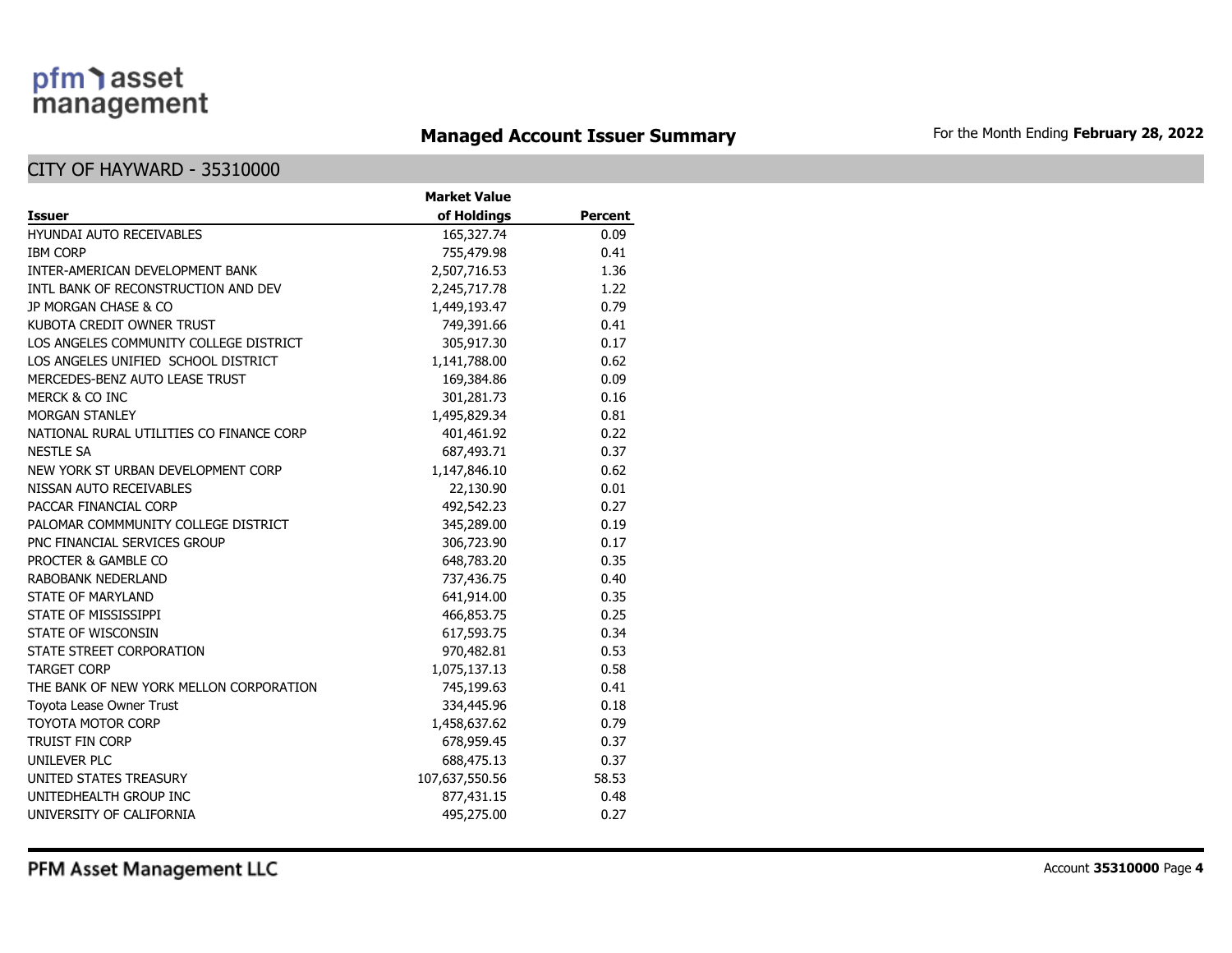### **Managed Account Issuer Summary** For the Month Ending February 28, 2022

|                                    | <b>Market Value</b> |                |
|------------------------------------|---------------------|----------------|
| <b>Issuer</b>                      | of Holdings         | Percent        |
| <b>VERIZON OWNER TRUST</b>         | 803,594.31          | 0.44           |
| <b>VOLKSWAGEN AUTO LEASE TURST</b> | 24,040,26           | 0.01           |
| <b>Total</b>                       | \$183,883,754.46    | <b>100.00%</b> |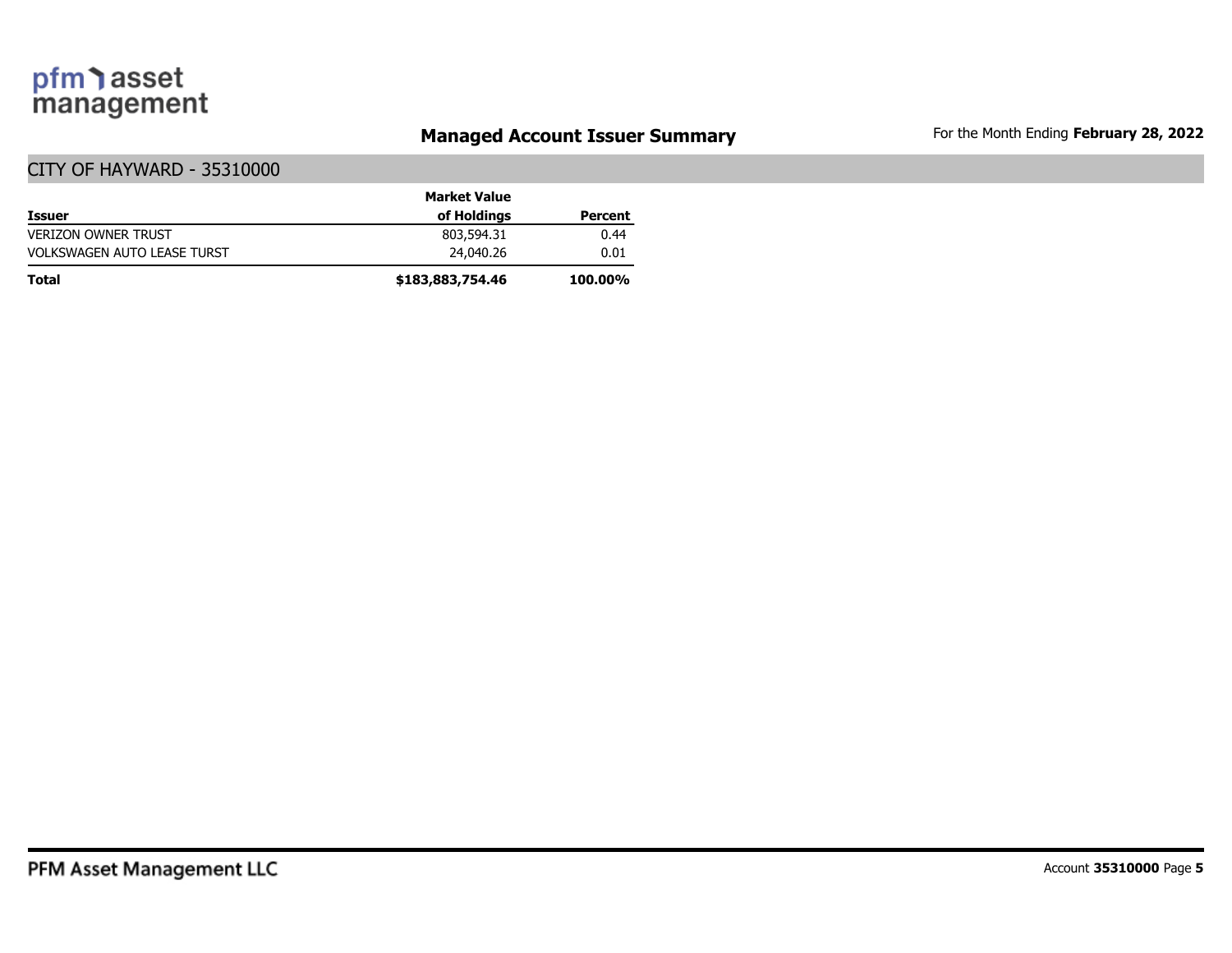### **Managed Account Detail of Securities Held** For the Month Ending February 28, 2022

| <b>Security Type/Description</b><br><b>Dated Date/Coupon/Maturity</b> | <b>CUSIP</b> |                  | <b>S&amp;P</b><br>Par Rating | Moody's<br>Rating | <b>Trade</b><br><b>Date</b> | <b>Settle</b><br><b>Date</b> | <b>Original</b><br>Cost | <b>YTM</b><br>at Cost | <b>Accrued</b><br><b>Interest</b> | <b>Amortized</b><br>Cost | <b>Market</b><br><b>Value</b> |
|-----------------------------------------------------------------------|--------------|------------------|------------------------------|-------------------|-----------------------------|------------------------------|-------------------------|-----------------------|-----------------------------------|--------------------------|-------------------------------|
| <b>U.S. Treasury Bond / Note</b>                                      |              |                  |                              |                   |                             |                              |                         |                       |                                   |                          |                               |
| US TREASURY N/B NOTES<br>DTD 05/31/2021 0.125% 05/31/2023             | 91282CCD1    | 1,900,000.00 AA+ |                              | Aaa               | 06/16/21                    | 06/16/21                     | 1,898,738.28            | 0.16                  | 593.75                            | 1,899,194.20             | 1,874,171.78                  |
| US TREASURY NOTES<br>DTD 08/01/2016 1.250% 07/31/2023                 | 912828S92    | 660,000.00 AA+   |                              | Aaa               | 05/26/21                    | 05/28/21                     | 675,649.22              | 0.16                  | 660.91                            | 670,189.73               | 659,793.75                    |
| <b>US TREASURY NOTES</b><br>DTD 09/30/2021 0.250% 09/30/2023          | 91282CDA6    | 2,500,000.00 AA+ |                              | Aaa               | 10/01/21                    | 10/06/21                     | 2,498,632.81            | 0.28                  | 2,609.89                          | 2,498,908.51             | 2,457,031.25                  |
| US TREASURY N/B NOTES<br>DTD 10/31/2021 0.375% 10/31/2023             | 91282CDD0    | 3,000,000.00 AA+ |                              | Aaa               | 11/01/21                    | 11/03/21                     | 2,991,328.13            | 0.52                  | 3,760.36                          | 2,992,735.67             | 2,949,843.60                  |
| <b>US TREASURY NOTES</b><br>DTD 11/15/2020 0.250% 11/15/2023          | 91282CAW1    | 3,450,000.00 AA+ |                              | Aaa               | 12/01/20                    | 12/03/20                     | 3,453,234.38            | 0.22                  | 2,525.55                          | 3,451,873.96             | 3,383,695.14                  |
| <b>US TREASURY NOTES</b><br>DTD 12/15/2020 0.125% 12/15/2023          | 91282CBA8    | 2,260,000.00 AA+ |                              | Aaa               | 04/29/21                    | 04/30/21                     | 2,251,171.88            | 0.27                  | 589.84                            | 2,253,979.57             | 2,208,443.75                  |
| <b>US TREASURY NOTES</b><br>DTD 12/15/2020 0.125% 12/15/2023          | 91282CBA8    | 3,250,000.00 AA+ |                              | Aaa               | 01/06/21                    | 01/07/21                     | 3,242,255.86            | 0.21                  | 848.21                            | 3,245,275.50             | 3,175,859.38                  |
| <b>US TREASURY NOTES</b><br>DTD 01/15/2021 0.125% 01/15/2024          | 91282CBE0    | 2,450,000.00 AA+ |                              | Aaa               | 02/02/21                    | 02/03/21                     | 2,446,076.17            | 0.18                  | 380.70                            | 2,447,502.02             | 2,390,281.25                  |
| US TREASURY NOTES<br>DTD 02/15/2021 0.125% 02/15/2024                 | 91282CBM2    | 4,500,000.00 AA+ |                              | Aaa               | 03/01/21                    | 03/03/21                     | 4,480,488.28            | 0.27                  | 217.54                            | 4,487,052.46             | 4,383,984.60                  |
| <b>US TREASURY NOTES</b><br>DTD 05/01/2017 2.000% 04/30/2024          | 912828X70    | 400,000.00 AA+   |                              | Aaa               | 05/21/21                    | 05/25/21                     | 419,656.25              | 0.31                  | 2,674.03                          | 414,517.36               | 404,000.00                    |
| <b>US TREASURY NOTES</b><br>DTD 05/01/2017 2.000% 04/30/2024          | 912828X70    | 2,300,000.00 AA+ |                              | Aaa               | 04/01/21                    | 04/05/21                     | 2,414,191.41            | 0.37                  | 15,375.69                         | 2,380,575.74             | 2,323,000.00                  |
| US TREASURY N/B NOTES<br>DTD 06/15/2021 0.250% 06/15/2024             | 91282CCG4    | 3,400,000.00 AA+ |                              | Aaa               | 07/01/21                    | 07/07/21                     | 3,377,953.13            | 0.47                  | 1,774.73                          | 3,382,818.22             | 3,300,656.08                  |
| <b>US TREASURY N/B NOTES</b><br>DTD 07/15/2021 0.375% 07/15/2024      | 91282CCL3    | 750,000.00 AA+   |                              | Aaa               | 08/04/21                    | 08/06/21                     | 750,878.91              | 0.33                  | 349.62                            | 750,709.51               | 729,257.85                    |
| US TREASURY N/B NOTES<br>DTD 07/15/2021 0.375% 07/15/2024             | 91282CCL3    | 760,000.00 AA+   |                              | Aaa               | 08/05/21                    | 08/09/21                     | 759,910.94              | 0.38                  | 354.28                            | 759,927.90               | 738,981.29                    |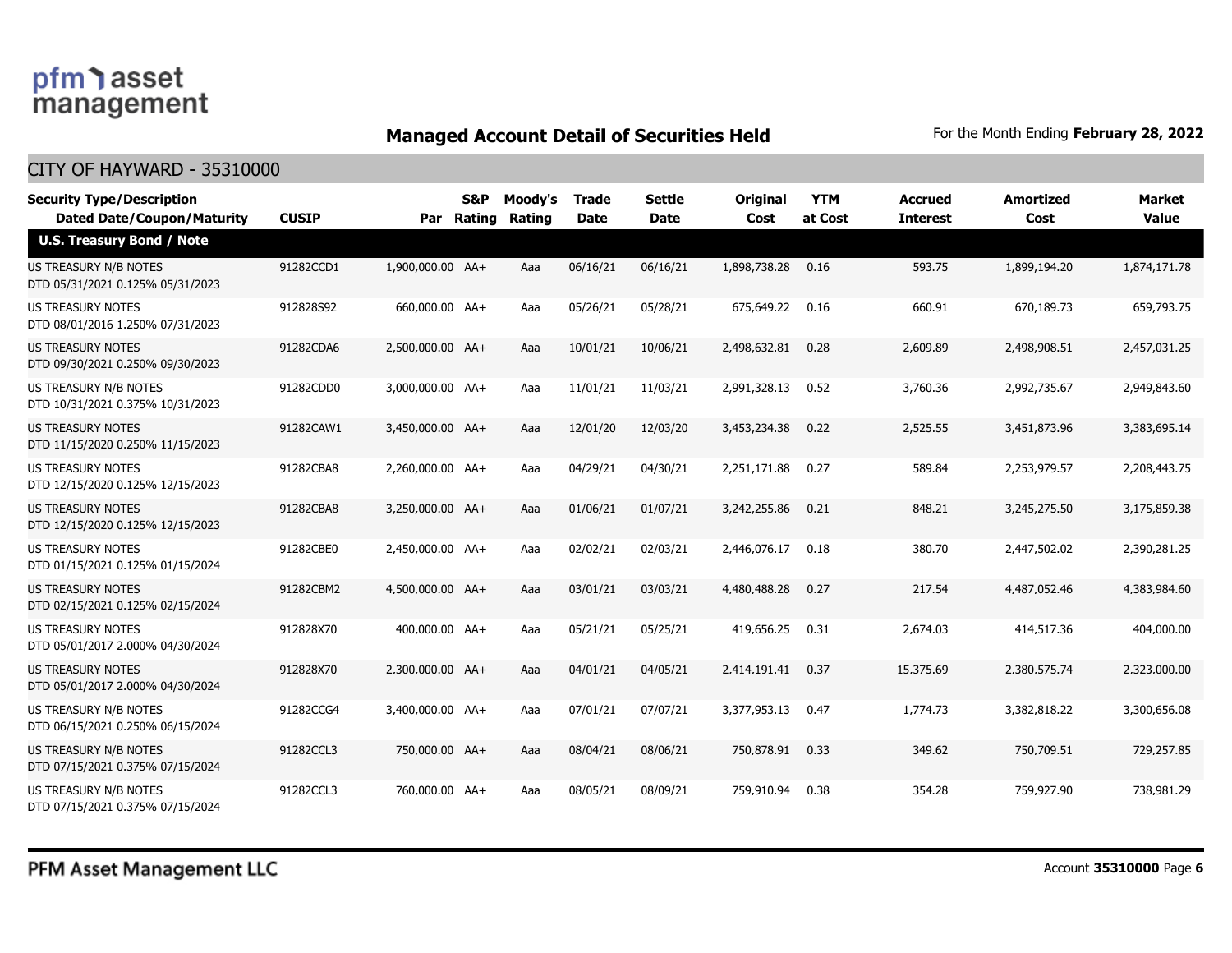### **Managed Account Detail of Securities Held** For the Month Ending February 28, 2022

| <b>Security Type/Description</b><br><b>Dated Date/Coupon/Maturity</b> | <b>CUSIP</b> |                   | S&P<br>Par Rating | Moody's<br>Rating | <b>Trade</b><br><b>Date</b> | <b>Settle</b><br><b>Date</b> | <b>Original</b><br>Cost | <b>YTM</b><br>at Cost | <b>Accrued</b><br><b>Interest</b> | <b>Amortized</b><br>Cost | <b>Market</b><br><b>Value</b> |
|-----------------------------------------------------------------------|--------------|-------------------|-------------------|-------------------|-----------------------------|------------------------------|-------------------------|-----------------------|-----------------------------------|--------------------------|-------------------------------|
| <b>U.S. Treasury Bond / Note</b>                                      |              |                   |                   |                   |                             |                              |                         |                       |                                   |                          |                               |
| US TREASURY N/B NOTES<br>DTD 07/15/2021 0.375% 07/15/2024             | 91282CCL3    | 1,700,000.00 AA+  |                   | Aaa               | 08/09/21                    | 08/10/21                     | 1,698,207.03            | 0.41                  | 792.47                            | 1,698,547.19             | 1,652,984.46                  |
| US TREASURY N/B NOTES<br>DTD 08/15/2021 0.375% 08/15/2024             | 91282CCT6    | 3,275,000.00 AA+  |                   | Aaa               | 09/01/21                    | 09/03/21                     | 3,271,417.97            | 0.41                  | 474.97                            | 3,272,013.31             | 3,179,820.31                  |
| <b>US TREASURY N/B NOTES</b><br>DTD 09/15/2021 0.375% 09/15/2024      | 91282CCX7    | 3,000,000.00 AA+  |                   | Aaa               | 10/01/21                    | 10/06/21                     | 2,987,812.50            | 0.51                  | 5,189.92                          | 2,989,467.73             | 2,908,593.60                  |
| <b>US TREASURY NOTES</b><br>DTD 10/31/2019 1.500% 10/31/2024          | 912828YM6    | 2,000,000.00 AA+  |                   | Aaa               | 05/04/21                    | 05/06/21                     | 2,073,046.88            | 0.44                  | 10,027.62                         | 2,055,903.22             | 1,994,062.40                  |
| <b>US TREASURY N/B NOTES</b><br>DTD 11/15/2021 0.750% 11/15/2024      | 91282CDH1    | 10,000,000.00 AA+ |                   | Aaa               | 11/12/21                    | 11/15/21                     | 9,973,437.50            | 0.84                  | 21,961.33                         | 9,976,006.50             | 9,768,750.00                  |
| US TREASURY NOTES<br>DTD 11/30/2019 1.500% 11/30/2024                 | 912828YV6    | 425,000.00 AA+    |                   | Aaa               | 06/15/21                    | 06/17/21                     | 440,456.05              | 0.44                  | 1,593.75                          | 437,308.50               | 423,605.49                    |
| <b>US TREASURY NOTES</b><br>DTD 11/30/2019 1.500% 11/30/2024          | 912828YV6    | 4,000,000.00 AA+  |                   | Aaa               | 06/02/21                    | 06/07/21                     | 4,148,437.50            | 0.42                  | 15,000.00                         | 4,117,279.63             | 3,986,875.20                  |
| US TREASURY NOTES<br>DTD 05/31/2020 0.250% 05/31/2025                 | 912828ZT0    | 10,000,000.00 AA+ |                   | Aaa               | 11/12/21                    | 11/15/21                     | 9,744,140.63            | 0.99                  | 6,250.00                          | 9,765,115.95             | 9,545,312.00                  |
| US TREASURY NOTES<br>DTD 07/31/2020 0.250% 07/31/2025                 | 91282CAB7    | 5,850,000.00 AA+  |                   | Aaa               | 01/03/22                    | 01/05/22                     | 5,661,246.09            | 1.18                  | 1,171.62                          | 5,669,213.45             | 5,568,468.75                  |
| <b>US TREASURY NOTES</b><br>DTD 10/31/2020 0.250% 10/31/2025          | 91282CAT8    | 10,000,000.00 AA+ |                   | Aaa               | 11/12/21                    | 11/15/21                     | 9,680,468.75            | 1.08                  | 8,356.35                          | 9,703,892.20             | 9,478,125.00                  |
| <b>US TREASURY NOTES</b><br>DTD 01/31/2021 0.375% 01/31/2026          | 91282CBH3    | 600,000.00 AA+    |                   | Aaa               | 12/27/21                    | 12/27/21                     | 580,453.13              | 1.19                  | 180.25                            | 581,289.36               | 569,062.50                    |
| <b>US TREASURY NOTES</b><br>DTD 01/31/2021 0.375% 01/31/2026          | 91282CBH3    | 10,000,000.00 AA+ |                   | Aaa               | 11/12/21                    | 11/15/21                     | 9,690,234.38            | 1.13                  | 3,004.14                          | 9,711,583.64             | 9,484,375.00                  |
| <b>US TREASURY N/B NOTES</b><br>DTD 06/30/2021 0.875% 06/30/2026      | 91282CCJ8    | 10,000,000.00 AA+ |                   | Aaa               | 11/24/21                    | 11/29/21                     | 9,799,609.38            | 1.33                  | 14,502.76                         | 9,810,622.48             | 9,635,938.00                  |
| US TREASURY N/B NOTES<br>DTD 07/31/2021 0.625% 07/31/2026             | 91282CCP4    | 2,450,000.00 AA+  |                   | Aaa               | 01/13/22                    | 01/18/22                     | 2,358,316.41            | 1.48                  | 1,226.69                          | 2,360,643.12             | 2,332,859.38                  |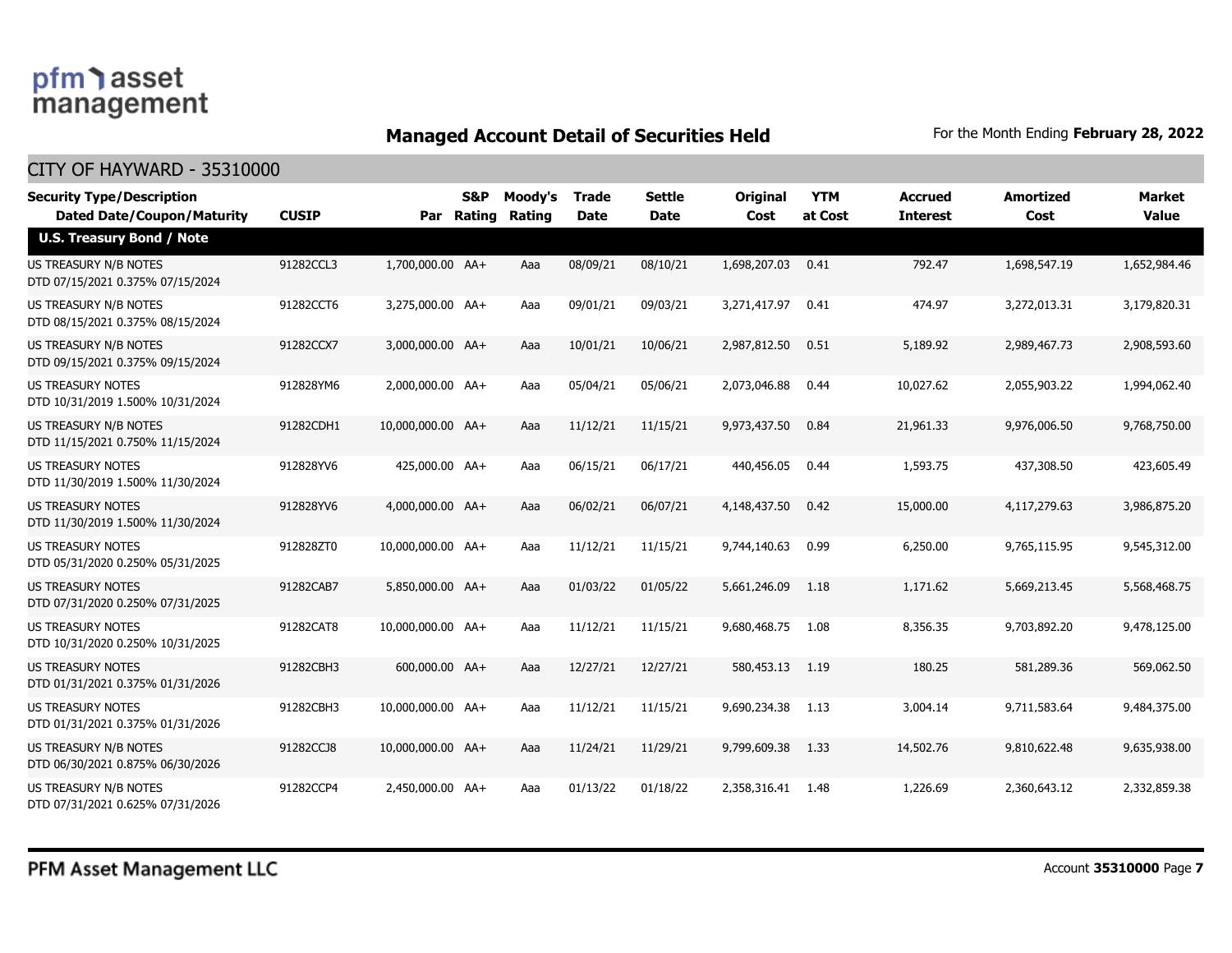### **Managed Account Detail of Securities Held** For the Month Ending February 28, 2022

| <b>Security Type/Description</b><br><b>Dated Date/Coupon/Maturity</b>                 | <b>CUSIP</b> | Par              | <b>S&amp;P</b><br>Rating | Moody's<br>Rating | Trade<br><b>Date</b> | <b>Settle</b><br><b>Date</b> | Original<br>Cost | <b>YTM</b><br>at Cost | <b>Accrued</b><br><b>Interest</b> | <b>Amortized</b><br>Cost | <b>Market</b><br><b>Value</b> |
|---------------------------------------------------------------------------------------|--------------|------------------|--------------------------|-------------------|----------------------|------------------------------|------------------|-----------------------|-----------------------------------|--------------------------|-------------------------------|
| <b>U.S. Treasury Bond / Note</b>                                                      |              |                  |                          |                   |                      |                              |                  |                       |                                   |                          |                               |
| US TREASURY N/B NOTES<br>DTD 10/31/2021 1.125% 10/31/2026                             | 91282CDG3    | 5,000,000.00 AA+ |                          | Aaa               | 11/12/21             | 11/15/21                     | 4,977,929.69     | 1.22                  | 18,801.80                         | 4,979,221.49             | 4,859,375.00                  |
| US TREASURY N/B NOTES<br>DTD 12/31/2021 1.250% 12/31/2026                             | 91282CDQ1    | 600,000.00 AA+   |                          | Aaa               | 02/11/22             | 02/15/22                     | 581,765.63       | 1.91                  | 1,243.09                          | 581,909.05               | 586,312.50                    |
| US TREASURY N/B NOTES<br>DTD 12/31/2021 1.250% 12/31/2026                             | 91282CDQ1    | 700,000.00 AA+   |                          | Aaa               | 02/10/22             | 02/14/22                     | 677,250.00       | 1.95                  | 1,450.28                          | 677,441.61               | 684,031.25                    |
| <b>Security Type Sub-Total</b>                                                        |              | 111,180,000.00   |                          |                   |                      |                              | 110,004,395.17   | 0.80                  | 143,942.14                        | 110,022,718.78           | 107,637,550.56                |
| <b>Supra-National Agency Bond / Note</b>                                              |              |                  |                          |                   |                      |                              |                  |                       |                                   |                          |                               |
| INTL BK OF RECON AND DEV NOTE<br>DTD 04/20/2021 0.126% 04/20/2023                     | 459058JV6    | 910,000.00 AAA   |                          | Aaa               | 04/13/21             | 04/20/21                     | 908,116.30       | 0.23                  | 417.24                            | 908,929.13               | 898,593.15                    |
| <b>INTER-AMERICAN DEVEL BK NOTES</b><br>DTD 04/24/2020 0.500% 05/24/2023              | 4581X0DM7    | 1,285,000.00 AAA |                          | Aaa               | 04/17/20             | 04/24/20                     | 1,284,563.10     | 0.51                  | 1,731.18                          | 1,284,825.63             | 1,273,567.36                  |
| INTL BK RECON & DEVELOP NOTES<br>DTD 11/24/2020 0.250% 11/24/2023                     | 459058JM6    | 1,375,000.00 AAA |                          | Aaa               | 11/17/20             | 11/24/20                     | 1,372,043.75     | 0.32                  | 926.22                            | 1,373,291.04             | 1,347,124.63                  |
| INTER-AMERICAN DEVEL BK NOTES<br>DTD 09/23/2021 0.500% 09/23/2024                     | 4581X0DZ8    | 1,270,000.00 AAA |                          | Aaa               | 09/15/21             | 09/23/21                     | 1,269,060.20     | 0.52                  | 2,786.94                          | 1,269,196.54             | 1,234,149.17                  |
| <b>Security Type Sub-Total</b>                                                        |              | 4,840,000.00     |                          |                   |                      |                              | 4,833,783.35     | 0.41                  | 5,861.58                          | 4,836,242.34             | 4,753,434.31                  |
| <b>Municipal Bond / Note</b>                                                          |              |                  |                          |                   |                      |                              |                  |                       |                                   |                          |                               |
| NY ST URBAN DEV CORP TXBL REV BONDS<br>DTD 12/23/2020 0.480% 03/15/2023               | 650036DR4    | 290,000.00 AA+   |                          | <b>NR</b>         | 12/16/20             | 12/23/20                     | 290,000.00       | 0.48                  | 641.87                            | 290,000.00               | 287,822.10                    |
| UNIV OF CAL TXBL REV BONDS<br>DTD 07/16/2020 0.628% 05/15/2023                        | 91412HFK4    | 500,000.00 AA    |                          | Aa <sub>2</sub>   | 07/10/20             | 07/16/20                     | 500,000.00       | 0.63                  | 924.56                            | 500,000,00               | 495,275.00                    |
| CHAFFEY CMTY CLG DIST, CA TXBL GO<br><b>BONDS</b><br>DTD 09/24/2019 1.617% 06/01/2023 | 157432KD6    | 770,000.00       | AA                       | Aa2               | 10/13/20             | 10/15/20                     | 792,314.60       | 0.51                  | 3,112.73                          | 780,633.76               | 770,354.20                    |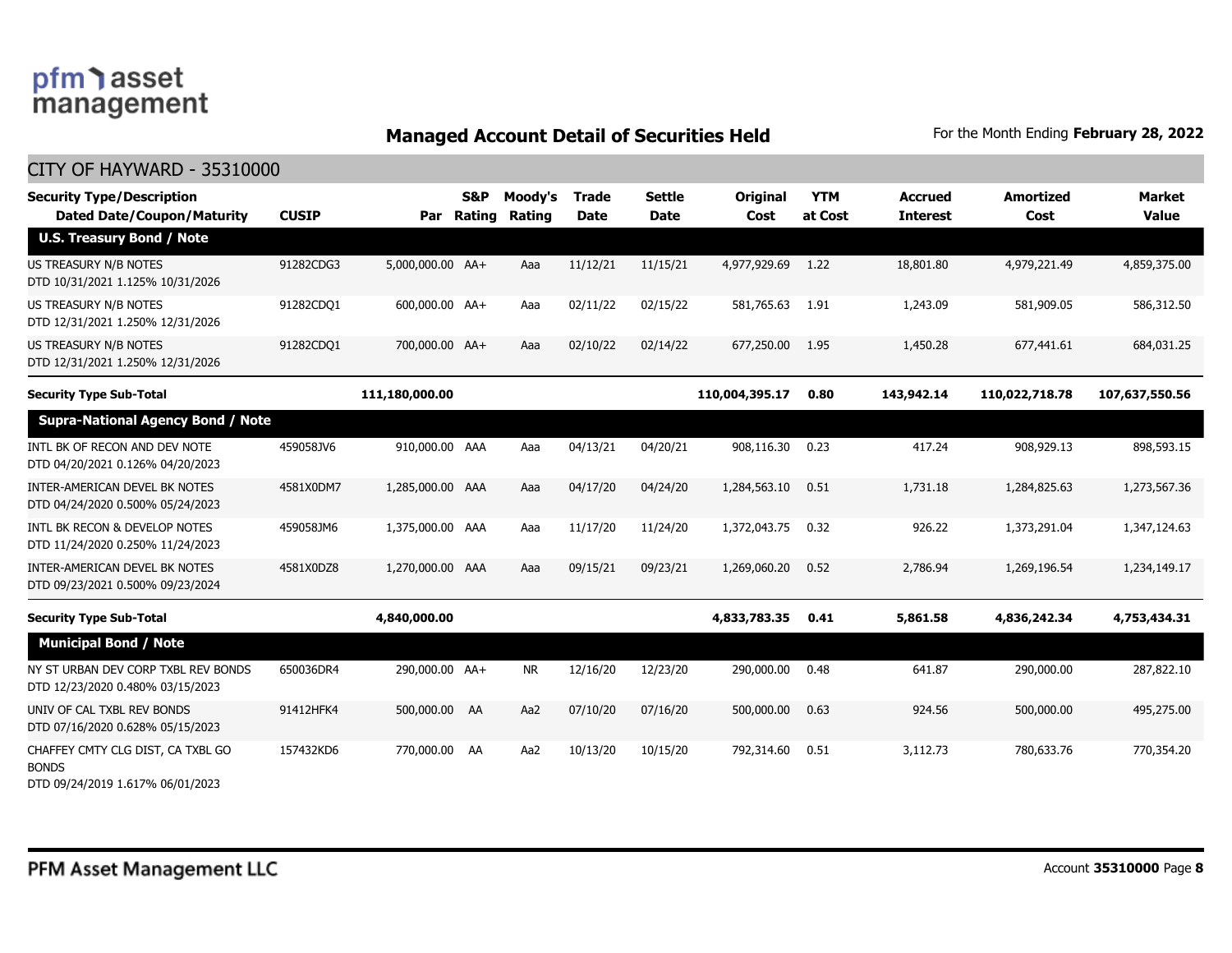### **Managed Account Detail of Securities Held** For the Month Ending February 28, 2022

#### CITY OF HAYWARD - 35310000

| <b>Security Type/Description</b><br><b>Dated Date/Coupon/Maturity</b>                  | <b>CUSIP</b> |                  | S&P<br>Par Rating | Moody's<br>Rating | <b>Trade</b><br><b>Date</b> | <b>Settle</b><br>Date | <b>Original</b><br>Cost | <b>YTM</b><br>at Cost | <b>Accrued</b><br><b>Interest</b> | <b>Amortized</b><br>Cost | <b>Market</b><br><b>Value</b> |
|----------------------------------------------------------------------------------------|--------------|------------------|-------------------|-------------------|-----------------------------|-----------------------|-------------------------|-----------------------|-----------------------------------|--------------------------|-------------------------------|
| <b>Municipal Bond / Note</b>                                                           |              |                  |                   |                   |                             |                       |                         |                       |                                   |                          |                               |
| CA ST EARTHQUAKE AUTH TXBL REV<br><b>BONDS</b><br>DTD 11/24/2020 1.477% 07/01/2023     | 13017HAK2    | 300,000.00 NR    |                   | <b>NR</b>         | 11/19/20                    | 11/24/20              | 301,599.00              | 1.27                  | 738.50                            | 300,820.56               | 299,676.00                    |
| WI DEPT OF TRANS TXBL REV BONDS<br>DTD 07/30/2020 0.420% 07/01/2023                    | 977123X52    | 625,000.00 AAA   |                   | <b>NR</b>         | 07/10/20                    | 07/30/20              | 625,000.00              | 0.42                  | 437.50                            | 625,000.00               | 617,593.75                    |
| AZ TRAN BOARD TXBL REV BONDS<br>DTD 02/12/2020 1.795% 07/01/2023                       | 040654XT7    | 1,235,000.00 AA+ |                   | Aa1               | 01/10/20                    | 02/12/20              | 1,235,000.00            | 1.80                  | 3,694.71                          | 1,235,000.00             | 1,243,373.30                  |
| LOS ANGELES CCD, CA TXBL GO BONDS<br>DTD 11/10/2020 0.444% 08/01/2023                  | 54438CYH9    | 310,000.00 AA+   |                   | Aaa               | 10/30/20                    | 11/10/20              | 310,000.00              | 0.44                  | 114.70                            | 310,000.00               | 305,917.30                    |
| PALOMAR COMM COLL DIST, CA TXBL GO<br><b>BONDS</b><br>DTD 11/03/2020 0.580% 08/01/2023 | 697511FA6    | 350,000,00 AA    |                   | Aa2               | 10/16/20                    | 11/03/20              | 350,000,00              | 0.58                  | 169.17                            | 350,000.00               | 345,289,00                    |
| MD ST TXBL GO BONDS<br>DTD 08/05/2020 0.410% 08/01/2023                                | 574193TP3    | 650,000.00 AAA   |                   | Aaa               | 07/23/20                    | 08/05/20              | 650,000.00              | 0.41                  | 222.08                            | 650,000.00               | 641,914.00                    |
| CA ST UNIV TXBL REV BONDS<br>DTD 09/17/2020 0.475% 11/01/2023                          | 13077DMJ8    | 325,000.00 AA-   |                   | Aa2               | 08/27/20                    | 09/17/20              | 325,000.00              | 0.48                  | 514.58                            | 325,000.00               | 319,176.00                    |
| MS ST TXBL GO BONDS<br>DTD 08/06/2020 0.422% 11/01/2023                                | 605581MY0    | 475,000.00 AA    |                   | Aa2               | 07/24/20                    | 08/06/20              | 475,000.00              | 0.42                  | 668.17                            | 475,000.00               | 466,853,75                    |
| NY ST URBAN DEV CORP TXBL REV BONDS<br>DTD 12/23/2020 0.620% 03/15/2024                | 650036DS2    | 880,000.00 AA+   |                   | <b>NR</b>         | 12/16/20                    | 12/23/20              | 880,000.00              | 0.62                  | 2,515.82                          | 880,000.00               | 860,024.00                    |
| FL ST BOARD OF ADMIN TXBL REV BONDS<br>DTD 09/16/2020 1.258% 07/01/2025                | 341271AD6    | 295,000.00 AA    |                   | Aa3               | 09/03/20                    | 09/16/20              | 295,000.00              | 1.26                  | 618.52                            | 295,000.00               | 287,037.95                    |
| LOS ANGELES USD, CA TXBL GO BONDS<br>DTD 11/10/2021 1.245% 07/01/2025                  | 544647FB1    | 1,160,000.00     | <b>NR</b>         | Aa3               | 10/28/21                    | 11/10/21              | 1,160,000.00            | 1.25                  | 2,407.00                          | 1,160,000.00             | 1,141,788.00                  |
| <b>Security Type Sub-Total</b>                                                         |              | 8,165,000.00     |                   |                   |                             |                       | 8,188,913.60            | 0.86                  | 16,779.91                         | 8,176,454.32             | 8,082,094.35                  |
| <b>Federal Agency Commercial Mortgage-Backed Security</b>                              |              |                  |                   |                   |                             |                       |                         |                       |                                   |                          |                               |
| FHMS K023 A1<br>DTD 12/01/2012 1.583% 04/01/2022                                       | 3137AWQG3    | 5,599.07 AA+     |                   | Aaa               | 03/06/18                    | 03/09/18              | 5,477.46                | 2.14                  | 7.39                              | 5,596.53                 | 5,599.07                      |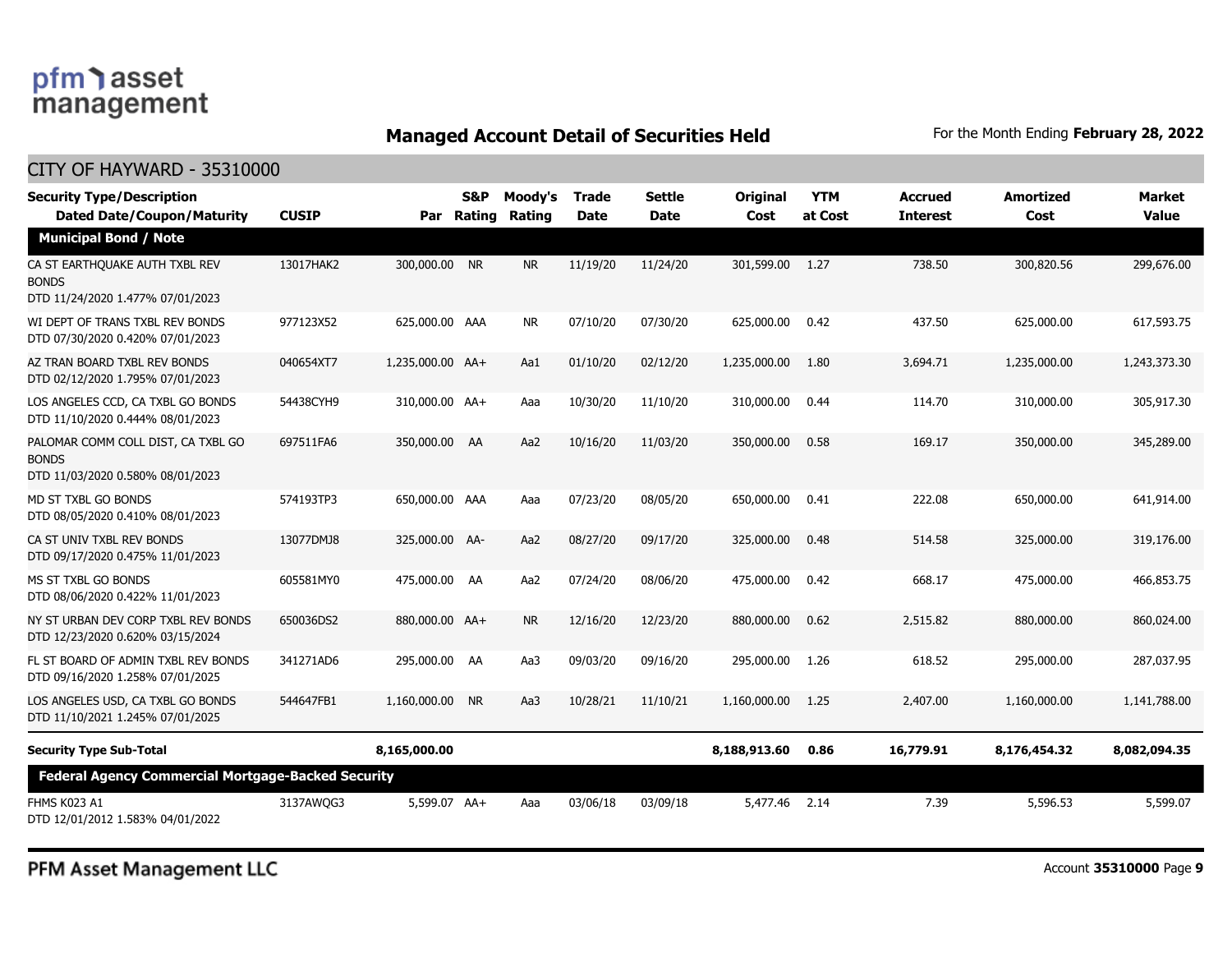### **Managed Account Detail of Securities Held** For the Month Ending February 28, 2022

| <b>Security Type/Description</b><br><b>Dated Date/Coupon/Maturity</b> | <b>CUSIP</b> | Par              | S&P<br>Rating | Moody's<br>Rating | <b>Trade</b><br><b>Date</b> | <b>Settle</b><br><b>Date</b> | <b>Original</b><br>Cost | <b>YTM</b><br>at Cost | <b>Accrued</b><br><b>Interest</b> | <b>Amortized</b><br>Cost | <b>Market</b><br><b>Value</b> |
|-----------------------------------------------------------------------|--------------|------------------|---------------|-------------------|-----------------------------|------------------------------|-------------------------|-----------------------|-----------------------------------|--------------------------|-------------------------------|
| <b>Federal Agency Commercial Mortgage-Backed Security</b>             |              |                  |               |                   |                             |                              |                         |                       |                                   |                          |                               |
| FHMS K023 A1<br>DTD 12/01/2012 1.583% 04/01/2022                      | 3137AWQG3    | 24,581.30 AA+    |               | Aaa               | 07/12/18                    | 07/17/18                     | 23,960.04               | 2.30                  | 32.43                             | 24,567.08                | 24,581.30                     |
| FHMS K023 A1<br>DTD 12/01/2012 1.583% 04/01/2022                      | 3137AWQG3    | 50,528.23 AA+    |               | Aaa               | 03/07/18                    | 03/09/18                     | 49,422.92 2.15          |                       | 66.66                             | 50,505.14                | 50,528.23                     |
| FHLMC MULTIFAMILY STRUCTURED P<br>DTD 11/01/2015 2.716% 06/01/2022    | 3137BLUR7    | 346,249.20 AA+   |               | Aaa               | 03/13/19                    | 03/18/19                     | 345,818.41 2.76         |                       | 783.68                            | 346,215.35               | 346,616.14                    |
| FHLMC MULTIFAMILY STRUCTURED P<br>DTD 12/01/2012 2.355% 07/01/2022    | 3137AVXN2    | 537,330.00 AA+   |               | Aaa               | 06/12/19                    | 06/17/19                     | 539,303.02 2.23         |                       | 1,054.51                          | 537,546.85               | 538,645.71                    |
| FHLMC MULTIFAMILY STRUCTURED P<br>DTD 12/01/2012 2.355% 07/01/2022    | 3137AVXN2    | 1.157.037.41 AA+ |               | Aaa               | 03/28/19                    | 04/02/19                     | 1,152,517.73            | 2.48                  | 2,270.69                          | 1,156,572.49             | 1,159,870.54                  |
| FHLMC MULTIFAMILY STRUCTURED P<br>DTD 12/01/2012 2.307% 08/01/2022    | 3137AWOH1    | 1,250,000.00 AA+ |               | Aaa               | 09/04/19                    | 09/09/19                     | 1,268,457.03            | 1.78                  | 2,403.13                          | 1,252,671.64             | 1,253,739.10                  |
| FHLMC MULTIFAMILY STRUCTURED P<br>DTD 05/01/2013 2.510% 11/01/2022    | 3137B1BS0    | 500,000.00 AA+   |               | Aaa               | 02/18/20                    | 02/21/20                     | 509,648.44              | 1.78                  | 1,045.83                          | 502,402.30               | 503,035.38                    |
| <b>FANNIEMAE-ACES</b><br>DTD 02/01/2013 2.509% 11/01/2022             | 3136ACGJ4    | 603,292.86 AA+   |               | Aaa               | 06/24/19                    | 06/27/19                     | 610,739.77 2.13         |                       | 1,261.15                          | 604,784.68               | 604,346.25                    |
| FHLMC MULTIFAMILY STRUCTURED P<br>DTD 05/01/2013 2.510% 11/01/2022    | 3137B1BS0    | 1,065,000.00 AA+ |               | Aaa               | 06/12/19                    | 06/17/19                     | 1,074,318.75            | 2.24                  | 2,227.63                          | 1,066,851.66             | 1,071,465,36                  |
| FNA 2013-M7 A2<br>DTD 05/01/2013 2.280% 12/01/2022                    | 3136AEGO4    | 175,180.46 AA+   |               | Aaa               | 09/11/19                    | 09/16/19                     | 176,272.02              | 2.08                  | 332.84                            | 175,436.59               | 175,594.37                    |
| FNA 2013-M7 A2<br>DTD 05/01/2013 2.280% 12/01/2022                    | 3136AEGO4    | 232,076.68 AA+   |               | Aaa               | 09/04/19                    | 09/09/19                     | 235,117.11 1.86         |                       | 440.95                            | 232,785.86               | 232,625.02                    |
| FHMS KP05 A<br>DTD 12/01/2018 3.203% 07/01/2023                       | 3137FKK39    | 16,798.50 AA+    |               | Aaa               | 12/07/18                    | 12/17/18                     | 16,798.45               | 3.20                  | 44.84                             | 16,798.49                | 17,033.42                     |
| FHMS KJ27 A1<br>DTD 11/01/2019 2.092% 07/01/2024                      | 3137FQ3V3    | 145,085.12 AA+   |               | Aaa               | 11/20/19                    | 11/26/19                     | 145,081.64              | 2.09                  | 252.93                            | 145,083.35               | 146,015.53                    |
| FHMS KJ30 A1<br>DTD 07/01/2020 0.526% 01/01/2025                      | 3137FUZN7    | 288,070.93 AA+   |               | Aaa               | 07/23/20                    | 07/30/20                     | 288,065.46              | 0.53                  | 126.27                            | 288,067.42               | 284,093.83                    |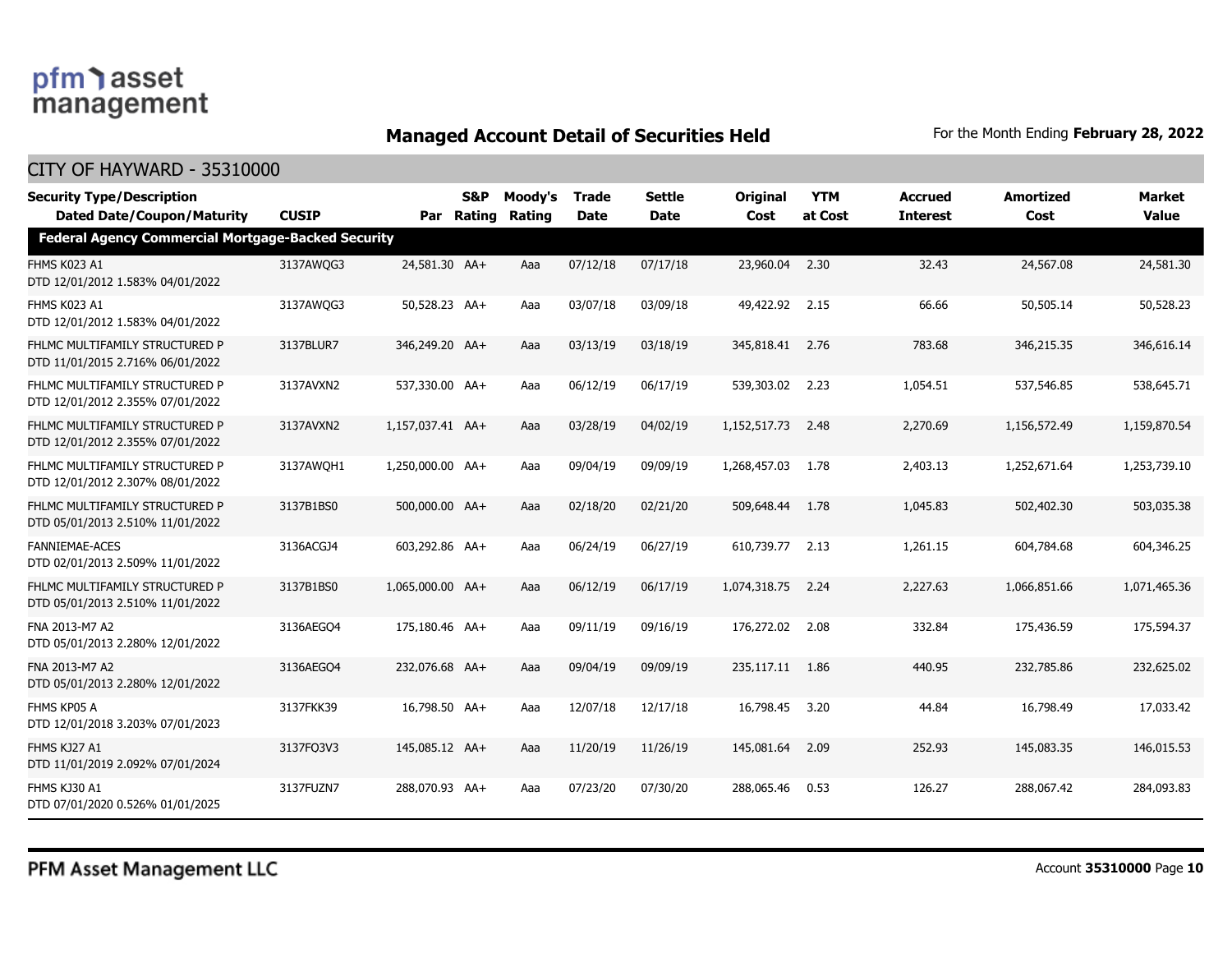### **Managed Account Detail of Securities Held** For the Month Ending February 28, 2022

#### CITY OF HAYWARD - 35310000

| <b>Security Type/Description</b><br><b>Dated Date/Coupon/Maturity</b> | <b>CUSIP</b> | Par              | S&P<br>Rating | Moody's<br>Rating | <b>Trade</b><br><b>Date</b> | <b>Settle</b><br>Date | <b>Original</b><br>Cost | <b>YTM</b><br>at Cost | <b>Accrued</b><br><b>Interest</b> | <b>Amortized</b><br>Cost | <b>Market</b><br><b>Value</b> |
|-----------------------------------------------------------------------|--------------|------------------|---------------|-------------------|-----------------------------|-----------------------|-------------------------|-----------------------|-----------------------------------|--------------------------|-------------------------------|
| <b>Security Type Sub-Total</b>                                        |              | 6,396,829.76     |               |                   |                             |                       | 6,440,998.25            | 2.08                  | 12,350.93                         | 6,405,885.43             | 6,413,789.25                  |
| <b>Federal Agency Bond / Note</b>                                     |              |                  |               |                   |                             |                       |                         |                       |                                   |                          |                               |
| FREDDIE MAC NOTES<br>DTD 04/20/2020 0.375% 04/20/2023                 | 3137EAEO8    | 800,000.00 AA+   |               | Aaa               | 04/17/20                    | 04/20/20              | 798,000.00              | 0.46                  | 1,091.67                          | 799,242.01               | 792,144.80                    |
| FREDDIE MAC NOTES<br>DTD 05/07/2020 0.375% 05/05/2023                 | 3137EAER6    | 1,750,000.00 AA+ |               | Aaa               | 06/02/20                    | 06/03/20              | 1,753,605.00            | 0.30                  | 2,114.58                          | 1,751,454.17             | 1,731,583.00                  |
| <b>FREDDIE MAC NOTES</b><br>DTD 05/07/2020 0.375% 05/05/2023          | 3137EAER6    | 2,410,000.00 AA+ |               | Aaa               | 05/05/20                    | 05/07/20              | 2,408,987.80            | 0.39                  | 2,912.09                          | 2,409,601.79             | 2,384,637.16                  |
| FANNIE MAE NOTES<br>DTD 05/22/2020 0.250% 05/22/2023                  | 3135G04Q3    | 1,550,000.00 AA+ |               | Aaa               | 06/02/20                    | 06/03/20              | 1,547,287.50            | 0.31                  | 1,065.62                          | 1,548,880.44             | 1,530,319.65                  |
| FANNIE MAE NOTES<br>DTD 05/22/2020 0.250% 05/22/2023                  | 3135G04Q3    | 2,550,000.00 AA+ |               | Aaa               | 05/20/20                    | 05/22/20              | 2,542,324.50            | 0.35                  | 1,753.13                          | 2,546,866.71             | 2,517,622.65                  |
| FREDDIE MAC NOTES<br>DTD 06/26/2020 0.250% 06/26/2023                 | 3137EAES4    | 2.340.000.00 AA+ |               | Aaa               | 06/24/20                    | 06/26/20              | 2,333,167,20            | 0.35                  | 1,056.25                          | 2,336,992.32             | 2,306,809,44                  |
| <b>FANNIE MAE NOTES</b><br>DTD 07/10/2020 0.250% 07/10/2023           | 3135G05G4    | 1,000,000.00 AA+ |               | Aaa               | 10/07/20                    | 10/08/20              | 999,640.00              | 0.26                  | 354.17                            | 999,822.33               | 985,479.00                    |
| <b>FANNIE MAE NOTES</b><br>DTD 07/10/2020 0.250% 07/10/2023           | 3135G05G4    | 2,455,000.00 AA+ |               | Aaa               | 07/08/20                    | 07/10/20              | 2,449,721.75            | 0.32                  | 869.48                            | 2,452,609.12             | 2,419,350.95                  |
| FANNIE MAE NOTES (CALLABLE)<br>DTD 08/10/2020 0.300% 08/10/2023       | 3135G05R0    | 1,950,000.00 AA+ |               | Aaa               | 08/11/20                    | 08/12/20              | 1,946,334.00            | 0.36                  | 341.25                            | 1,948,232.40             | 1,921,652.85                  |
| FREDDIE MAC NOTES<br>DTD 08/21/2020 0.250% 08/24/2023                 | 3137EAEV7    | 2,325,000.00 AA+ |               | Aaa               | 08/19/20                    | 08/21/20              | 2,322,628.50            | 0.28                  | 113.02                            | 2,323,831.53             | 2,287,225.73                  |
| FREDDIE MAC NOTES<br>DTD 09/04/2020 0.250% 09/08/2023                 | 3137EAEW5    | 710,000.00 AA+   |               | Aaa               | 09/02/20                    | 09/04/20              | 710,129.66              | 0.24                  | 852.99                            | 710,065.60               | 698,059.22                    |
| FREDDIE MAC NOTES<br>DTD 09/04/2020 0.250% 09/08/2023                 | 3137EAEW5    | 900,000.00 AA+   |               | Aaa               | 10/07/20                    | 10/08/20              | 899,712.00              | 0.26                  | 1,081.25                          | 899,849.65               | 884,863.80                    |
| <b>FREDDIE MAC NOTES</b><br>DTD 09/04/2020 0.250% 09/08/2023          | 3137EAEW5    | 1,590,000.00 AA+ |               | Aaa               | 09/02/20                    | 09/04/20              | 1,589,475.30            | 0.26                  | 1,910.21                          | 1,589,734.55             | 1,563,259.38                  |
| FREDDIE MAC NOTES<br>DTD 12/04/2020 0.250% 12/04/2023                 | 3137EAFA2    | 2,130,000.00 AA+ |               | Aaa               | 12/02/20                    | 12/04/20              | 2,127,891.30            | 0.28                  | 1,286.88                          | 2,128,761.74             | 2,086,428.72                  |

PFM Asset Management LLC

Account **35310000** Page **11**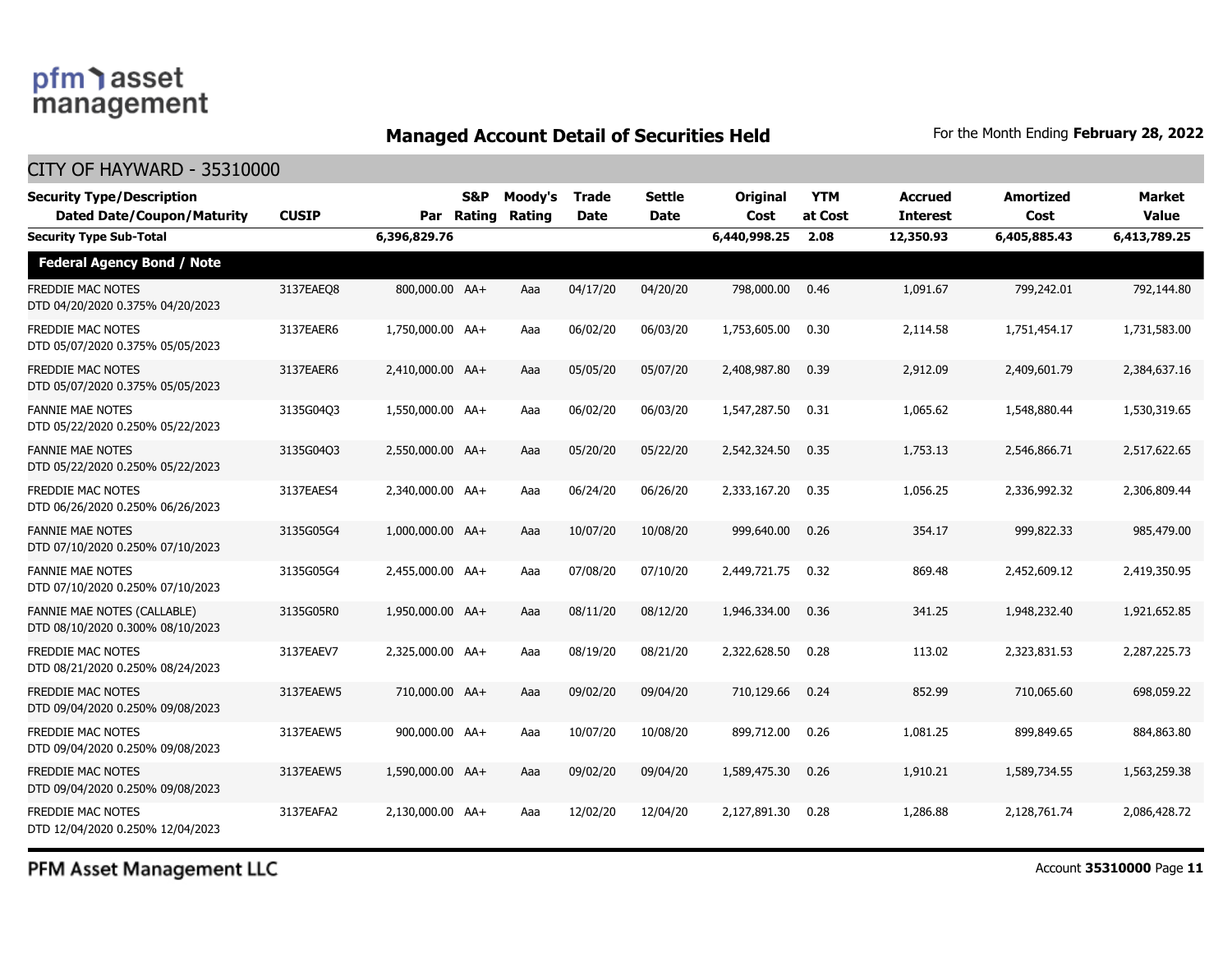### **Managed Account Detail of Securities Held** For the Month Ending February 28, 2022

| <b>CITY OF HAYWARD - 35310000</b>                                                      |              |                 |                          |                   |                             |                              |                  |                       |                                   |                          |                               |
|----------------------------------------------------------------------------------------|--------------|-----------------|--------------------------|-------------------|-----------------------------|------------------------------|------------------|-----------------------|-----------------------------------|--------------------------|-------------------------------|
| <b>Security Type/Description</b><br><b>Dated Date/Coupon/Maturity</b>                  | <b>CUSIP</b> | Par             | <b>S&amp;P</b><br>Rating | Moody's<br>Rating | <b>Trade</b><br><b>Date</b> | <b>Settle</b><br><b>Date</b> | Original<br>Cost | <b>YTM</b><br>at Cost | <b>Accrued</b><br><b>Interest</b> | <b>Amortized</b><br>Cost | <b>Market</b><br><b>Value</b> |
| <b>Federal Agency Bond / Note</b>                                                      |              |                 |                          |                   |                             |                              |                  |                       |                                   |                          |                               |
| <b>Security Type Sub-Total</b>                                                         |              | 24,460,000.00   |                          |                   |                             |                              | 24,428,904.51    | 0.32                  | 16,802.59                         | 24,445,944.36            | 24,109,436.35                 |
| <b>Corporate Note</b>                                                                  |              |                 |                          |                   |                             |                              |                  |                       |                                   |                          |                               |
| CHEVRON CORP CORPORATE NOTES<br>DTD 05/11/2020 1.141% 05/11/2023                       | 166764BV1    | 150,000.00 AA-  |                          | Aa2               | 05/07/20                    | 05/11/20                     | 150,000.00       | 1.14                  | 522.96                            | 150,000.00               | 149,361.75                    |
| PACCAR FINANCIAL CORP CORPORATE<br>notes<br>DTD 06/08/2020 0.800% 06/08/2023           | 69371RO82    | 175,000.00 A+   |                          | A1                | 06/01/20                    | 06/08/20                     | 174,756.75       | 0.85                  | 322.78                            | 174,896.92               | 173,380,20                    |
| CATERPILLAR FINL SERVICE CORPORATE<br><b>NOTES</b><br>DTD 07/08/2020 0.650% 07/07/2023 | 14913R2D8    | 325,000.00      | - A                      | A <sub>2</sub>    | 07/06/20                    | 07/08/20                     | 324,818.00       | 0.67                  | 316.88                            | 324,917.98               | 321,838.73                    |
| PACCAR FINANCIAL CORP CORPORATE<br><b>NOTES</b><br>DTD 08/11/2020 0.350% 08/11/2023    | 69371RO90    | 325,000.00 A+   |                          | A1                | 08/04/20                    | 08/11/20                     | 324,574.25       | 0.39                  | 63.19                             | 324,794.71               | 319,162.03                    |
| TOYOTA MOTOR CREDIT CORP CORPORATE<br><b>NOTES</b><br>DTD 08/14/2020 0.500% 08/14/2023 | 89236THF5    | 530,000.00 A+   |                          | A1                | 08/11/20                    | 08/14/20                     | 529,591.90       | 0.53                  | 125.14                            | 529,802.10               | 521,704.97                    |
| <b>IBM CORP NOTES</b><br>DTD 02/12/2014 3.625% 02/12/2024                              | 459200HU8    | 275,000.00 A-   |                          | A <sub>3</sub>    | 10/02/20                    | 10/06/20                     | 302,315.75       | 0.62                  | 526.13                            | 290,911.87               | 284,026.33                    |
| <b>GOLDMAN SACHS CORP NOTES</b><br>DTD 03/03/2014 4.000% 03/03/2024                    | 38141GVM3    | 325,000.00 BBB+ |                          | A <sub>2</sub>    | 01/21/21                    | 01/25/21                     | 358,228.00       | 0.67                  | 6,427.78                          | 346,497.02               | 336,829.35                    |
| CHARLES SCHWAB CORP NOTES<br>(CALLABLE)<br>DTD 03/18/2021 0.750% 03/18/2024            | 808513BN4    | 405,000.00      | $\overline{A}$           | A <sub>2</sub>    | 03/16/21                    | 03/18/21                     | 404,797.50       | 0.77                  | 1,375.31                          | 404,861.80               | 396,410.36                    |
| COMCAST CORP (CALLABLE) CORPORATE<br><b>NOTES</b><br>DTD 10/05/2018 3.700% 04/15/2024  | 20030NCR0    | 150,000.00 A-   |                          | A3                | 05/07/20                    | 05/11/20                     | 164,338.50       | 1.20                  | 2,096.67                          | 157,608.39               | 155,510.85                    |
| AMAZON.COM INC CORPORATE NOTES<br>DTD 05/12/2021 0.450% 05/12/2024                     | 023135BW5    | 355,000.00 AA   |                          | A1                | 05/10/21                    | 05/12/21                     | 354,481.70       | 0.50                  | 483.69                            | 354,620.26               | 346,110.09                    |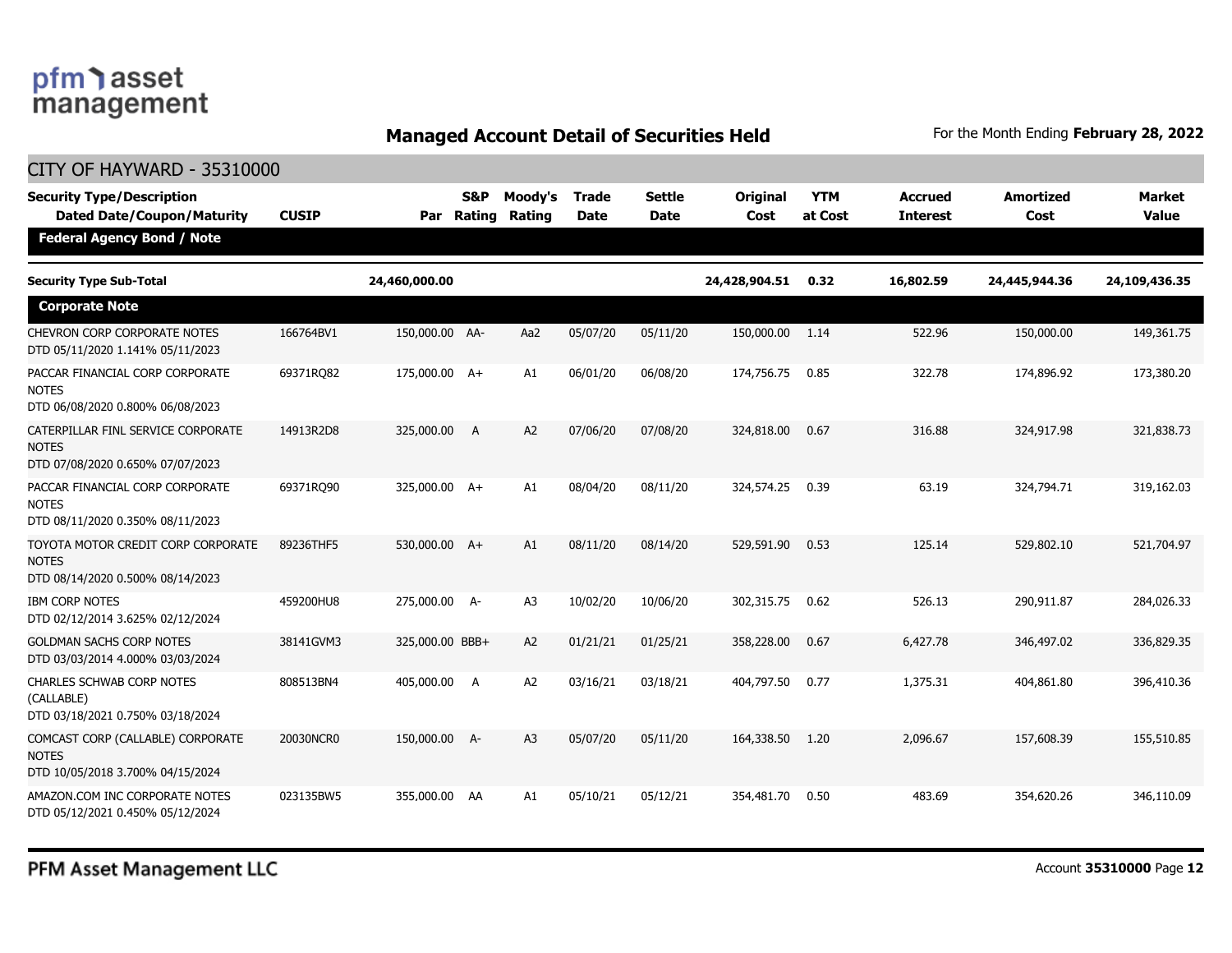### **Managed Account Detail of Securities Held** For the Month Ending February 28, 2022

#### CITY OF HAYWARD - 35310000

| <b>Security Type/Description</b><br><b>Dated Date/Coupon/Maturity</b>                  | <b>CUSIP</b> | Par             | <b>S&amp;P</b><br>Rating | Moody's<br>Rating | <b>Trade</b><br><b>Date</b> | <b>Settle</b><br>Date | Original<br>Cost | <b>YTM</b><br>at Cost | <b>Accrued</b><br><b>Interest</b> | <b>Amortized</b><br>Cost | <b>Market</b><br><b>Value</b> |
|----------------------------------------------------------------------------------------|--------------|-----------------|--------------------------|-------------------|-----------------------------|-----------------------|------------------|-----------------------|-----------------------------------|--------------------------|-------------------------------|
| <b>Corporate Note</b>                                                                  |              |                 |                          |                   |                             |                       |                  |                       |                                   |                          |                               |
| UNITEDHEALTH GROUP INC (CALLABLE)<br><b>CORP N</b><br>DTD 05/19/2021 0.550% 05/15/2024 | 91324PEB4    | 435,000.00 A+   |                          | A <sub>3</sub>    | 05/17/21                    | 05/19/21              | 434,547.60       | 0.59                  | 704.46                            | 434,666.09               | 423,563.42                    |
| CATERPILLAR FINL SERVICE CORPORATE<br><b>NOTES</b><br>DTD 05/17/2021 0.450% 05/17/2024 | 14913R2L0    | 325,000.00 A    |                          | A2                | 05/10/21                    | 05/17/21              | 324,564.50       | 0.50                  | 422.50                            | 324,678.94               | 315,416.73                    |
| ASTRAZENECA FINANCE LLC (CALLABLE)<br><b>CORP</b><br>DTD 05/28/2021 0.700% 05/28/2024  | 04636NAC7    | 665,000.00 A-   |                          | A3                | 05/25/21                    | 05/28/21              | 664,940.15       | 0.70                  | 1,202.54                          | 664,955.28               | 647,370.85                    |
| JOHN DEERE CAPITAL CORP CORPORATE<br><b>NOTES</b><br>DTD 06/10/2021 0.450% 06/07/2024  | 24422EVO9    | 170,000.00      | A                        | A <sub>2</sub>    | 06/07/21                    | 06/10/21              | 169,787.50       | 0.49                  | 178.50                            | 169,838.83               | 165,406.94                    |
| TARGET CORP CORPORATE NOTES<br>DTD 06/26/2014 3.500% 07/01/2024                        | 87612EBD7    | 600,000.00      | A                        | A2                | 11/23/21                    | 11/29/21              | 637,584.00       | 1.04                  | 3,500.00                          | 633,925.03               | 623,992.80                    |
| BANK OF AMERICA CORP NOTES<br>DTD 07/23/2018 3.864% 07/23/2024                         | 06051GHL6    | 150,000.00 A-   |                          | A2                | 09/28/20                    | 10/01/20              | 162,622.50       | 1.58                  | 611.80                            | 158,018.42               | 153,412.80                    |
| <b>BANK OF AMERICA CORP NOTES</b><br>DTD 07/23/2018 3.864% 07/23/2024                  | 06051GHL6    | 300,000.00 A-   |                          | A2                | 08/21/20                    | 08/25/20              | 327,150.00       | 1.47                  | 1,223.60                          | 316,804.74               | 306,825.60                    |
| BRISTOL MYERS SQUIBB CO CORP NOTES<br>(CALL<br>DTD 01/26/2020 2.900% 07/26/2024        | 110122CM8    | 144,000.00 A+   |                          | A <sub>2</sub>    | 10/05/20                    | 10/07/20              | 155,907.36       | 0.69                  | 406.00                            | 151,435.52               | 147,973.68                    |
| AMERICAN EXPRESS CO CORP NOTES<br>(CALLABLE<br>DTD 07/30/2019 2.500% 07/30/2024        | 025816CG2    | 400,000.00 BBB+ |                          | A <sub>2</sub>    | 11/19/21                    | 11/23/21              | 414,320.00       | 1.14                  | 861.11                            | 412,842.78               | 404,430.80                    |
| AMERICAN HONDA FINANCE CORPORATE<br><b>NOTES</b><br>DTD 09/09/2021 0.750% 08/09/2024   | 02665WDY4    | 200,000.00 A-   |                          | A <sub>3</sub>    | 09/07/21                    | 09/09/21              | 199,868.00       | 0.77                  | 91.67                             | 199,889.44               | 193,845.40                    |
| UNILEVER CAPITAL CORP (CALLABLE)<br><b>CORPORA</b><br>DTD 08/12/2021 0.626% 08/12/2024 | 904764BN6    | 225,000.00 A+   |                          | A1                | 08/09/21                    | 08/12/21              | 225,000.00       | 0.63                  | 74.34                             | 225,000.00               | 217,654.65                    |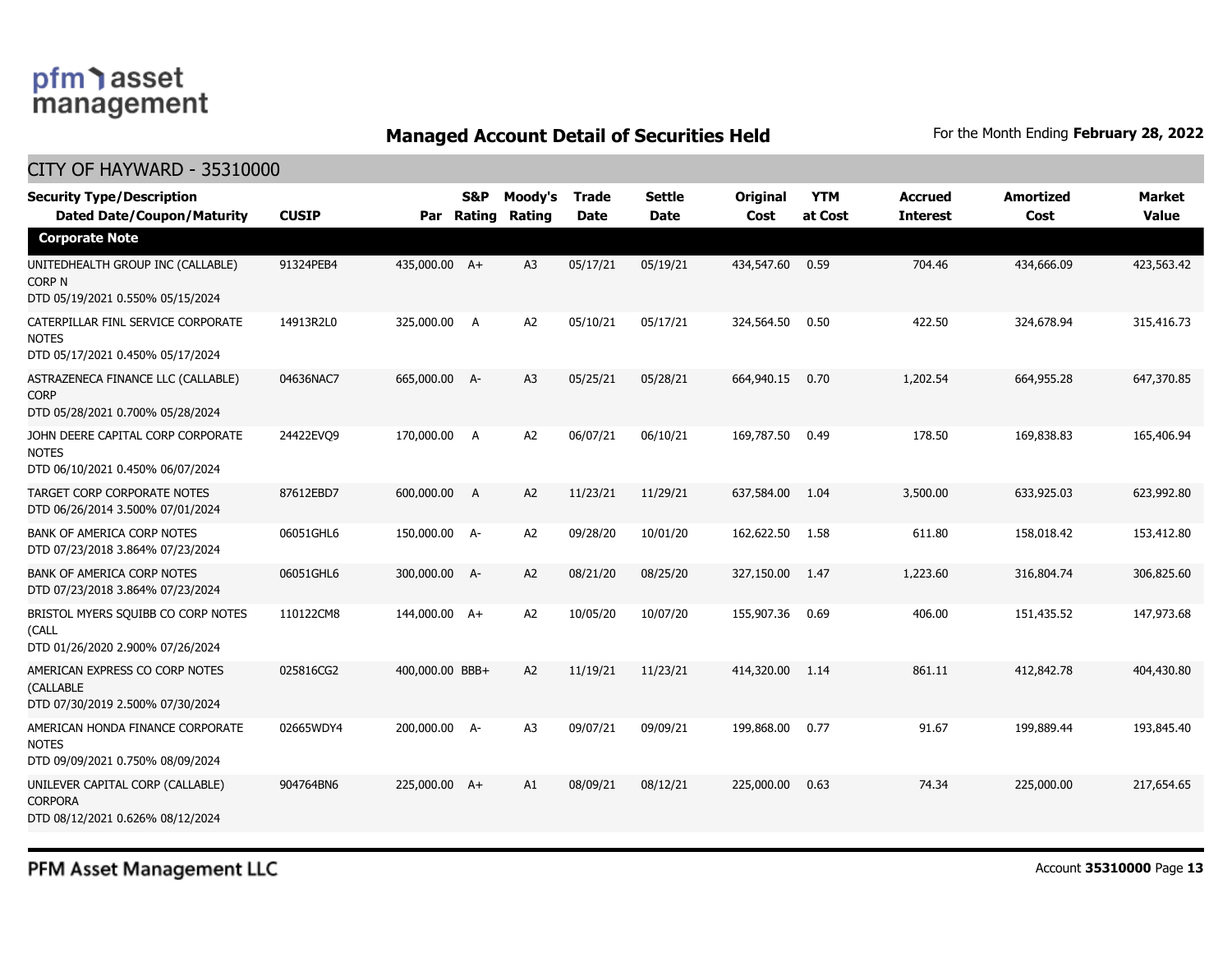### **Managed Account Detail of Securities Held** For the Month Ending February 28, 2022

| <b>Security Type/Description</b><br><b>Dated Date/Coupon/Maturity</b>                  | <b>CUSIP</b> | Par             | S&P<br>Rating | Moody's<br>Rating | Trade<br><b>Date</b> | Settle<br><b>Date</b> | Original<br>Cost | <b>YTM</b><br>at Cost | <b>Accrued</b><br><b>Interest</b> | <b>Amortized</b><br>Cost | <b>Market</b><br><b>Value</b> |
|----------------------------------------------------------------------------------------|--------------|-----------------|---------------|-------------------|----------------------|-----------------------|------------------|-----------------------|-----------------------------------|--------------------------|-------------------------------|
| <b>Corporate Note</b>                                                                  |              |                 |               |                   |                      |                       |                  |                       |                                   |                          |                               |
| BMW US CAPITAL LLC CORPORATE NOTES<br>DTD 08/12/2021 0.750% 08/12/2024                 | 05565EBU8    | 265,000.00      | A             | A <sub>2</sub>    | 08/09/21             | 08/12/21              | 264,976.15       | 0.75                  | 104.90                            | 264,980.52               | 257,636.18                    |
| NESTLE HOLDINGS INC CORP NOTES<br>(CALLABLE<br>DTD 09/14/2021 0.606% 09/14/2024        | 641062AU8    | 710,000.00 AA-  |               | Aa3               | 09/07/21             | 09/14/21              | 710,000.00       | 0.61                  | 1,995.93                          | 710,000.00               | 687,493.71                    |
| JPMORGAN CHASE & CO CORPORATE<br><b>NOTES (CAL</b><br>DTD 09/16/2020 0.653% 09/16/2024 | 46647PBS4    | 125,000.00 A-   |               | A2                | 09/28/20             | 09/30/20              | 124,967.50       | 0.66                  | 374.11                            | 124,979.11               | 122,523.37                    |
| JPMORGAN CHASE & CO CORPORATE<br><b>NOTES (CAL</b><br>DTD 09/16/2020 0.653% 09/16/2024 | 46647PBS4    | 485,000.00 A-   |               | A2                | 09/09/20             | 09/16/20              | 485,000.00       | 0.65                  | 1,451.57                          | 485,000.00               | 475,390.70                    |
| GOLDMAN SACHS GROUP INC CORPORATE<br><b>NOTES</b><br>DTD 10/21/2021 0.925% 10/21/2024  | 38141GYL2    | 325,000.00 BBB+ |               | A2                | 10/18/21             | 10/21/21              | 325,000.00       | 0.93                  | 1,085.59                          | 325,000.00               | 318,134.05                    |
| BANK OF AMERICA CORP (CALLABLE)<br><b>CORPORAT</b><br>DTD 10/21/2020 0.810% 10/24/2024 | 06051GJH3    | 625,000.00 A-   |               | A2                | 10/16/20             | 10/21/20              | 625,000.00       | 0.81                  | 1,785.94                          | 625,000.00               | 609,806.88                    |
| COOPERATIEVE RABOBANK UA CORPORATE<br><b>NOTES</b><br>DTD 01/12/2022 1.375% 01/10/2025 | 21688AAS1    | 750,000.00 A+   |               | Aa2               | 01/19/22             | 01/24/22              | 744,127.50       | 1.65                  | 1,403.65                          | 744,322.89               | 737,436.75                    |
| AMERICAN HONDA FINANCE CORPORATE<br><b>NOTES</b><br>DTD 01/13/2022 1.500% 01/13/2025   | 02665WEA5    | 750,000.00 A-   |               | A <sub>3</sub>    | 01/11/22             | 01/13/22              | 749,407.50       | 1.53                  | 1,500.00                          | 749,432.91               | 734,875.50                    |
| NATIONAL RURAL UTIL COOP CORPORATE<br><b>NOTES</b><br>DTD 02/07/2022 1.875% 02/07/2025 | 63743HFC1    | 405,000.00 A-   |               | A2                | 01/31/22             | 02/07/22              | 404,987.85       | 1.88                  | 506.25                            | 404,988.09               | 401,461.92                    |
| MERCK & CO INC CORP NOTES<br>DTD 02/10/2015 2.750% 02/10/2025                          | 58933YAR6    | 295,000.00 A+   |               | A1                | 03/08/21             | 03/10/21              | 314,234.00       | 1.05                  | 473.23                            | 309,127.88               | 301,281.73                    |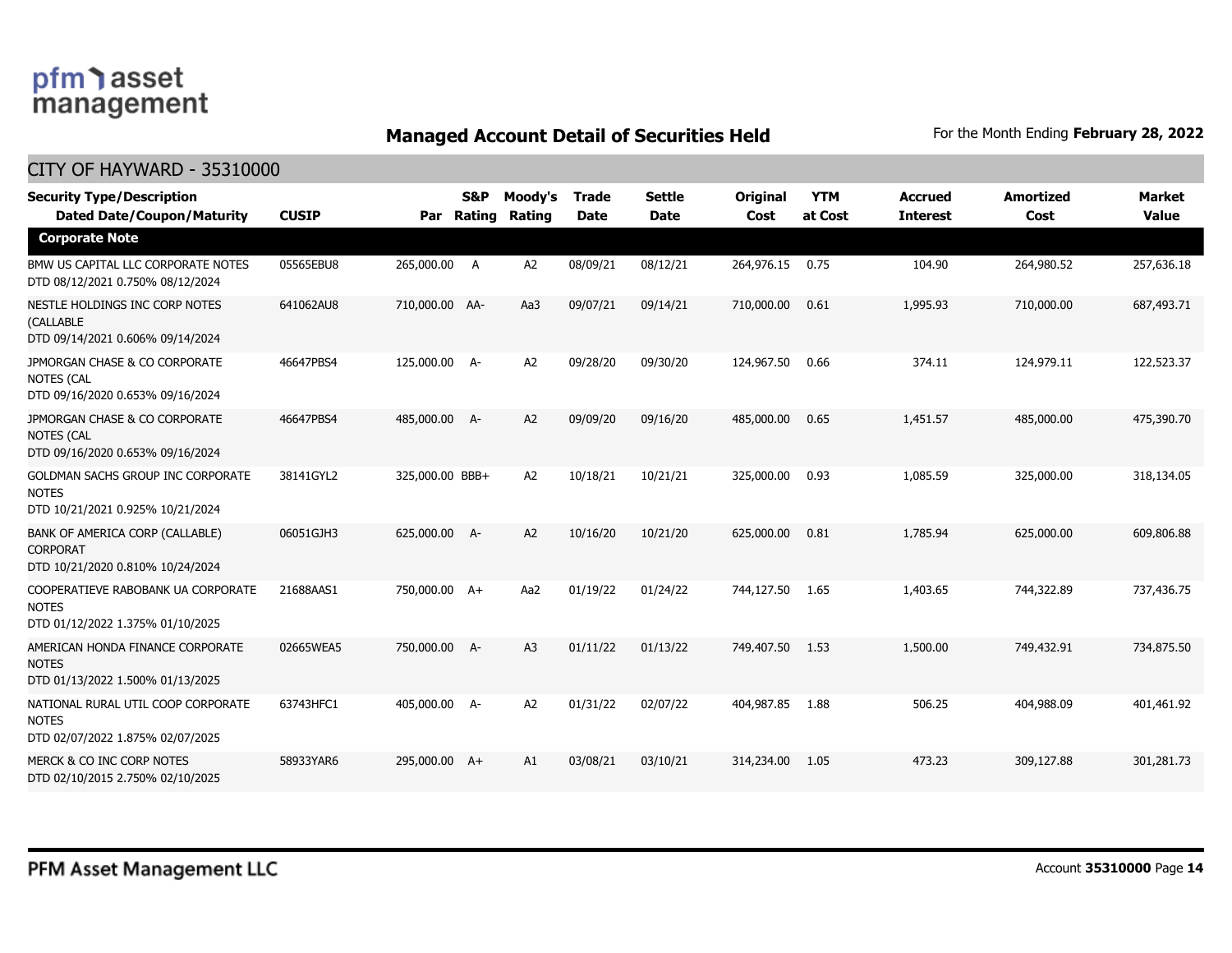### **Managed Account Detail of Securities Held** For the Month Ending February 28, 2022

| <b>Security Type/Description</b><br><b>Dated Date/Coupon/Maturity</b>                 | <b>CUSIP</b> | Par             | S&P<br>Rating | Moody's<br>Rating | <b>Trade</b><br><b>Date</b> | <b>Settle</b><br><b>Date</b> | Original<br>Cost | <b>YTM</b><br>at Cost | <b>Accrued</b><br><b>Interest</b> | <b>Amortized</b><br>Cost | <b>Market</b><br><b>Value</b> |
|---------------------------------------------------------------------------------------|--------------|-----------------|---------------|-------------------|-----------------------------|------------------------------|------------------|-----------------------|-----------------------------------|--------------------------|-------------------------------|
| <b>Corporate Note</b>                                                                 |              |                 |               |                   |                             |                              |                  |                       |                                   |                          |                               |
| TOYOTA MOTOR CREDIT CORP CORP<br><b>NOTES</b><br>DTD 02/13/2020 1.800% 02/13/2025     | 89236TGT6    | 450,000.00 A+   |               | A1                | 09/23/21                    | 09/27/21                     | 462,469.50       | 0.96                  | 405.00                            | 460,904.50               | 446,290.65                    |
| JPMORGAN CHASE & CO CORP NOTES<br>(CALLABLE<br>DTD 02/16/2021 0.563% 02/16/2025       | 46647PBY1    | 265,000.00 A-   |               | A2                | 02/09/21                    | 02/16/21                     | 265,000.00       | 0.56                  | 62.16                             | 265,000.00               | 256,963.08                    |
| EXXON MOBIL CORP CORPORATE NT<br>(CALLABLE)<br>DTD 03/06/2015 2.709% 03/06/2025       | 30231GAF9    | 300,000.00 AA-  |               | Aa2               | 03/26/21                    | 03/30/21                     | 318,576.00       | 1.10                  | 3,950.63                          | 313,942.34               | 305,102.40                    |
| BURLINGTN NORTH SANTA FE CORP NOTES<br>(CAL<br>DTD 03/09/2015 3.000% 04/01/2025       | 12189LAV3    | 300,000.00 AA-  |               | A <sub>3</sub>    | 03/05/21                    | 03/09/21                     | 323,202.00       | 1.05                  | 3,750.00                          | 317,260.02               | 307,134.90                    |
| BANK OF NY MELLON (CALLABLE) CORP<br><b>NOTES</b><br>DTD 04/24/2020 1.600% 04/24/2025 | 06406RAN7    | 325,000.00      | A             | A1                | 03/04/21                    | 03/08/21                     | 334,317.75       | 0.89                  | 1,834.44                          | 332,059.28               | 319,738.58                    |
| CITIGROUP INC CORPORATE NOTES<br>DTD 05/04/2021 0.981% 05/01/2025                     | 172967MX6    | 325,000.00 BBB+ |               | A <sub>3</sub>    | 04/28/21                    | 05/04/21                     | 325,851.50       | 0.91                  | 1,062.75                          | 325,675.71               | 315,561.68                    |
| JPMORGAN CHASE & CO CORPORATE<br><b>NOTES</b><br>DTD 06/01/2021 0.824% 06/01/2025     | 46647PCH7    | 615,000.00 A-   |               | A <sub>2</sub>    | 05/24/21                    | 06/01/21                     | 615,000.00       | 0.82                  | 1,266.90                          | 615,000.00               | 594,316.32                    |
| TRUIST FINANCIAL CORP NOTES<br>(CALLABLE)<br>DTD 06/05/2018 3.700% 06/05/2025         | 05531FBE2    | 650,000.00 A-   |               | A <sub>3</sub>    | 02/07/22                    | 02/09/22                     | 683,481.50       | 2.09                  | 5,745.28                          | 682,914.50               | 678,959.45                    |
| BRISTOL-MYERS SQUIBB CO CORPORATE<br><b>NOTES</b><br>DTD 11/13/2020 0.750% 11/13/2025 | 110122DN5    | 500,000.00 A+   |               | A <sub>2</sub>    | 02/22/22                    | 02/24/22                     | 473,760.00       | 2.23                  | 1,125.00                          | 473,856.61               | 475,417.00                    |
| CITIGROUP INC CORP NOTES (CALLABLE)<br>DTD 01/25/2022 2.014% 01/25/2026               | 17327CAN3    | 455,000.00 BBB+ |               | A <sub>3</sub>    | 01/18/22                    | 01/25/22                     | 455,000.00       | 2.01                  | 916.37                            | 455,000.00               | 446,658.94                    |
| STATE STREET CORP CORPORATE NOTES<br>DTD 02/07/2022 1.746% 02/06/2026                 | 857477BR3    | 415,000.00      | A             | A1                | 02/02/22                    | 02/07/22                     | 415,000.00       | 1.75                  | 483.06                            | 415,000.00               | 409,885.96                    |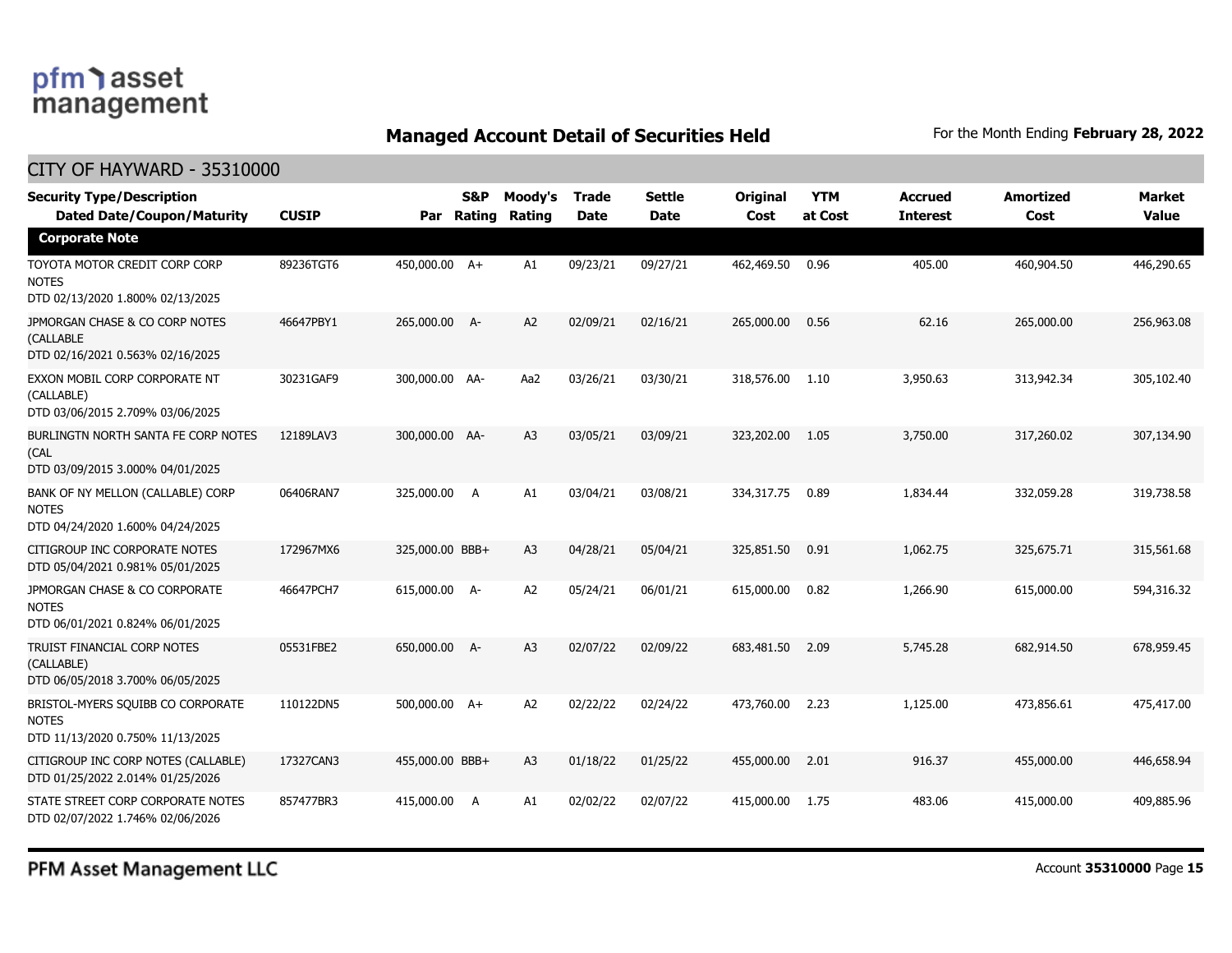### **Managed Account Detail of Securities Held** For the Month Ending February 28, 2022

#### CITY OF HAYWARD - 35310000

| <b>Security Type/Description</b><br><b>Dated Date/Coupon/Maturity</b>                  | <b>CUSIP</b> | Par               | <b>S&amp;P</b><br>Rating | Moody's<br>Rating | <b>Trade</b><br><b>Date</b> | <b>Settle</b><br><b>Date</b> | Original<br>Cost | <b>YTM</b><br>at Cost | <b>Accrued</b><br><b>Interest</b> | <b>Amortized</b><br>Cost | <b>Market</b><br><b>Value</b> |
|----------------------------------------------------------------------------------------|--------------|-------------------|--------------------------|-------------------|-----------------------------|------------------------------|------------------|-----------------------|-----------------------------------|--------------------------|-------------------------------|
| <b>Corporate Note</b>                                                                  |              |                   |                          |                   |                             |                              |                  |                       |                                   |                          |                               |
| GOLDMAN SACHS GROUP INC CORPORATE<br><b>NOTES</b><br>DTD 02/12/2021 0.855% 02/12/2026  | 38141GXS8    | 450,000.00 BBB+   |                          | A2                | 11/29/21                    | 12/01/21                     | 440,653.50 1.37  |                       | 203.06                            | 441,201.86               | 428,843.70                    |
| MORGAN STANLEY CORP NOTES<br>(CALLABLE)<br>DTD 02/18/2022 2.630% 02/18/2026            | 61747YEM3    | 1,090,000.00 BBB+ |                          | A1                | 02/16/22                    | 02/18/22                     | 1,090,000.00     | 2.63                  | 1,035.20                          | 1,090,000.00             | 1,089,396.14                  |
| STATE STREET CORP NOTES (CALLABLE)<br>DTD 10/29/2020 2.901% 03/30/2026                 | 857477BM4    | 275,000.00        | A                        | A1                | 02/02/22                    | 02/04/22                     | 283,681.75       | 2.10                  | 3,346.23                          | 283,493.02               | 280,298.43                    |
| STATE STREET CORP NOTES (CALLABLE)<br>DTD 10/29/2020 2.901% 03/30/2026                 | 857477BM4    | 275,000.00        | A                        | A1                | 02/17/22                    | 02/22/22                     | 280,535,75       | 2.38                  | 3,346.23                          | 280,501.52               | 280,298.42                    |
| UNITEDHEALTH GROUP INC (CALLABLE)<br><b>CORPOR</b><br>DTD 05/19/2021 1.150% 05/15/2026 | 91324PEC2    | 475,000.00 A+     |                          | A <sub>3</sub>    | 02/22/22                    | 02/24/22                     | 453,102.50       | 2.30                  | 1,608.40                          | 453,173.55               | 453,867.73                    |
| ASTRAZENECA FINANCE LLC (CALLABLE)<br><b>CORP</b><br>DTD 05/28/2021 1.200% 05/28/2026  | 04636NAA1    | 450,000.00 A-     |                          | A <sub>3</sub>    | 11/29/21                    | 12/01/21                     | 443,538.00       | 1.53                  | 1,395.00                          | 443,892.84               | 430,691.85                    |
| <b>BANK OF AMERICA CORP NOTES</b><br>(CALLABLE)<br>DTD 06/16/2020 1.319% 06/19/2026    | 06051GJD2    | 450,000.00 A-     |                          | A2                | 11/29/21                    | 12/01/21                     | 445,837.50 1.53  |                       | 1,187.10                          | 446,063.04               | 429,241.95                    |
| MORGAN STANLEY CORP NOTES<br>DTD 07/25/2016 3.125% 07/27/2026                          | 61761J3R8    | 400,000.00 BBB+   |                          | A1                | 11/29/21                    | 12/01/21                     | 423,432.00       | 1.81                  | 1,180.56                          | 422,190.75               | 406,433.20                    |
| UNILEVER CAPITAL CORP CORPORATE<br><b>NOTES</b><br>DTD 07/28/2016 2.000% 07/28/2026    | 904764AU1    | 475,000.00 A+     |                          | A1                | 02/23/22                    | 02/25/22                     | 468,715.75       | 2.32                  | 870.83                            | 468,731.32               | 470,820.48                    |
| BMW US CAPITAL LLC (CALLABLE)<br><b>CORPORATE</b><br>DTD 08/12/2021 1.250% 08/12/2026  | 05565EBW4    | 475,000.00        | A                        | A2                | 02/22/22                    | 02/24/22                     | 453,045.50       | 2.35                  | 313.37                            | 453,112.85               | 454,114.73                    |
| AMERICAN HONDA FINANCE CORPORATE<br><b>NOTES</b><br>DTD 09/09/2021 1.300% 09/09/2026   | 02665WDZ1    | 450,000.00 A-     |                          | A3                | 11/29/21                    | 12/01/21                     | 443,268.00       | 1.63                  | 2,795.00                          | 443,615.61               | 430,740.00                    |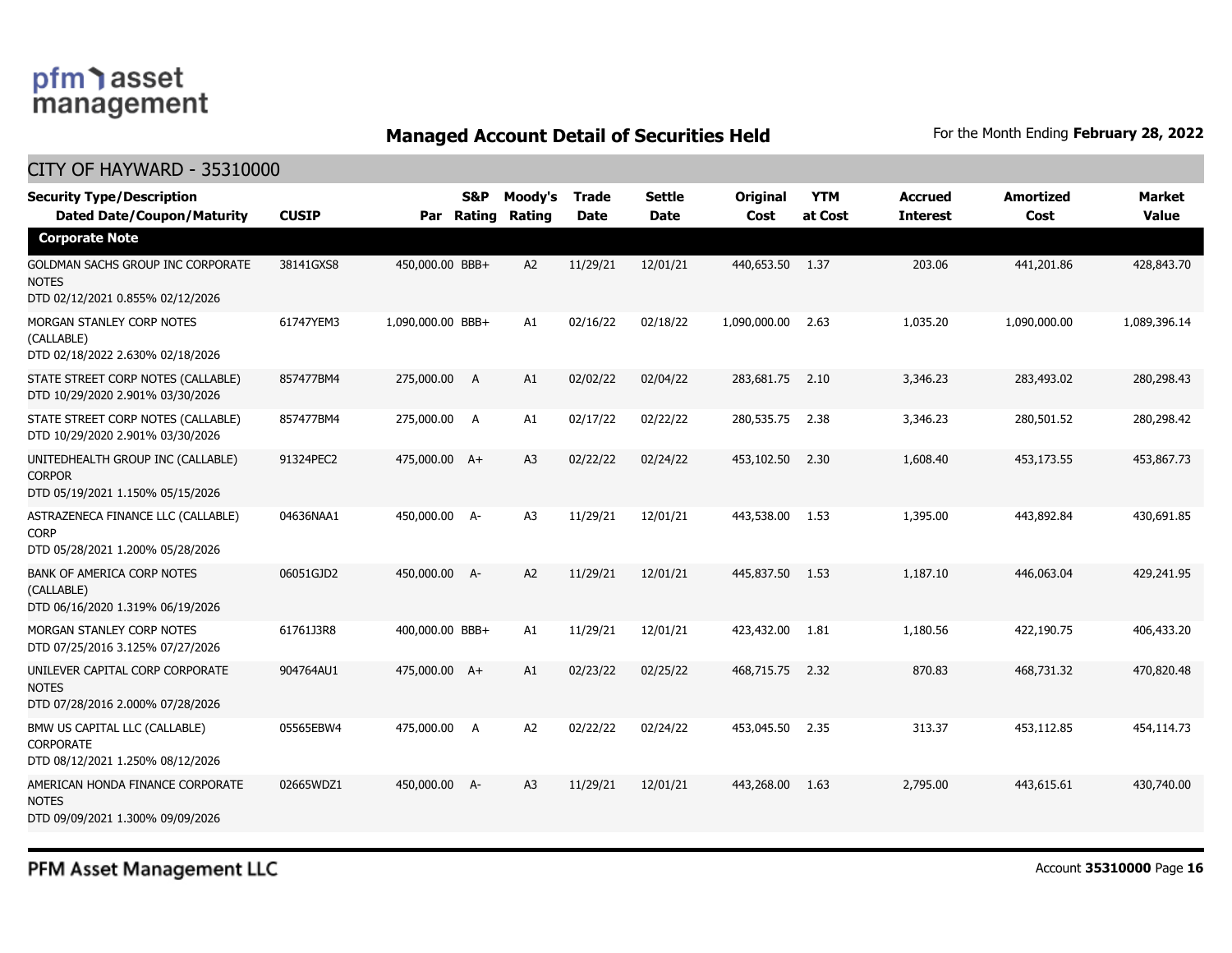### pfm asset management

#### **Managed Account Detail of Securities Held** For the Month Ending February 28, 2022

#### CITY OF HAYWARD - 35310000 **Dated Date/Coupon/Maturity CUSIP Rating Rating Date Date Cost at Cost Interest Cost Value Security Type/Description S&P Moody's Trade Settle Original YTM Accrued Amortized Market Par Corporate Note** JOHN DEERE CAPITAL CORP CORPORATE NOTES DTD 10/13/2021 1.300% 10/13/2026 24422EVW6 450,000.00 A A2 11/29/21 12/01/21 445,203.00 1.53 2,242.50 445,445.95 432,825.30 BANK OF NY MELLON CORP CORPORATE NOTES DTD 07/27/2021 1.050% 10/15/2026 06406RAV9 450,000.00 A A1 11/29/21 12/01/21 439,830.00 1.53 1,785.00 440,344.50 425,461.05 CITIGROUP INC (CALLABLE) CORP NOTES DTD 10/21/2016 3.200% 10/21/2026 172967KY6 400,000.00 BBB+ A3 11/29/21 12/01/21 423,756.00 1.92 4,622.22 422,493.13 407,694.00 AMERICAN EXPRESS CO (CALLABLE) CORPORATE DTD 11/04/2021 1.650% 11/04/2026 025816CM9 450,000.00 BBB+ A2 11/19/21 11/23/21 449,127.00 1.69 2,413.13 449,174.35 434,671.65 TOYOTA MOTOR CREDIT CORP CORPORATE NOTES DTD 01/13/2022 1.900% 01/13/2027 89236TJV8 500,000.00 A+ A1 01/13/22 01/18/22 500,355.00 1.89 1,266.67 500,346.81 490,642.00 TARGET CORP CORPORATE NOTES DTD 01/24/2022 1.950% 01/15/2027 87612EBM7 180,000.00 A A2 01/19/22 01/24/22 179,694.00 1.99 360.75 179,700.06 178,474.68 TARGET CORP CORPORATE NOTES DTD 01/24/2022 1.950% 01/15/2027 87612EBM7 275,000.00 A A2 01/24/22 01/26/22 275,998.25 1.87 551.15 275,979.55 272,669.65 PROCTER & GAMBLE CO/THE CORPORATE NOTES DTD 02/01/2022 1.900% 02/01/2027 742718FV6 650,000.00 AA- Aa3 02/01/22 02/03/22 650,214.50 1.89 1,029.17 650,211.44 648,783.20 IBM CORP CORPORATE NOTES DTD 02/09/2022 2.200% 02/09/2027 459200KM2 475,000.00 A- A3 02/22/22 02/24/22 470,164.50 2.42 638.61 470,177.85 471,453.65 **Security Type Sub-Total 25,059,000.00 25,283,705.21 1.39 85,009.99 25,210,260.48 24,723,719.89 Certificate of Deposit** DNB BANK ASA/NY LT CD DTD 12/06/2019 2.040% 12/02/2022 23341VZT1 625,000.00 A-1+ P-1 12/04/19 12/06/19 625,000.00 2.03 3,152.08 625,000.00 629,408.13 CREDIT SUISSE NEW YORK CERT DEPOS DTD 03/23/2021 0.590% 03/17/2023 22552G3C2 975,000.00 A+ A1 03/19/21 03/23/21 975,000.00 0.59 5,480.85 975,000.00 966,301.05

PFM Asset Management LLC

Account **35310000** Page **17**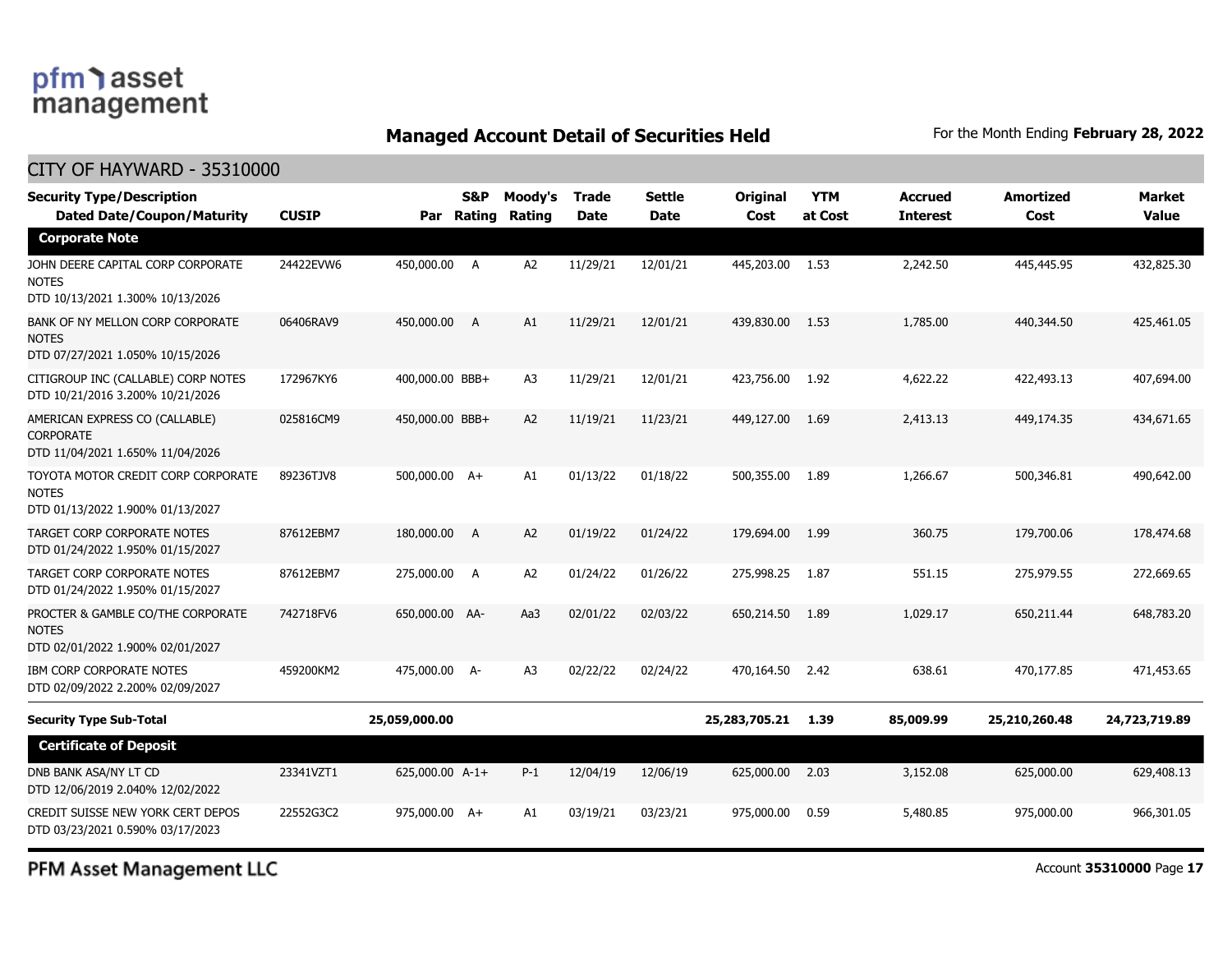### **Managed Account Detail of Securities Held** For the Month Ending February 28, 2022

| <b>CITY OF HAYWARD - 35310000</b>                                         |              |                |               |                   |                             |                       |                  |                       |                                   |                          |                               |
|---------------------------------------------------------------------------|--------------|----------------|---------------|-------------------|-----------------------------|-----------------------|------------------|-----------------------|-----------------------------------|--------------------------|-------------------------------|
| <b>Security Type/Description</b><br><b>Dated Date/Coupon/Maturity</b>     | <b>CUSIP</b> | Par            | S&P<br>Rating | Moody's<br>Rating | <b>Trade</b><br><b>Date</b> | <b>Settle</b><br>Date | Original<br>Cost | <b>YTM</b><br>at Cost | <b>Accrued</b><br><b>Interest</b> | <b>Amortized</b><br>Cost | <b>Market</b><br><b>Value</b> |
| <b>Certificate of Deposit</b>                                             |              |                |               |                   |                             |                       |                  |                       |                                   |                          |                               |
| <b>Security Type Sub-Total</b>                                            |              | 1,600,000.00   |               |                   |                             |                       | 1,600,000.00     | 1.16                  | 8,632.93                          | 1,600,000.00             | 1,595,709.18                  |
| <b>Bank Note</b>                                                          |              |                |               |                   |                             |                       |                  |                       |                                   |                          |                               |
| PNC BANK NA CORP NOTES<br>DTD 06/08/2018 3.500% 06/08/2023                | 69353RFL7    | 300,000.00 A   |               | A <sub>2</sub>    | 03/05/20                    | 03/09/20              | 321,240.00       | 1.27                  | 2,420.83                          | 300,000.00               | 306,723.90                    |
| <b>Security Type Sub-Total</b>                                            |              | 300,000.00     |               |                   |                             |                       | 321,240.00       | 1.27                  | 2,420.83                          | 300,000.00               | 306,723.90                    |
| <b>Asset-Backed Security</b>                                              |              |                |               |                   |                             |                       |                  |                       |                                   |                          |                               |
| <b>VWALT 2019-A A3</b><br>DTD 10/04/2019 1.990% 11/21/2022                | 92867XAD8    | 24,026.65 AAA  |               | <b>NR</b>         | 10/01/19                    | 10/04/19              | 24,026.27        | 1.99                  | 14.61                             | 24,026.56                | 24,040,26                     |
| HAROT 2019-1 A3<br>DTD 02/27/2019 2.830% 03/20/2023                       | 43814WAC9    | 25,195.14 AAA  |               | <b>NR</b>         | 02/19/19                    | 02/27/19              | 25,194.47        | 2.83                  | 25.75                             | 25,194.97                | 25,283.44                     |
| CARMAX AUTO OWNER TRUST<br>DTD 07/25/2018 3.130% 06/15/2023               | 14313FAD1    | 6,215.62 AAA   |               | <b>NR</b>         | 07/18/18                    | 07/25/18              | 6,214.77         | 3.13                  | 8.65                              | 6,215.40                 | 6,219.59                      |
| NAROT 2018-C A3<br>DTD 12/12/2018 3.220% 06/15/2023                       | 65478NAD7    | 22,075.33 AAA  |               | Aaa               | 12/04/18                    | 12/12/18              | 22,071.11        | 3.22                  | 31.59                             | 22,074.12                | 22,130.90                     |
| <b>HYUNDAI AUTO RECEIVABLES TRUST</b><br>DTD 04/10/2019 2.660% 06/15/2023 | 44932NAD2    | 33,020.07 AAA  |               | <b>NR</b>         | 04/03/19                    | 04/10/19              | 33,015.72        | 2.66                  | 39.04                             | 33,018.73                | 33,089.16                     |
| GMALT 2020-3 A3<br>DTD 09/29/2020 0.450% 08/21/2023                       | 362569AC9    | 290,074.71 AAA |               | Aaa               | 09/22/20                    | 09/29/20              | 290,046.92       | 0.45                  | 39.89                             | 290,060.55               | 289,629.04                    |
| CARMAX AUTO OWNER TRUST<br>DTD 10/24/2018 3.360% 09/15/2023               | 14315EAC4    | 35,565.25 AAA  |               | <b>NR</b>         | 10/17/18                    | 10/24/18              | 35,564.94        | 3.36                  | 53.11                             | 35,565.15                | 35,710.83                     |
| COPAR 2019-1 A3<br>DTD 05/30/2019 2.510% 11/15/2023                       | 14042WAC4    | 41,924.26 AAA  |               | Aaa               | 05/21/19                    | 05/30/19              | 41,915.77        | 2.51                  | 46.77                             | 41,921.01                | 42,089.36                     |
| MBALT 2020-B A3<br>DTD 09/23/2020 0.400% 11/15/2023                       | 58769EAC2    | 170,000.00 AAA |               | <b>NR</b>         | 09/15/20                    | 09/23/20              | 169,991.38       | 0.40                  | 30.22                             | 169,995.31               | 169,384.86                    |
| FIFTH THIRD AUTO TRUST<br>DTD 05/08/2019 2.640% 12/15/2023                | 31680YAD9    | 43,339.41 AAA  |               | Aaa               | 04/30/19                    | 05/08/19              | 43,329.88        | 2.65                  | 50.85                             | 43,335.70                | 43,479.68                     |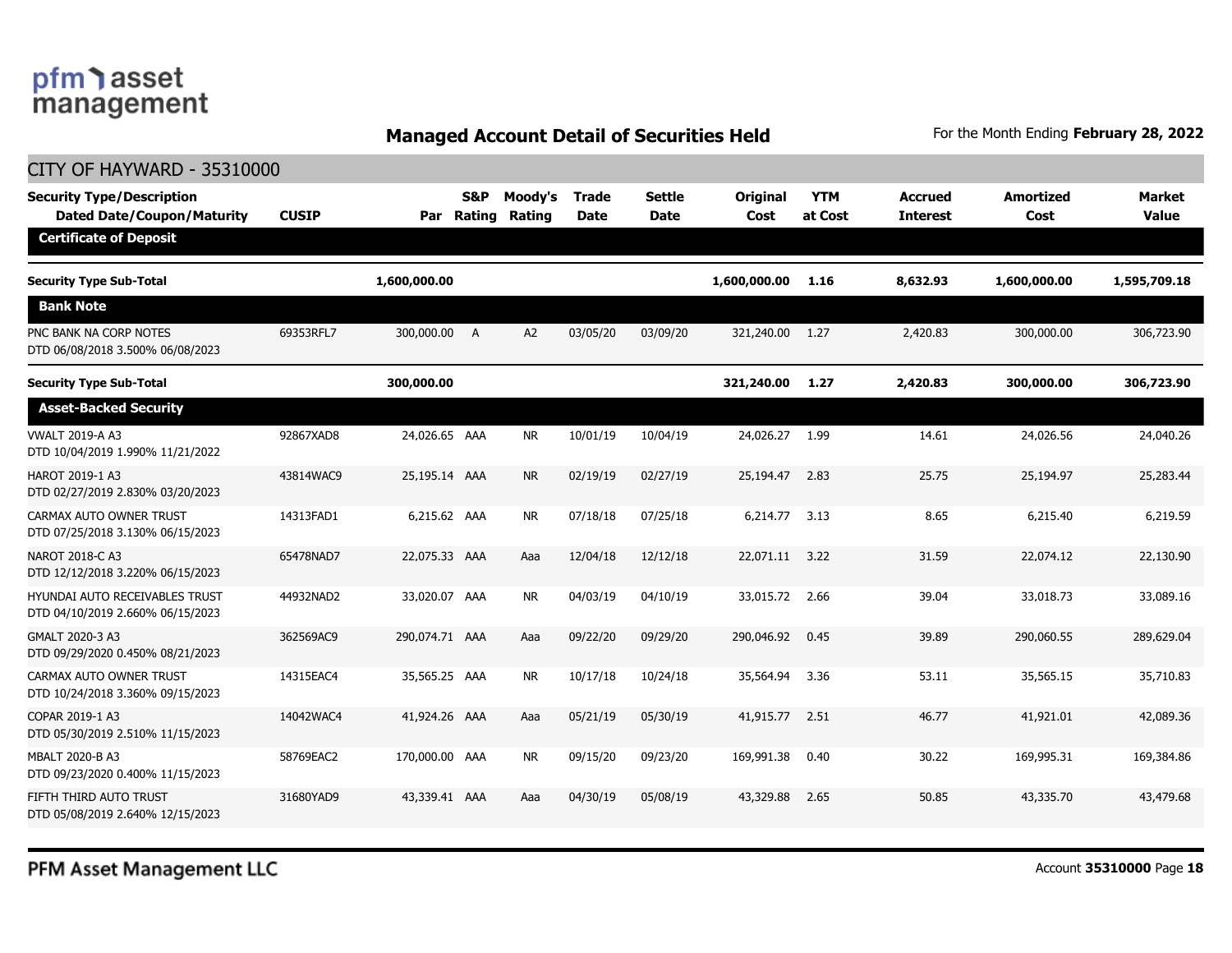### **Managed Account Detail of Securities Held** For the Month Ending February 28, 2022

| <b>Security Type/Description</b><br><b>Dated Date/Coupon/Maturity</b> | <b>CUSIP</b> |                | S&P<br>Par Rating | Moody's<br><b>Rating</b> | <b>Trade</b><br><b>Date</b> | <b>Settle</b><br><b>Date</b> | <b>Original</b><br>Cost | <b>YTM</b><br>at Cost | <b>Accrued</b><br><b>Interest</b> | Amortized<br>Cost | <b>Market</b><br><b>Value</b> |
|-----------------------------------------------------------------------|--------------|----------------|-------------------|--------------------------|-----------------------------|------------------------------|-------------------------|-----------------------|-----------------------------------|-------------------|-------------------------------|
| <b>Asset-Backed Security</b>                                          |              |                |                   |                          |                             |                              |                         |                       |                                   |                   |                               |
| BMWLT 2021-1 A3<br>DTD 03/10/2021 0.290% 01/25/2024                   | 05591RAC8    | 235,000.00 AAA |                   | Aaa                      | 03/02/21                    | 03/10/21                     | 234,992.55              | 0.29                  | 11.36                             | 234,995.07        | 233,239.12                    |
| <b>HDMOT 2019-A A3</b><br>DTD 06/26/2019 2.340% 02/15/2024            | 41284WAC4    | 51,902.03 NR   |                   | Aaa                      | 06/19/19                    | 06/26/19                     | 51,898.02               | 2.34                  | 53.98                             | 51,900.34         | 52,011.37                     |
| GMCAR 2019-2 A3<br>DTD 04/17/2019 2.650% 02/16/2024                   | 36257FAD2    | 66,092.76 AAA  |                   | Aaa                      | 04/09/19                    | 04/17/19                     | 66,087.38               | 2.65                  | 72.98                             | 66,090.58         | 66,357.87                     |
| <b>TLOT 2021-A A3</b><br>DTD 04/21/2021 0.390% 04/22/2024             | 89238EAC0    | 340,000.00 AAA |                   | Aaa                      | 04/13/21                    | 04/21/21                     | 339,960.32              | 0.39                  | 40.52                             | 339,971.68        | 334,445.96                    |
| GMALT 2021-2 A3<br>DTD 05/26/2021 0.340% 05/20/2024                   | 380144AC9    | 485,000.00 AAA |                   | <b>NR</b>                | 05/18/21                    | 05/26/21                     | 484,923.86              | 0.35                  | 50.39                             | 484,943.35        | 478,155.00                    |
| <b>VZOT 2020-A A1A</b><br>DTD 01/29/2020 1.850% 07/22/2024            | 92348TAA2    | 134,383.45 AAA |                   | Aaa                      | 01/21/20                    | 01/29/20                     | 134, 367, 72 1.85       |                       | 75.96                             | 134,375.05        | 134,738.16                    |
| <b>HDMOT 2020-A A3</b><br>DTD 01/29/2020 1.870% 10/15/2024            | 41284UAD6    | 69,218.21 AAA  |                   | Aaa                      | 01/21/20                    | 01/29/20                     | 69,203.12               | 1.87                  | 57.53                             | 69,209.80         | 69,416.10                     |
| CARMX 2020-1 A3<br>DTD 01/22/2020 1.890% 12/16/2024                   | 14315XAC2    | 276,857.15 AAA |                   | <b>NR</b>                | 01/14/20                    | 01/22/20                     | 276,802.83              | 1.89                  | 232.56                            | 276,826.17        | 277,851.07                    |
| VZOT 2020-B A<br>DTD 08/12/2020 0.470% 02/20/2025                     | 92290BAA9    | 675,000.00 NR  |                   | Aaa                      | 08/04/20                    | 08/12/20                     | 674,858.25              | 0.47                  | 96.94                             | 674,906.79        | 668,856.15                    |
| GMCAR 2020-3 A3<br>DTD 08/19/2020 0.450% 04/16/2025                   | 362590AC5    | 430,732.62 NR  |                   | Aaa                      | 08/11/20                    | 08/19/20                     | 430,634.06              | 0.46                  | 80.76                             | 430,666.45        | 427,525.73                    |
| KCOT 2021-1A A3<br>DTD 04/14/2021 0.620% 08/15/2025                   | 50117TAC5    | 290,000.00 NR  |                   | Aaa                      | 04/06/21                    | 04/14/21                     | 289,940.67              | 0.62                  | 79.91                             | 289,952.69        | 283,077.18                    |
| HART 2021-A A3<br>DTD 04/28/2021 0.380% 09/15/2025                    | 44933LAC7    | 135,000.00 AAA |                   | <b>NR</b>                | 04/20/21                    | 04/28/21                     | 134,985.80              | 0.38                  | 22.80                             | 134,988.52        | 132,238.58                    |
| KCOT 2021-2A A3<br>DTD 07/28/2021 0.560% 11/17/2025                   | 50117XAE2    | 480,000.00 NR  |                   | Aaa                      | 07/20/21                    | 07/28/21                     | 479,981.90              | 0.56                  | 119.47                            | 479,984.39        | 466,314.48                    |
| CARMX 2021-2 A3<br>DTD 04/21/2021 0.520% 02/17/2026                   | 14314QAC8    | 310,000.00 AAA |                   | <b>NR</b>                | 04/13/21                    | 04/21/21                     | 309,933.20              | 0.52                  | 71.64                             | 309,945.10        | 305,197.14                    |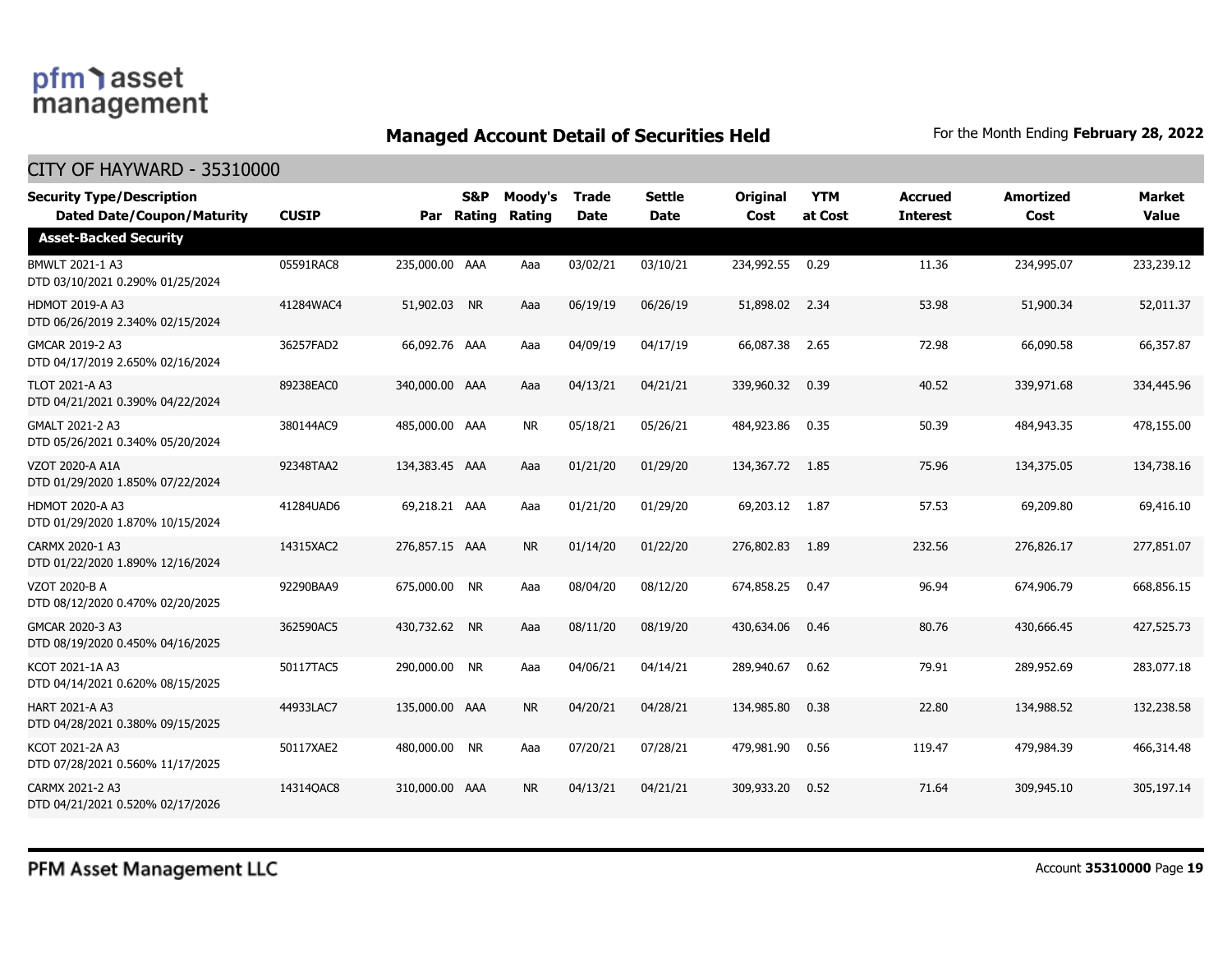### **Managed Account Detail of Securities Held** For the Month Ending February 28, 2022

| <b>Security Type/Description</b><br>Dated Date/Coupon/Maturity | <b>CUSIP</b> | Par              | <b>S&amp;P</b><br>Rating | Moody's<br>Rating | Trade<br>Date | <b>Settle</b><br>Date | Original<br>Cost | <b>YTM</b><br>at Cost | <b>Accrued</b><br><b>Interest</b> | Amortized<br>Cost | Market<br>Value  |
|----------------------------------------------------------------|--------------|------------------|--------------------------|-------------------|---------------|-----------------------|------------------|-----------------------|-----------------------------------|-------------------|------------------|
| <b>Asset-Backed Security</b>                                   |              |                  |                          |                   |               |                       |                  |                       |                                   |                   |                  |
| CARMX 2021-3 A3<br>DTD 07/28/2021 0.550% 06/15/2026            | 14317DAC4    | 595,000.00 AAA   |                          | Aaa               | 07/21/21      | 07/28/21              | 594,902.12       | 0.55                  | 145.44                            | 594,913.98        | 583,570.35       |
| COPAR 2021-1 A3<br>DTD 10/27/2021 0.770% 09/15/2026            | 14044CAC6    | 370,000.00 AAA   |                          | Aaa               | 10/19/21      | 10/27/21              | 369,993.01       | 0.77                  | 126.62                            | 369,993.50        | 359,173.99       |
| COMET 2021-A3 A3<br>DTD 11/30/2021 1.040% 11/16/2026           | 14041NFY2    | 715,000.00 AAA   |                          | <b>NR</b>         | 11/18/21      | 11/30/21              | 714,901.47       | 1.04                  | 330.49                            | 714,906.42        | 698,071.30       |
| <b>Security Type Sub-Total</b>                                 |              | 6,350,622.66     |                          |                   |               |                       | 6,349,737.51     | 0.78                  | 2,009.83                          | 6,349,977.38      | 6,261,296.67     |
| <b>Managed Account Sub-Total</b>                               |              | 188,351,452.42   |                          |                   |               |                       | 187,451,677.60   | 0.86                  | 293,810.73                        | 187,347,483.09    | 183,883,754.46   |
| <b>Securities Sub-Total</b>                                    |              | \$188,351,452.42 |                          |                   |               |                       | \$187,451,677.60 | 0.86%                 | \$293,810.73                      | \$187,347,483.09  | \$183,883,754.46 |
| <b>Accrued Interest</b>                                        |              |                  |                          |                   |               |                       |                  |                       |                                   |                   | \$293,810.73     |
| <b>Total Investments</b>                                       |              |                  |                          |                   |               |                       |                  |                       |                                   |                   | \$184,177,565.19 |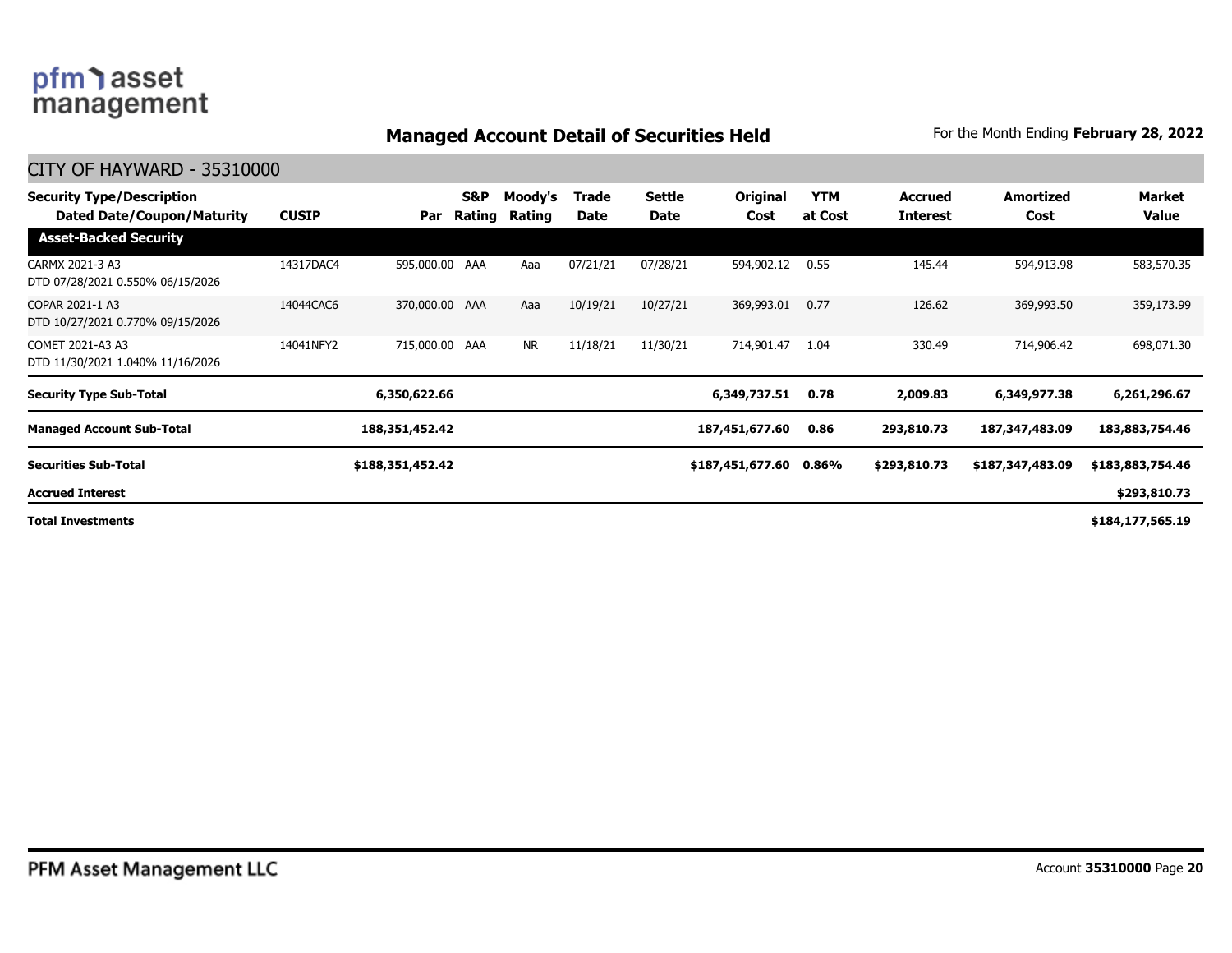### **Managed Account Fair Market Value & Analytics** For the Month Ending February 28, 2022

| <b>Security Type/Description</b><br><b>Dated Date/Coupon/Maturity</b> | <b>CUSIP</b> | Par                  | <b>Broker</b> | <b>Next Call</b><br><b>Date</b> | <b>Market</b><br><b>Price</b> | <b>Market</b><br><b>Value</b> | <b>Unreal G/L</b><br><b>On Cost</b> | Unreal G/L<br><b>Amort Cost</b> | <b>Effective</b><br><b>Duration</b> | <b>YTM</b><br>at Mkt |
|-----------------------------------------------------------------------|--------------|----------------------|---------------|---------------------------------|-------------------------------|-------------------------------|-------------------------------------|---------------------------------|-------------------------------------|----------------------|
| <b>U.S. Treasury Bond / Note</b>                                      |              |                      |               |                                 |                               |                               |                                     |                                 |                                     |                      |
| US TREASURY N/B NOTES<br>DTD 05/31/2021 0.125% 05/31/2023             | 91282CCD1    | 1,900,000.00 GOLDMAN |               |                                 | 98.64                         | 1,874,171.78                  | (24, 566.50)                        | (25,022.42)                     | 1.25                                | 1.22                 |
| <b>US TREASURY NOTES</b><br>DTD 08/01/2016 1.250% 07/31/2023          | 912828S92    | 660,000.00 JPM_CHA   |               |                                 | 99.97                         | 659,793.75                    | (15, 855.47)                        | (10, 395.98)                    | 1.41                                | 1.27                 |
| <b>US TREASURY NOTES</b><br>DTD 09/30/2021 0.250% 09/30/2023          | 91282CDA6    | 2,500,000.00 NOMURA  |               |                                 | 98.28                         | 2,457,031.25                  | (41,601.56)                         | (41, 877.26)                    | 1.58                                | 1.35                 |
| US TREASURY N/B NOTES<br>DTD 10/31/2021 0.375% 10/31/2023             | 91282CDD0    | 3,000,000.00 JPM_CHA |               |                                 | 98.33                         | 2,949,843.60                  | (41, 484.53)                        | (42,892.07)                     | 1.66                                | 1.39                 |
| <b>US TREASURY NOTES</b><br>DTD 11/15/2020 0.250% 11/15/2023          | 91282CAW1    | 3,450,000.00 NOMURA  |               |                                 | 98.08                         | 3,383,695.14                  | (69, 539.24)                        | (68, 178.82)                    | 1.71                                | 1.39                 |
| <b>US TREASURY NOTES</b><br>DTD 12/15/2020 0.125% 12/15/2023          | 91282CBA8    | 2,260,000.00 CITIGRP |               |                                 | 97.72                         | 2,208,443.75                  | (42,728.13)                         | (45, 535.82)                    | 1.79                                | 1.42                 |
| <b>US TREASURY NOTES</b><br>DTD 12/15/2020 0.125% 12/15/2023          | 91282CBA8    | 3,250,000.00 BARCLAY |               |                                 | 97.72                         | 3,175,859.38                  | (66, 396.48)                        | (69, 416.12)                    | 1.79                                | 1.42                 |
| <b>US TREASURY NOTES</b><br>DTD 01/15/2021 0.125% 01/15/2024          | 91282CBE0    | 2,450,000.00 JPM_CHA |               |                                 | 97.56                         | 2,390,281.25                  | (55,794.92)                         | (57, 220.77)                    | 1.88                                | 1.44                 |
| <b>US TREASURY NOTES</b><br>DTD 02/15/2021 0.125% 02/15/2024          | 91282CBM2    | 4,500,000.00 CITIGRP |               |                                 | 97.42                         | 4,383,984.60                  | (96, 503.68)                        | (103,067.86)                    | 1.96                                | 1.46                 |
| <b>US TREASURY NOTES</b><br>DTD 05/01/2017 2.000% 04/30/2024          | 912828X70    | 400,000.00 JPM CHA   |               |                                 | 101.00                        | 404,000.00                    | (15,656.25)                         | (10,517.36)                     | 2.12                                | 1.53                 |
| <b>US TREASURY NOTES</b><br>DTD 05/01/2017 2.000% 04/30/2024          | 912828X70    | 2,300,000.00 CITIGRP |               |                                 | 101.00                        | 2,323,000.00                  | (91, 191.41)                        | (57, 575.74)                    | 2.12                                | 1.53                 |
| US TREASURY N/B NOTES<br>DTD 06/15/2021 0.250% 06/15/2024             | 91282CCG4    | 3,400,000.00 JPM_CHA |               |                                 | 97.08                         | 3,300,656.08                  | (77, 297.05)                        | (82, 162.14)                    | 2.29                                | 1.55                 |
| US TREASURY N/B NOTES<br>DTD 07/15/2021 0.375% 07/15/2024             | 91282CCL3    | 750,000.00 CITIGRP   |               |                                 | 97.23                         | 729,257.85                    | (21,621.06)                         | (21, 451.66)                    | 2.37                                | 1.56                 |
| US TREASURY N/B NOTES<br>DTD 07/15/2021 0.375% 07/15/2024             | 91282CCL3    | 760,000.00 NOMURA    |               |                                 | 97.23                         | 738,981.29                    | (20, 929.65)                        | (20, 946.61)                    | 2.37                                | 1.56                 |
| US TREASURY N/B NOTES<br>DTD 07/15/2021 0.375% 07/15/2024             | 91282CCL3    | 1,700,000.00 CITIGRP |               |                                 | 97.23                         | 1,652,984.46                  | (45, 222.57)                        | (45, 562.73)                    | 2.37                                | 1.56                 |
| US TREASURY N/B NOTES<br>DTD 08/15/2021 0.375% 08/15/2024             | 91282CCT6    | 3,275,000.00 JPM_CHA |               |                                 | 97.09                         | 3,179,820.31                  | (91, 597.66)                        | (92, 193.00)                    | 2.45                                | 1.58                 |
| US TREASURY N/B NOTES<br>DTD 09/15/2021 0.375% 09/15/2024             | 91282CCX7    | 3,000,000.00 MERRILL |               |                                 | 96.95                         | 2,908,593.60                  | (79, 218.90)                        | (80, 874.13)                    | 2.53                                | 1.60                 |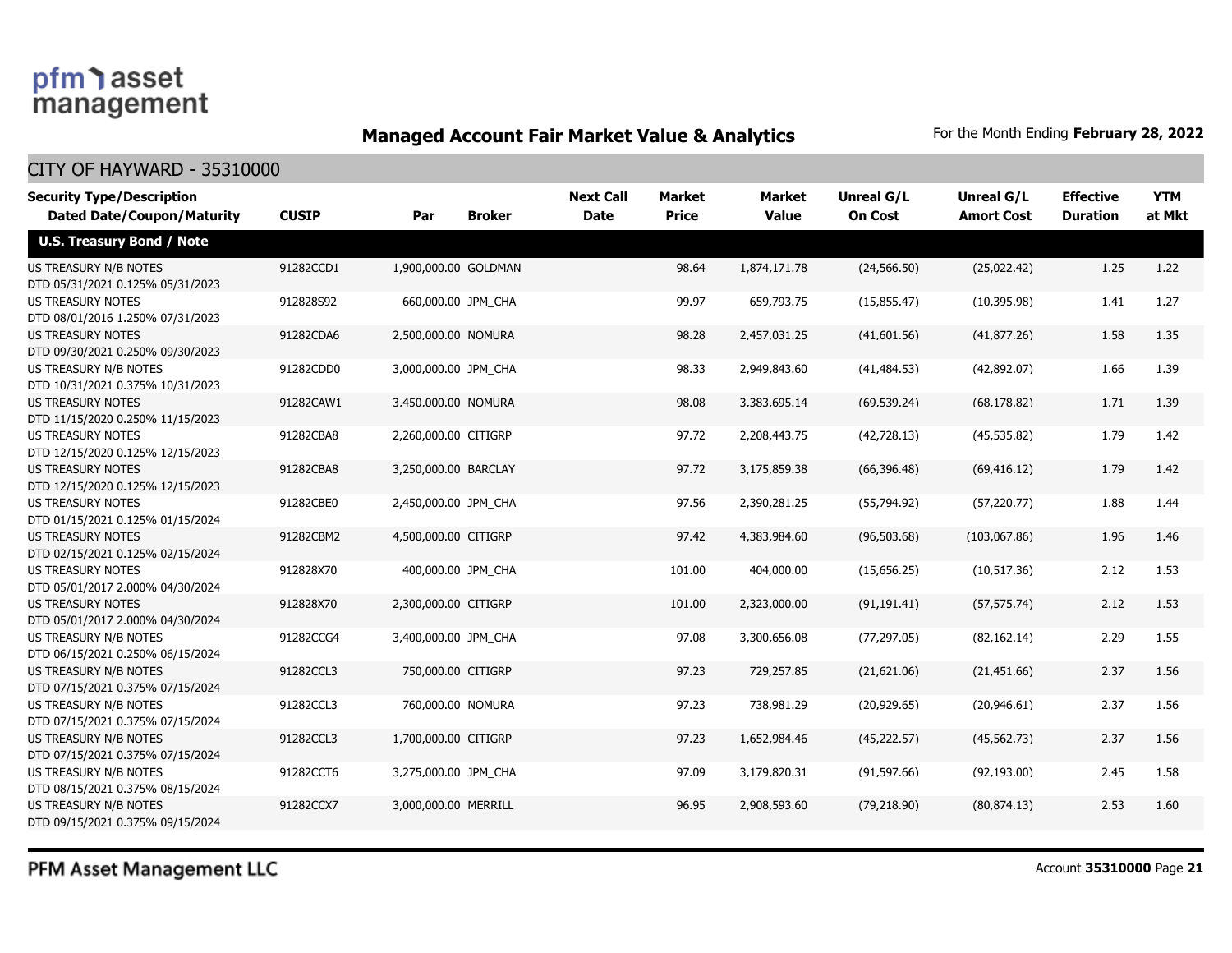### **Managed Account Fair Market Value & Analytics** For the Month Ending February 28, 2022

CITY OF HAYWARD - 35310000

| <b>Security Type/Description</b><br><b>Dated Date/Coupon/Maturity</b> | <b>CUSIP</b> | Par                   | <b>Broker</b> | <b>Next Call</b><br><b>Date</b> | <b>Market</b><br><b>Price</b> | <b>Market</b><br><b>Value</b> | <b>Unreal G/L</b><br><b>On Cost</b> | <b>Unreal G/L</b><br><b>Amort Cost</b> | <b>Effective</b><br><b>Duration</b> | <b>YTM</b><br>at Mkt |
|-----------------------------------------------------------------------|--------------|-----------------------|---------------|---------------------------------|-------------------------------|-------------------------------|-------------------------------------|----------------------------------------|-------------------------------------|----------------------|
| <b>U.S. Treasury Bond / Note</b>                                      |              |                       |               |                                 |                               |                               |                                     |                                        |                                     |                      |
| <b>US TREASURY NOTES</b><br>DTD 10/31/2019 1.500% 10/31/2024          | 912828YM6    | 2,000,000.00 MERRILL  |               |                                 | 99.70                         | 1,994,062.40                  | (78, 984.48)                        | (61, 840.82)                           | 2.61                                | 1.61                 |
| US TREASURY N/B NOTES<br>DTD 11/15/2021 0.750% 11/15/2024             | 91282CDH1    | 10,000,000.00 NOMURA  |               |                                 | 97.69                         | 9,768,750.00                  | (204, 687.50)                       | (207, 256.50)                          | 2.68                                | 1.63                 |
| <b>US TREASURY NOTES</b><br>DTD 11/30/2019 1.500% 11/30/2024          | 912828YV6    | 425,000.00 NOMURA     |               |                                 | 99.67                         | 423,605.49                    | (16,850.56)                         | (13,703.01)                            | 2.70                                | 1.62                 |
| <b>US TREASURY NOTES</b><br>DTD 11/30/2019 1.500% 11/30/2024          | 912828YV6    | 4,000,000.00 JPM CHA  |               |                                 | 99.67                         | 3,986,875.20                  | (161, 562.30)                       | (130, 404.43)                          | 2.70                                | 1.62                 |
| US TREASURY NOTES<br>DTD 05/31/2020 0.250% 05/31/2025                 | 912828ZT0    | 10,000,000.00 CITIGRP |               |                                 | 95.45                         | 9,545,312.00                  | (198, 828.63)                       | (219,803.95)                           | 3.24                                | 1.69                 |
| <b>US TREASURY NOTES</b><br>DTD 07/31/2020 0.250% 07/31/2025          | 91282CAB7    | 5,850,000.00 CITIGRP  |               |                                 | 95.19                         | 5,568,468.75                  | (92, 777.34)                        | (100, 744.70)                          | 3.41                                | 1.70                 |
| <b>US TREASURY NOTES</b><br>DTD 10/31/2020 0.250% 10/31/2025          | 91282CAT8    | 10,000,000.00 NOMURA  |               |                                 | 94.78                         | 9,478,125.00                  | (202, 343.75)                       | (225,767.20)                           | 3.65                                | 1.72                 |
| <b>US TREASURY NOTES</b><br>DTD 01/31/2021 0.375% 01/31/2026          | 91282CBH3    | 600,000.00 NOMURA     |               |                                 | 94.84                         | 569,062.50                    | (11,390.63)                         | (12, 226.86)                           | 3.90                                | 1.74                 |
| <b>US TREASURY NOTES</b><br>DTD 01/31/2021 0.375% 01/31/2026          | 91282CBH3    | 10,000,000.00 MERRILL |               |                                 | 94.84                         | 9,484,375.00                  | (205, 859.38)                       | (227, 208.64)                          | 3.90                                | 1.74                 |
| US TREASURY N/B NOTES<br>DTD 06/30/2021 0.875% 06/30/2026             | 91282CCJ8    | 10,000,000.00 MERRILL |               |                                 | 96.36                         | 9,635,938,00                  | (163, 671.38)                       | (174, 684.48)                          | 4.26                                | 1.75                 |
| US TREASURY N/B NOTES<br>DTD 07/31/2021 0.625% 07/31/2026             | 91282CCP4    | 2,450,000.00 JPM CHA  |               |                                 | 95.22                         | 2,332,859.38                  | (25, 457.03)                        | (27, 783.74)                           | 4.36                                | 1.75                 |
| US TREASURY N/B NOTES<br>DTD 10/31/2021 1.125% 10/31/2026             | 91282CDG3    | 5,000,000.00 CITIGRP  |               |                                 | 97.19                         | 4,859,375.00                  | (118, 554.69)                       | (119, 846.49)                          | 4.54                                | 1.75                 |
| US TREASURY N/B NOTES<br>DTD 12/31/2021 1.250% 12/31/2026             | 91282CDQ1    | 600,000.00 NOMURA     |               |                                 | 97.72                         | 586,312.50                    | 4,546.87                            | 4,403.45                               | 4.70                                | 1.74                 |
| US TREASURY N/B NOTES<br>DTD 12/31/2021 1.250% 12/31/2026             | 91282CDQ1    | 700,000.00 NOMURA     |               |                                 | 97.72                         | 684,031.25                    | 6,781.25                            | 6,589.64                               | 4.70                                | 1.74                 |
| <b>Security Type Sub-Total</b>                                        |              | 111,180,000.00        |               |                                 |                               | 107,637,550.56                | (2,366,844.61)                      | (2,385,168.22)                         | 3.00                                | 1.62                 |
| <b>Supra-National Agency Bond / Note</b>                              |              |                       |               |                                 |                               |                               |                                     |                                        |                                     |                      |
| INTL BK OF RECON AND DEV NOTE<br>DTD 04/20/2021 0.126% 04/20/2023     | 459058JV6    | 910,000.00 TD         |               |                                 | 98.75                         | 898,593.15                    | (9,523.15)                          | (10, 335.98)                           | 1.14                                | 1.24                 |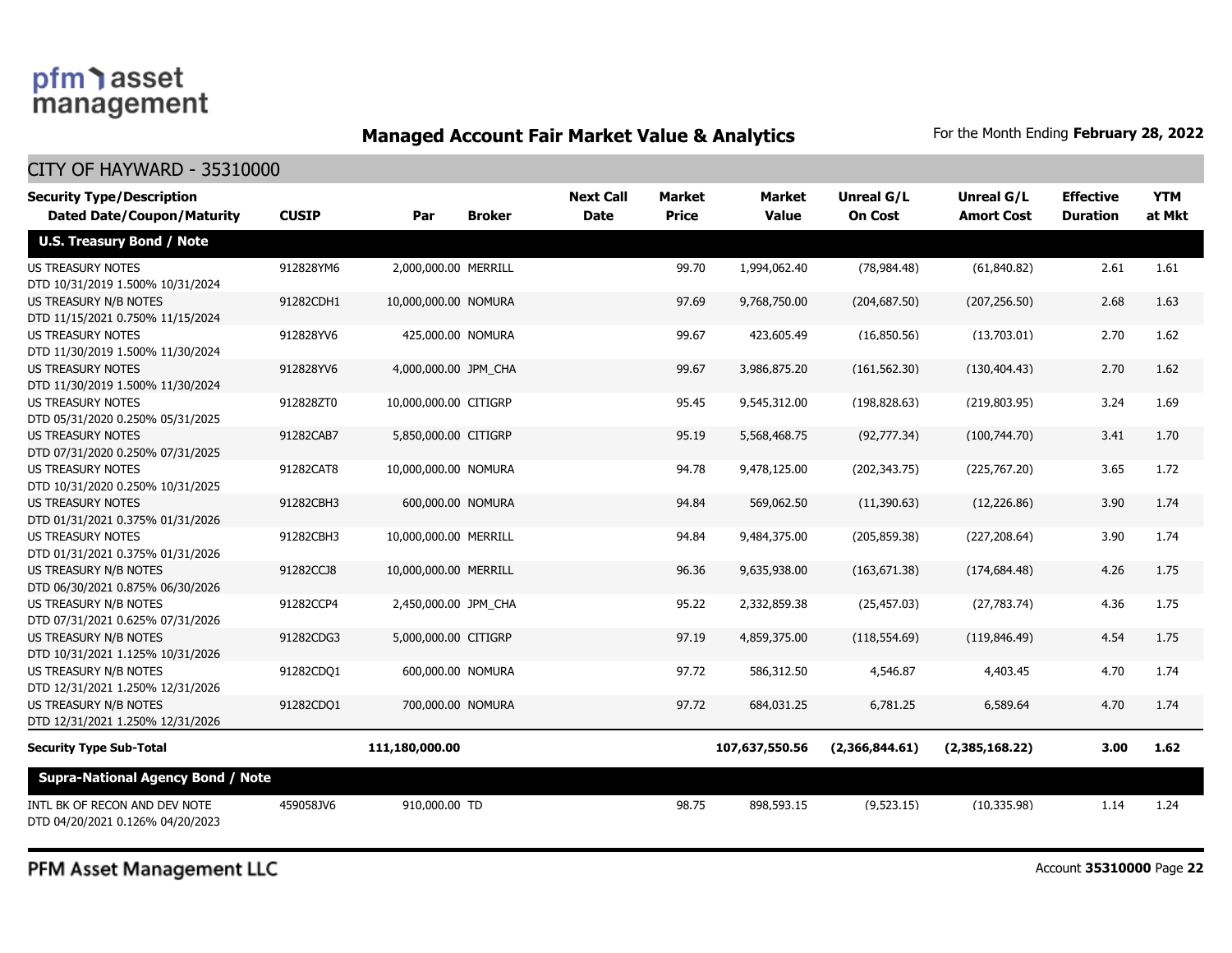### **Managed Account Fair Market Value & Analytics** For the Month Ending February 28, 2022

| <b>Security Type/Description</b><br><b>Dated Date/Coupon/Maturity</b>                  | <b>CUSIP</b> | Par                   | <b>Broker</b>      | <b>Next Call</b><br><b>Date</b> | <b>Market</b><br><b>Price</b> | <b>Market</b><br><b>Value</b> | <b>Unreal G/L</b><br><b>On Cost</b> | Unreal G/L<br><b>Amort Cost</b> | <b>Effective</b><br><b>Duration</b> | <b>YTM</b><br>at Mkt |
|----------------------------------------------------------------------------------------|--------------|-----------------------|--------------------|---------------------------------|-------------------------------|-------------------------------|-------------------------------------|---------------------------------|-------------------------------------|----------------------|
| <b>Supra-National Agency Bond / Note</b>                                               |              |                       |                    |                                 |                               |                               |                                     |                                 |                                     |                      |
| INTER-AMERICAN DEVEL BK NOTES<br>DTD 04/24/2020 0.500% 05/24/2023                      | 4581X0DM7    | 1,285,000.00 RBC      |                    |                                 | 99.11                         | 1,273,567.36                  | (10, 995.74)                        | (11,258.27)                     | 1.23                                | 1.23                 |
| INTL BK RECON & DEVELOP NOTES<br>DTD 11/24/2020 0.250% 11/24/2023                      | 459058JM6    | 1,375,000.00 TD       |                    |                                 | 97.97                         | 1,347,124.63                  | (24, 919.12)                        | (26, 166.41)                    | 1.73                                | 1.44                 |
| INTER-AMERICAN DEVEL BK NOTES<br>DTD 09/23/2021 0.500% 09/23/2024                      | 4581X0DZ8    | 1,270,000.00 JPM CHA  |                    |                                 | 97.18                         | 1,234,149.17                  | (34, 911.03)                        | (35,047.37)                     | 2.54                                | 1.63                 |
| <b>Security Type Sub-Total</b>                                                         |              | 4,840,000.00          |                    |                                 |                               | 4,753,434.31                  | (80, 349.04)                        | (82,808.03)                     | 1.70                                | 1.40                 |
| <b>Municipal Bond / Note</b>                                                           |              |                       |                    |                                 |                               |                               |                                     |                                 |                                     |                      |
| NY ST URBAN DEV CORP TXBL REV BONDS<br>DTD 12/23/2020 0.480% 03/15/2023                | 650036DR4    | 290,000.00 WELLS_F    |                    |                                 | 99.25                         | 287,822.10                    | (2, 177.90)                         | (2, 177.90)                     | 1.04                                | 1.21                 |
| UNIV OF CAL TXBL REV BONDS<br>DTD 07/16/2020 0.628% 05/15/2023                         | 91412HFK4    | 500,000.00 JPM CHA    |                    |                                 | 99.06                         | 495,275.00                    | (4,725.00)                          | (4,725.00)                      | 1.20                                | 1.42                 |
| CHAFFEY CMTY CLG DIST, CA TXBL GO<br><b>BONDS</b><br>DTD 09/24/2019 1.617% 06/01/2023  | 157432KD6    | 770,000.00 RBC        |                    |                                 | 100.05                        | 770,354.20                    | (21,960.40)                         | (10, 279.56)                    | 1.24                                | 1.58                 |
| CA ST EARTHQUAKE AUTH TXBL REV<br><b>BONDS</b><br>DTD 11/24/2020 1.477% 07/01/2023     | 13017HAK2    | 300,000.00 TFC        |                    |                                 | 99.89                         | 299,676.00                    | (1,923.00)                          | (1, 144.56)                     | 1.33                                | 1.56                 |
| WI DEPT OF TRANS TXBL REV BONDS<br>DTD 07/30/2020 0.420% 07/01/2023                    | 977123X52    | 625,000.00 WELLS_F    |                    |                                 | 98.82                         | 617,593.75                    | (7, 406.25)                         | (7, 406.25)                     | 1.33                                | 1.32                 |
| AZ TRAN BOARD TXBL REV BONDS<br>DTD 02/12/2020 1.795% 07/01/2023                       | 040654XT7    | 1,235,000.00 JPM_CHAS |                    |                                 | 100.68                        | 1,243,373.30                  | 8,373.30                            | 8,373.30                        | 1.32                                | 1.28                 |
| LOS ANGELES CCD, CA TXBL GO BONDS<br>DTD 11/10/2020 0.444% 08/01/2023                  | 54438CYH9    | 310,000.00 MERRILL    |                    |                                 | 98.68                         | 305,917.30                    | (4,082.70)                          | (4,082.70)                      | 1.42                                | 1.38                 |
| PALOMAR COMM COLL DIST, CA TXBL GO<br><b>BONDS</b><br>DTD 11/03/2020 0.580% 08/01/2023 | 697511FA6    | 350,000.00 RBC        |                    |                                 | 98.65                         | 345,289.00                    | (4,711.00)                          | (4,711.00)                      | 1.41                                | 1.54                 |
| MD ST TXBL GO BONDS<br>DTD 08/05/2020 0.410% 08/01/2023                                | 574193TP3    | 650,000.00 JPM_CHA    |                    |                                 | 98.76                         | 641,914.00                    | (8,086.00)                          | (8,086.00)                      | 1.42                                | 1.30                 |
| CA ST UNIV TXBL REV BONDS<br>DTD 09/17/2020 0.475% 11/01/2023                          | 13077DMJ8    |                       | 325,000.00 GOLDMAN |                                 | 98.21                         | 319,176.00                    | (5,824.00)                          | (5,824.00)                      | 1.66                                | 1.57                 |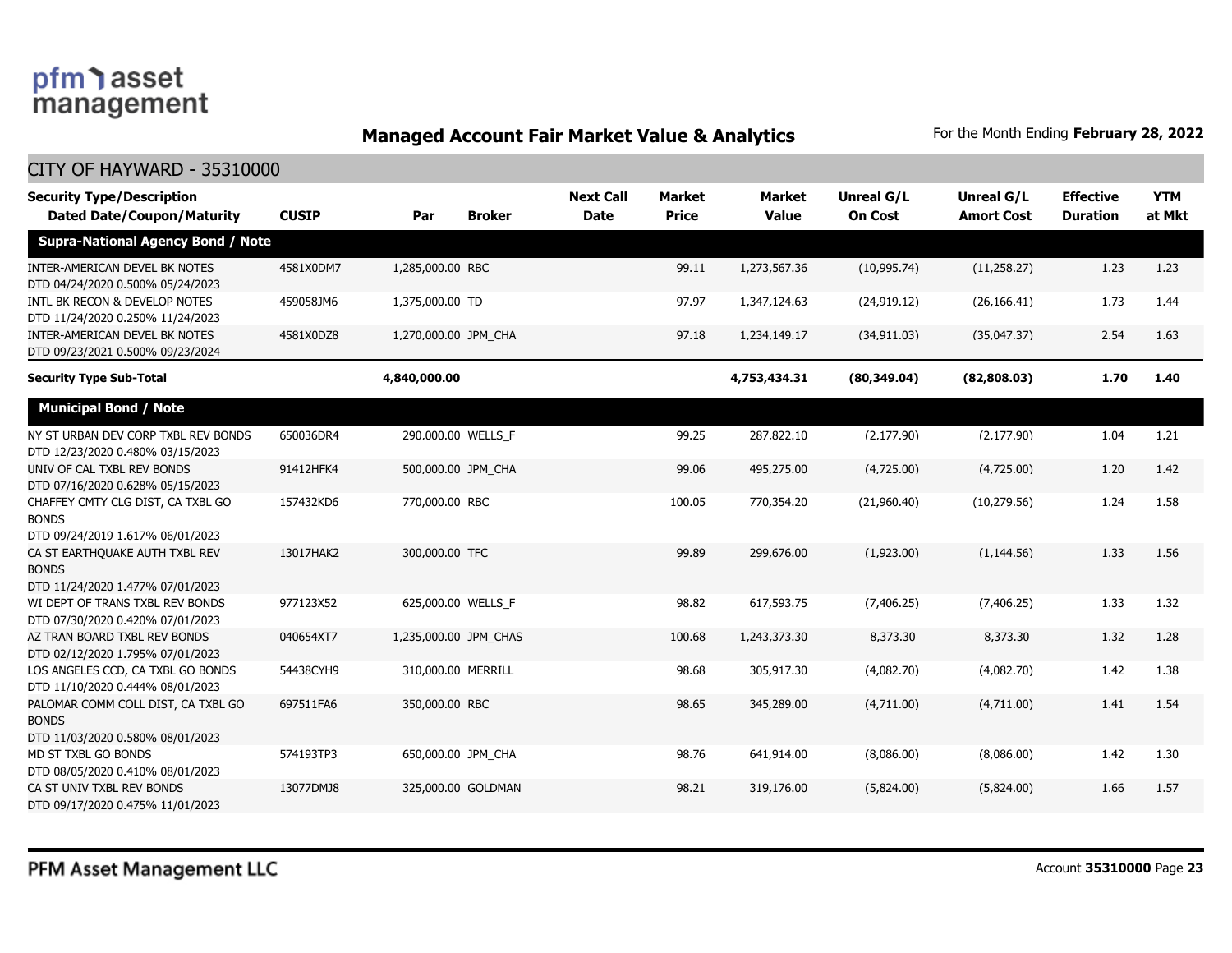### **Managed Account Fair Market Value & Analytics** For the Month Ending February 28, 2022

| <b>Security Type/Description</b><br><b>Dated Date/Coupon/Maturity</b>   | <b>CUSIP</b> | Par                   | <b>Broker</b>       | <b>Next Call</b><br><b>Date</b> | <b>Market</b><br><b>Price</b> | <b>Market</b><br><b>Value</b> | <b>Unreal G/L</b><br><b>On Cost</b> | Unreal G/L<br><b>Amort Cost</b> | <b>Effective</b><br><b>Duration</b> | <b>YTM</b><br>at Mkt |
|-------------------------------------------------------------------------|--------------|-----------------------|---------------------|---------------------------------|-------------------------------|-------------------------------|-------------------------------------|---------------------------------|-------------------------------------|----------------------|
| <b>Municipal Bond / Note</b>                                            |              |                       |                     |                                 |                               |                               |                                     |                                 |                                     |                      |
| MS ST TXBL GO BONDS<br>DTD 08/06/2020 0.422% 11/01/2023                 | 605581MY0    | 475,000.00 WELLS F    |                     |                                 | 98.29                         | 466,853.75                    | (8, 146.25)                         | (8, 146.25)                     | 1.66                                | 1.47                 |
| NY ST URBAN DEV CORP TXBL REV BONDS<br>DTD 12/23/2020 0.620% 03/15/2024 | 650036DS2    | 880,000.00 WELLS F    |                     |                                 | 97.73                         | 860,024.00                    | (19,976.00)                         | (19,976.00)                     | 2.03                                | 1.76                 |
| FL ST BOARD OF ADMIN TXBL REV BONDS<br>DTD 09/16/2020 1.258% 07/01/2025 | 341271AD6    | 295,000.00 MERRILL    |                     |                                 | 97.30                         | 287,037.95                    | (7,962.05)                          | (7,962.05)                      | 3.27                                | 2.10                 |
| LOS ANGELES USD, CA TXBL GO BONDS<br>DTD 11/10/2021 1.245% 07/01/2025   | 544647FB1    | 1,160,000.00 BARCLAY  |                     |                                 | 98.43                         | 1,141,788.00                  | (18, 212.00)                        | (18, 212.00)                    | 3.27                                | 1.73                 |
| <b>Security Type Sub-Total</b>                                          |              | 8,165,000.00          |                     |                                 |                               | 8,082,094.35                  | (106, 819.25)                       | (94, 359.97)                    | 1.77                                | 1.51                 |
| <b>Federal Agency Commercial Mortgage-Backed Security</b>               |              |                       |                     |                                 |                               |                               |                                     |                                 |                                     |                      |
| FHMS K023 A1<br>DTD 12/01/2012 1.583% 04/01/2022                        | 3137AWQG3    | 5,599.07 BAIRD        |                     |                                 | 100.00                        | 5,599.07                      | 121.61                              | 2.54                            | 0.12                                | 1.58                 |
| FHMS K023 A1<br>DTD 12/01/2012 1.583% 04/01/2022                        | 3137AWQG3    |                       | 24,581.30 BARCLAYS  |                                 | 100.00                        | 24,581.30                     | 621.26                              | 14.22                           | 0.12                                | 1.58                 |
| FHMS K023 A1<br>DTD 12/01/2012 1.583% 04/01/2022                        | 3137AWQG3    | 50,528.23 BAIRD       |                     |                                 | 100.00                        | 50,528.23                     | 1,105.31                            | 23.09                           | 0.12                                | 1.58                 |
| FHLMC MULTIFAMILY STRUCTURED P<br>DTD 11/01/2015 2.716% 06/01/2022      | 3137BLUR7    |                       | 346,249.20 JPM CHAS |                                 | 100.11                        | 346,616.14                    | 797.73                              | 400.79                          | 0.18                                | 2.30                 |
| FHLMC MULTIFAMILY STRUCTURED P<br>DTD 12/01/2012 2.355% 07/01/2022      | 3137AVXN2    |                       | 537,330.00 WELLS FA |                                 | 100.24                        | 538,645.71                    | (657.31)                            | 1,098.86                        | 0.35                                | 1.62                 |
| FHLMC MULTIFAMILY STRUCTURED P<br>DTD 12/01/2012 2.355% 07/01/2022      | 3137AVXN2    | 1,157,037.41 WELLS FA |                     |                                 | 100.24                        | 1,159,870.54                  | 7,352.81                            | 3,298.05                        | 0.35                                | 1.62                 |
| FHLMC MULTIFAMILY STRUCTURED P<br>DTD 12/01/2012 2.307% 08/01/2022      | 3137AWQH1    | 1,250,000.00 CANT FIT |                     |                                 | 100.30                        | 1,253,739.10                  | (14,717.93)                         | 1,067.46                        | 0.42                                | 1.59                 |
| FHLMC MULTIFAMILY STRUCTURED P<br>DTD 05/01/2013 2.510% 11/01/2022      | 3137B1BS0    | 500,000.00 PTRU       |                     |                                 | 100.61                        | 503,035.38                    | (6,613.06)                          | 633.08                          | 0.63                                | 1.60                 |
| <b>FANNIEMAE-ACES</b><br>DTD 02/01/2013 2.509% 11/01/2022               | 3136ACGJ4    |                       | 603,292.86 JPM CHAS |                                 | 100.17                        | 604,346.25                    | (6,393.52)                          | (438.43)                        | 0.66                                | 2.25                 |
| FHLMC MULTIFAMILY STRUCTURED P<br>DTD 05/01/2013 2.510% 11/01/2022      | 3137B1BS0    | 1,065,000.00 CITIGRP  |                     |                                 | 100.61                        | 1,071,465.36                  | (2,853.39)                          | 4,613.70                        | 0.63                                | 1.60                 |
| FNA 2013-M7 A2<br>DTD 05/01/2013 2.280% 12/01/2022                      | 3136AEGO4    | 175,180.46 BAIRD      |                     |                                 | 100.24                        | 175,594.37                    | (677.65)                            | 157.78                          | 0.77                                | 1.96                 |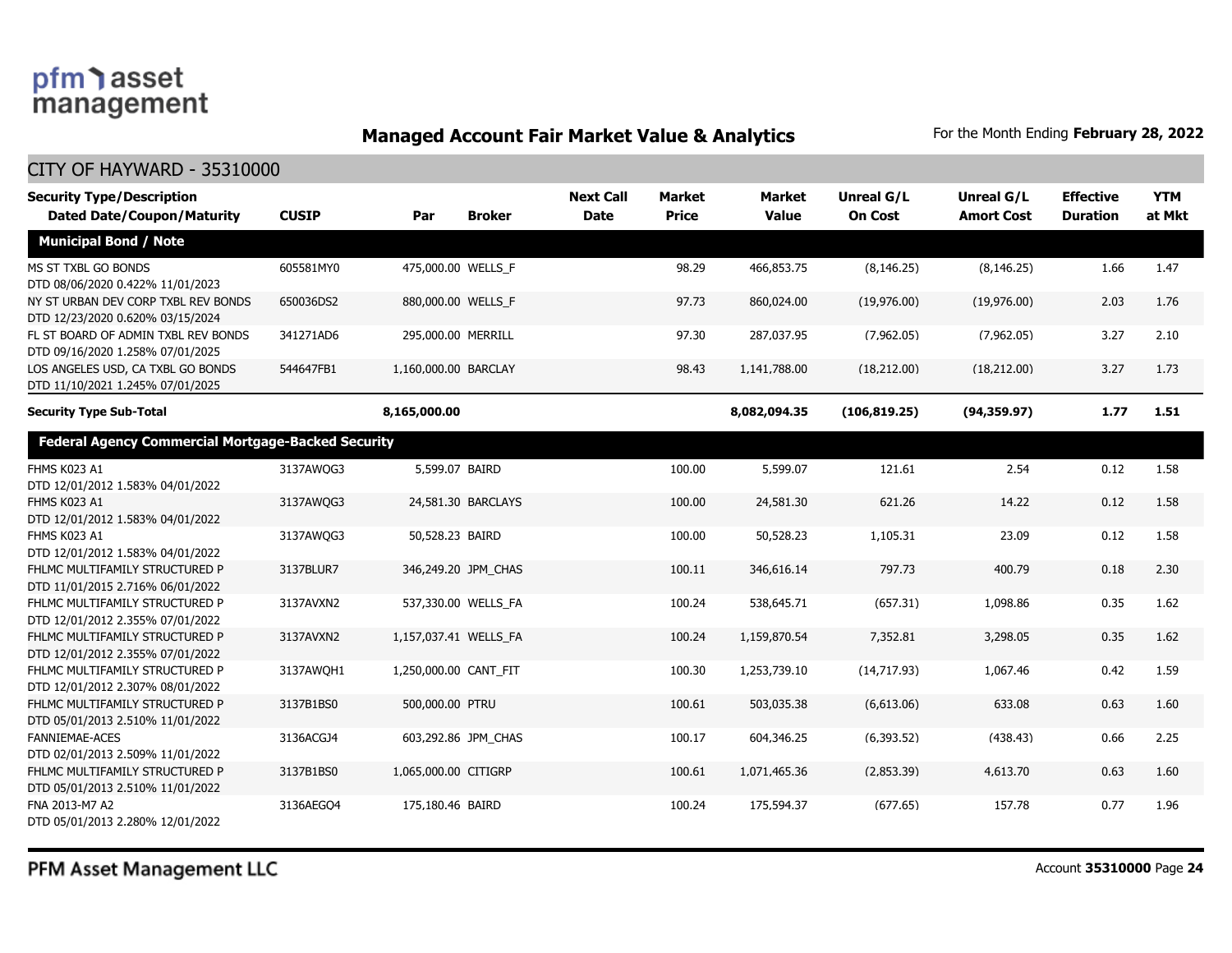### **Managed Account Fair Market Value & Analytics** For the Month Ending February 28, 2022

| <b>Security Type/Description</b><br><b>Dated Date/Coupon/Maturity</b>  | <b>CUSIP</b> | Par                  | <b>Broker</b>       | <b>Next Call</b><br><b>Date</b> | Market<br><b>Price</b> | <b>Market</b><br><b>Value</b> | Unreal G/L<br><b>On Cost</b> | Unreal G/L<br><b>Amort Cost</b> | <b>Effective</b><br><b>Duration</b> | <b>YTM</b><br>at Mkt |
|------------------------------------------------------------------------|--------------|----------------------|---------------------|---------------------------------|------------------------|-------------------------------|------------------------------|---------------------------------|-------------------------------------|----------------------|
| <b>Federal Agency Commercial Mortgage-Backed Security</b>              |              |                      |                     |                                 |                        |                               |                              |                                 |                                     |                      |
| FNA 2013-M7 A2<br>DTD 05/01/2013 2.280% 12/01/2022                     | 3136AEGO4    | 232,076.68 BAIRD     |                     |                                 | 100.24                 | 232,625.02                    | (2,492.09)                   | (160.84)                        | 0.77                                | 1.96                 |
| FHMS KP05 A<br>DTD 12/01/2018 3.203% 07/01/2023                        | 3137FKK39    | 16,798.50 CSFB       |                     |                                 | 101.40                 | 17,033.42                     | 234.97                       | 234.93                          | 1.35                                | 2.14                 |
| FHMS KJ27 A1<br>DTD 11/01/2019 2.092% 07/01/2024                       | 3137FO3V3    |                      | 145,085.12 JPM_CHAS |                                 | 100.64                 | 146,015.53                    | 933.89                       | 932.18                          | 0.85                                | 1.81                 |
| FHMS KJ30 A1<br>DTD 07/01/2020 0.526% 01/01/2025                       | 3137FUZN7    |                      | 288,070.93 JPM CHA  |                                 | 98.62                  | 284,093.83                    | (3,971.63)                   | (3,973.59)                      | 1.97                                | 1.02                 |
| <b>Security Type Sub-Total</b>                                         |              | 6,396,829.76         |                     |                                 |                        | 6,413,789.25                  | (27, 209.00)                 | 7,903.82                        | 0.56                                | 1.71                 |
| <b>Federal Agency Bond / Note</b>                                      |              |                      |                     |                                 |                        |                               |                              |                                 |                                     |                      |
| <b>FREDDIE MAC NOTES</b><br>DTD 04/20/2020 0.375% 04/20/2023           | 3137EAEO8    | 800,000.00 CITIGRP   |                     |                                 | 99.02                  | 792,144.80                    | (5,855.20)                   | (7,097.21)                      | 1.14                                | 1.25                 |
| <b>FREDDIE MAC NOTES</b><br>DTD 05/07/2020 0.375% 05/05/2023           | 3137EAER6    | 1,750,000.00 JEFFERI |                     |                                 | 98.95                  | 1,731,583.00                  | (22,022.00)                  | (19,871.17)                     | 1.18                                | 1.28                 |
| <b>FREDDIE MAC NOTES</b><br>DTD 05/07/2020 0.375% 05/05/2023           | 3137EAER6    | 2,410,000.00 WELLS F |                     |                                 | 98.95                  | 2,384,637.16                  | (24,350.64)                  | (24, 964.63)                    | 1.18                                | 1.28                 |
| <b>FANNIE MAE NOTES</b><br>DTD 05/22/2020 0.250% 05/22/2023            | 3135G04Q3    | 1,550,000.00 WELLS F |                     |                                 | 98.73                  | 1,530,319.65                  | (16,967.85)                  | (18, 560.79)                    | 1.23                                | 1.30                 |
| <b>FANNIE MAE NOTES</b><br>DTD 05/22/2020 0.250% 05/22/2023            | 3135G04Q3    | 2,550,000.00 CITIGRP |                     |                                 | 98.73                  | 2,517,622.65                  | (24,701.85)                  | (29, 244.06)                    | 1.23                                | 1.30                 |
| FREDDIE MAC NOTES<br>DTD 06/26/2020 0.250% 06/26/2023                  | 3137EAES4    | 2,340,000.00 TD      |                     |                                 | 98.58                  | 2,306,809.44                  | (26, 357.76)                 | (30, 182.88)                    | 1.32                                | 1.34                 |
| <b>FANNIE MAE NOTES</b><br>DTD 07/10/2020 0.250% 07/10/2023            | 3135G05G4    | 1,000,000.00 WELLS_F |                     |                                 | 98.55                  | 985,479.00                    | (14, 161.00)                 | (14, 343.33)                    | 1.36                                | 1.33                 |
| <b>FANNIE MAE NOTES</b><br>DTD 07/10/2020 0.250% 07/10/2023            | 3135G05G4    | 2,455,000.00 CITIGRP |                     |                                 | 98.55                  | 2,419,350.95                  | (30,370.80)                  | (33, 258.17)                    | 1.36                                | 1.33                 |
| <b>FANNIE MAE NOTES (CALLABLE)</b><br>DTD 08/10/2020 0.300% 08/10/2023 | 3135G05R0    | 1,950,000.00 CITIGRP |                     | 08/10/22                        | 98.55                  | 1,921,652.85                  | (24,681.15)                  | (26, 579.55)                    | 0.44                                | 1.32                 |
| <b>FREDDIE MAC NOTES</b><br>DTD 08/21/2020 0.250% 08/24/2023           | 3137EAEV7    | 2,325,000.00 CITIGRP |                     |                                 | 98.38                  | 2,287,225.73                  | (35, 402.77)                 | (36,605.80)                     | 1.48                                | 1.36                 |
| FREDDIE MAC NOTES<br>DTD 09/04/2020 0.250% 09/08/2023                  | 3137EAEW5    | 710,000.00 NOMURA    |                     |                                 | 98.32                  | 698,059.22                    | (12,070.44)                  | (12,006.38)                     | 1.52                                | 1.37                 |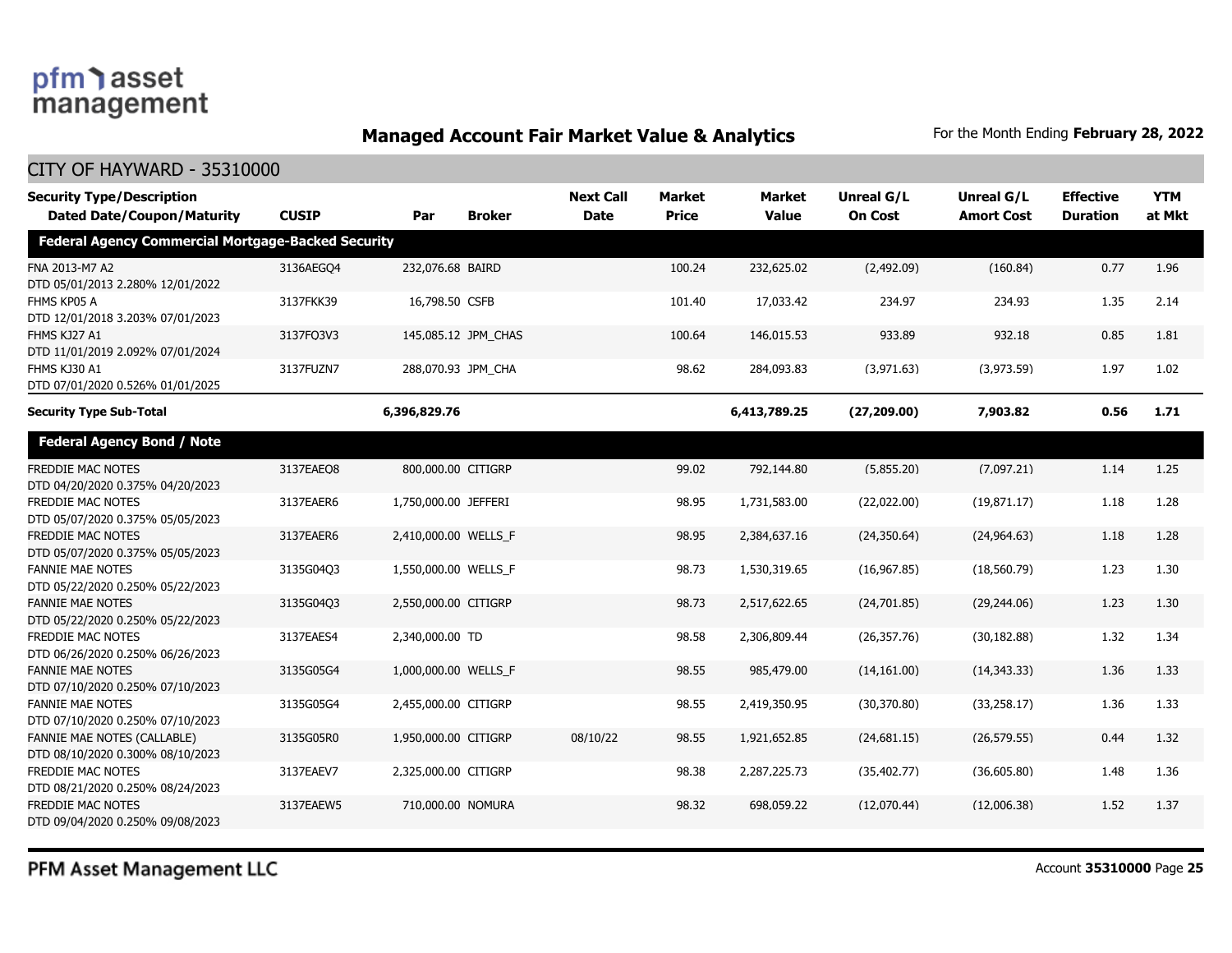### **Managed Account Fair Market Value & Analytics** For the Month Ending February 28, 2022

#### CITY OF HAYWARD - 35310000

| <b>Security Type/Description</b><br><b>Dated Date/Coupon/Maturity</b>                  | <b>CUSIP</b> | Par                  | <b>Broker</b> | <b>Next Call</b><br><b>Date</b> | <b>Market</b><br><b>Price</b> | <b>Market</b><br><b>Value</b> | <b>Unreal G/L</b><br><b>On Cost</b> | Unreal G/L<br><b>Amort Cost</b> | <b>Effective</b><br><b>Duration</b> | <b>YTM</b><br>at Mkt |
|----------------------------------------------------------------------------------------|--------------|----------------------|---------------|---------------------------------|-------------------------------|-------------------------------|-------------------------------------|---------------------------------|-------------------------------------|----------------------|
| <b>Federal Agency Bond / Note</b>                                                      |              |                      |               |                                 |                               |                               |                                     |                                 |                                     |                      |
| FREDDIE MAC NOTES<br>DTD 09/04/2020 0.250% 09/08/2023                                  | 3137EAEW5    | 900,000.00 NOMURA    |               |                                 | 98.32                         | 884,863.80                    | (14,848.20)                         | (14, 985.85)                    | 1.52                                | 1.37                 |
| FREDDIE MAC NOTES<br>DTD 09/04/2020 0.250% 09/08/2023                                  | 3137EAEW5    | 1,590,000.00 WELLS_F |               |                                 | 98.32                         | 1,563,259.38                  | (26, 215.92)                        | (26, 475.17)                    | 1.52                                | 1.37                 |
| FREDDIE MAC NOTES<br>DTD 12/04/2020 0.250% 12/04/2023                                  | 3137EAFA2    | 2,130,000.00 CITIGRP |               |                                 | 97.95                         | 2,086,428.72                  | (41, 462.58)                        | (42, 333.02)                    | 1.76                                | 1.43                 |
| <b>Security Type Sub-Total</b>                                                         |              | 24,460,000.00        |               |                                 |                               | 24,109,436.35                 | (319, 468.16)                       | (336,508.01)                    | 1.29                                | 1.33                 |
| <b>Corporate Note</b>                                                                  |              |                      |               |                                 |                               |                               |                                     |                                 |                                     |                      |
| <b>CHEVRON CORP CORPORATE NOTES</b><br>DTD 05/11/2020 1.141% 05/11/2023                | 166764BV1    | 150,000.00 JPM CHA   |               |                                 | 99.57                         | 149,361.75                    | (638.25)                            | (638.25)                        | 1.19                                | 1.50                 |
| PACCAR FINANCIAL CORP CORPORATE<br><b>NOTES</b><br>DTD 06/08/2020 0.800% 06/08/2023    | 69371RQ82    | 175,000.00 TD        |               |                                 | 99.07                         | 173,380.20                    | (1,376.55)                          | (1,516.72)                      | 1.27                                | 1.54                 |
| CATERPILLAR FINL SERVICE CORPORATE<br><b>NOTES</b><br>DTD 07/08/2020 0.650% 07/07/2023 | 14913R2D8    | 325,000.00 BARCLAY   |               |                                 | 99.03                         | 321,838.73                    | (2,979.27)                          | (3,079.25)                      | 1.35                                | 1.38                 |
| PACCAR FINANCIAL CORP CORPORATE<br><b>NOTES</b><br>DTD 08/11/2020 0.350% 08/11/2023    | 69371RQ90    | 325,000.00 BNP_PAR   |               |                                 | 98.20                         | 319,162.03                    | (5, 412.22)                         | (5,632.68)                      | 1.44                                | 1.61                 |
| TOYOTA MOTOR CREDIT CORP<br><b>CORPORATE NOTES</b><br>DTD 08/14/2020 0.500% 08/14/2023 | 89236THF5    | 530,000.00 JPM CHA   |               |                                 | 98.43                         | 521,704.97                    | (7,886.93)                          | (8,097.13)                      | 1.45                                | 1.59                 |
| <b>IBM CORP NOTES</b><br>DTD 02/12/2014 3.625% 02/12/2024                              | 459200HU8    | 275,000.00 WELLS_F   |               |                                 | 103.28                        | 284,026.33                    | (18, 289.42)                        | (6,885.54)                      | 1.90                                | 1.90                 |
| <b>GOLDMAN SACHS CORP NOTES</b><br>DTD 03/03/2014 4.000% 03/03/2024                    | 38141GVM3    | 325,000.00 TD        |               |                                 | 103.64                        | 336,829.35                    | (21, 398.65)                        | (9,667.67)                      | 1.91                                | 2.14                 |
| <b>CHARLES SCHWAB CORP NOTES</b><br>(CALLABLE)<br>DTD 03/18/2021 0.750% 03/18/2024     | 808513BN4    | 405,000.00 CSFB      |               | 02/18/24                        | 97.88                         | 396,410.36                    | (8,387.14)                          | (8,451.44)                      | 1.95                                | 1.81                 |
| COMCAST CORP (CALLABLE) CORPORATE<br><b>NOTES</b><br>DTD 10/05/2018 3.700% 04/15/2024  | 20030NCR0    | 150,000.00 CITIGRP   |               | 03/15/24                        | 103.67                        | 155,510.85                    | (8,827.65)                          | (2,097.54)                      | 1.96                                | 1.93                 |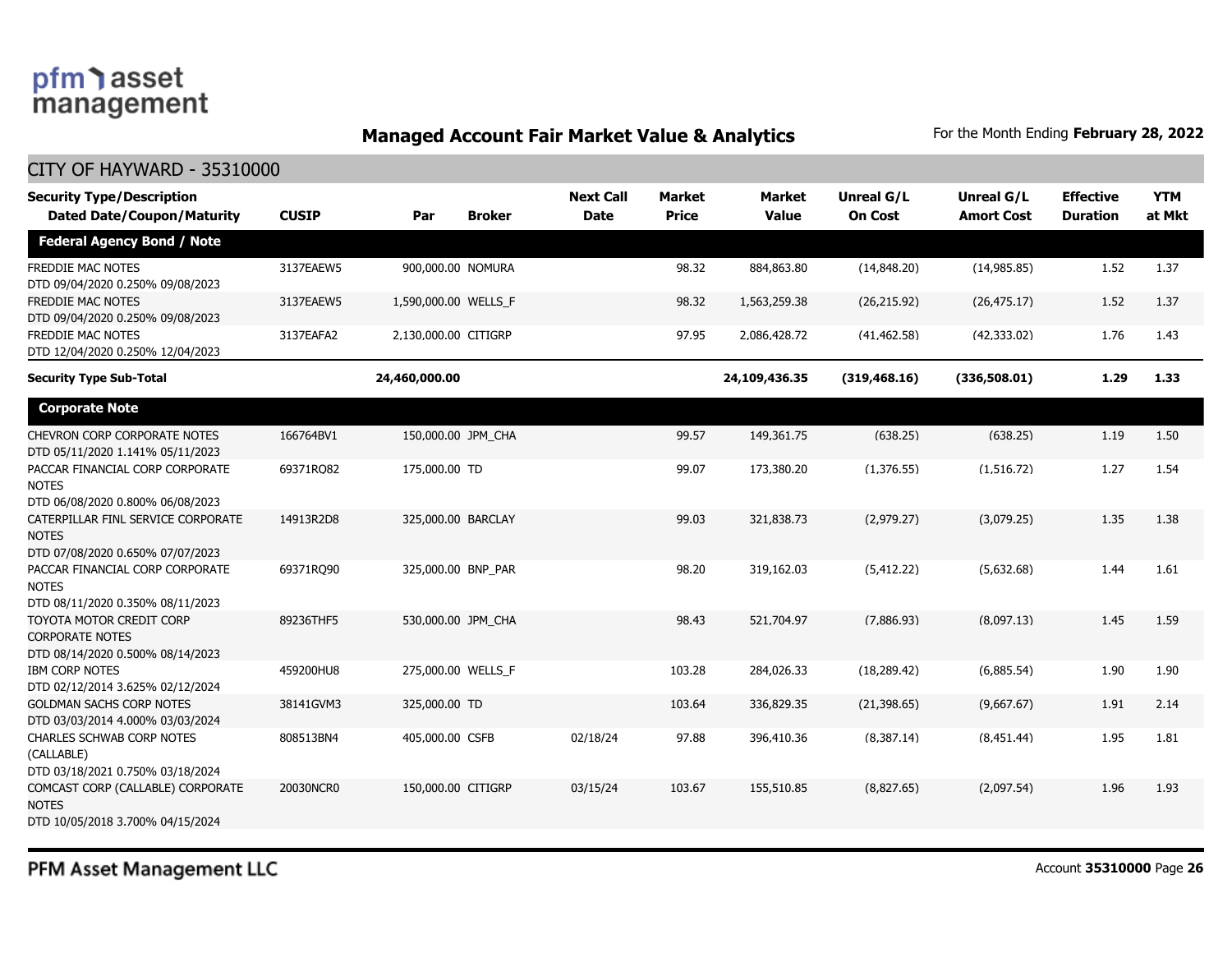### **Managed Account Fair Market Value & Analytics** For the Month Ending February 28, 2022

#### CITY OF HAYWARD - 35310000

| <b>Security Type/Description</b><br><b>Dated Date/Coupon/Maturity</b>                      | <b>CUSIP</b> | Par                | <b>Broker</b> | <b>Next Call</b><br><b>Date</b> | <b>Market</b><br><b>Price</b> | <b>Market</b><br><b>Value</b> | <b>Unreal G/L</b><br><b>On Cost</b> | <b>Unreal G/L</b><br><b>Amort Cost</b> | <b>Effective</b><br><b>Duration</b> | <b>YTM</b><br>at Mkt |
|--------------------------------------------------------------------------------------------|--------------|--------------------|---------------|---------------------------------|-------------------------------|-------------------------------|-------------------------------------|----------------------------------------|-------------------------------------|----------------------|
| <b>Corporate Note</b>                                                                      |              |                    |               |                                 |                               |                               |                                     |                                        |                                     |                      |
| AMAZON.COM INC CORPORATE NOTES<br>DTD 05/12/2021 0.450% 05/12/2024                         | 023135BW5    | 355,000.00 JPM_CHA |               |                                 | 97.50                         | 346,110.09                    | (8,371.61)                          | (8,510.17)                             | 2.19                                | 1.61                 |
| UNITEDHEALTH GROUP INC (CALLABLE)<br>CORP <sub>N</sub><br>DTD 05/19/2021 0.550% 05/15/2024 | 91324PEB4    | 435,000.00 CITIGRP |               | 05/15/22                        | 97.37                         | 423,563.42                    | (10,984.18)                         | (11, 102.67)                           | 0.22                                | 1.77                 |
| CATERPILLAR FINL SERVICE CORPORATE<br><b>NOTES</b><br>DTD 05/17/2021 0.450% 05/17/2024     | 14913R2L0    | 325,000.00 JPM CHA |               |                                 | 97.05                         | 315,416.73                    | (9, 147.77)                         | (9,262.21)                             | 2.20                                | 1.81                 |
| ASTRAZENECA FINANCE LLC (CALLABLE)<br><b>CORP</b><br>DTD 05/28/2021 0.700% 05/28/2024      | 04636NAC7    | 665,000.00 MORGAN  |               | 05/28/22                        | 97.35                         | 647,370.85                    | (17, 569.30)                        | (17,584.43)                            | 0.25                                | 1.91                 |
| JOHN DEERE CAPITAL CORP CORPORATE<br><b>NOTES</b><br>DTD 06/10/2021 0.450% 06/07/2024      | 24422EVO9    | 170,000.00 LOOP    |               |                                 | 97.30                         | 165,406.94                    | (4,380.56)                          | (4,431.89)                             | 2.26                                | 1.67                 |
| TARGET CORP CORPORATE NOTES<br>DTD 06/26/2014 3.500% 07/01/2024                            | 87612EBD7    | 600,000.00 MORGAN  |               |                                 | 104.00                        | 623,992.80                    | (13,591.20)                         | (9,932.23)                             | 2.25                                | 1.74                 |
| <b>BANK OF AMERICA CORP NOTES</b><br>DTD 07/23/2018 3.864% 07/23/2024                      | 06051GHL6    | 150,000.00 MERRILL |               |                                 | 102.28                        | 153,412.80                    | (9,209.70)                          | (4,605.62)                             | 2.31                                | 2.87                 |
| <b>BANK OF AMERICA CORP NOTES</b><br>DTD 07/23/2018 3.864% 07/23/2024                      | 06051GHL6    | 300,000.00 SUSQ    |               |                                 | 102.28                        | 306,825.60                    | (20, 324.40)                        | (9,979.14)                             | 2.31                                | 2.87                 |
| BRISTOL MYERS SQUIBB CO CORP NOTES<br>(CALL<br>DTD 01/26/2020 2.900% 07/26/2024            | 110122CM8    | 144,000.00 HSBC    |               | 06/26/24                        | 102.76                        | 147,973.68                    | (7,933.68)                          | (3,461.84)                             | 2.26                                | 1.72                 |
| AMERICAN EXPRESS CO CORP NOTES<br>(CALLABLE<br>DTD 07/30/2019 2.500% 07/30/2024            | 025816CG2    | 400,000.00 CITIGRP |               | 06/30/24                        | 101.11                        | 404,430.80                    | (9,889.20)                          | (8,411.98)                             | 2.28                                | 2.03                 |
| AMERICAN HONDA FINANCE CORPORATE<br><b>NOTES</b><br>DTD 09/09/2021 0.750% 08/09/2024       | 02665WDY4    | 200,000.00 BNP_PAR |               |                                 | 96.92                         | 193,845.40                    | (6,022.60)                          | (6,044.04)                             | 2.42                                | 2.05                 |
| UNILEVER CAPITAL CORP (CALLABLE)<br><b>CORPORA</b><br>DTD 08/12/2021 0.626% 08/12/2024     | 904764BN6    | 225,000.00 DEUTSCH |               | 08/12/22                        | 96.74                         | 217,654.65                    | (7, 345.35)                         | (7, 345.35)                            | 0.45                                | 2.00                 |
| BMW US CAPITAL LLC CORPORATE NOTES<br>DTD 08/12/2021 0.750% 08/12/2024                     | 05565EBU8    | 265,000.00 GOLDMAN |               |                                 | 97.22                         | 257,636.18                    | (7, 339.97)                         | (7,344.34)                             | 2.43                                | 1.92                 |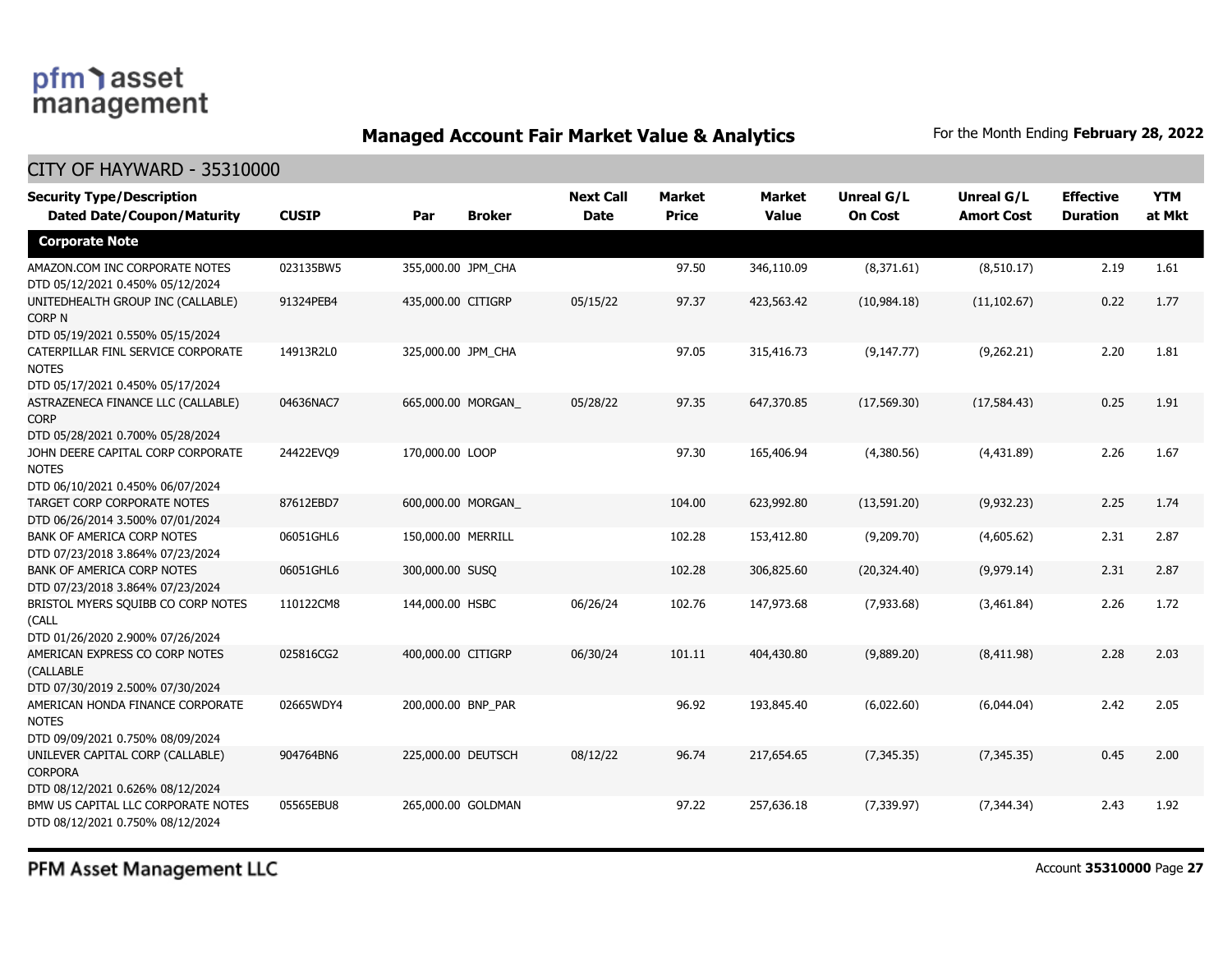### **Managed Account Fair Market Value & Analytics** For the Month Ending February 28, 2022

| <b>Security Type/Description</b><br><b>Dated Date/Coupon/Maturity</b>                  | <b>CUSIP</b> | Par                | <b>Broker</b>      | <b>Next Call</b><br><b>Date</b> | <b>Market</b><br><b>Price</b> | <b>Market</b><br><b>Value</b> | Unreal G/L<br><b>On Cost</b> | Unreal G/L<br><b>Amort Cost</b> | <b>Effective</b><br><b>Duration</b> | <b>YTM</b><br>at Mkt |
|----------------------------------------------------------------------------------------|--------------|--------------------|--------------------|---------------------------------|-------------------------------|-------------------------------|------------------------------|---------------------------------|-------------------------------------|----------------------|
| <b>Corporate Note</b>                                                                  |              |                    |                    |                                 |                               |                               |                              |                                 |                                     |                      |
| NESTLE HOLDINGS INC CORP NOTES<br>(CALLABLE<br>DTD 09/14/2021 0.606% 09/14/2024        | 641062AU8    | 710,000.00 JPM CHA |                    | 09/14/23                        | 96.83                         | 687,493.71                    | (22,506.29)                  | (22, 506.29)                    | 1.53                                | 1.89                 |
| JPMORGAN CHASE & CO CORPORATE<br><b>NOTES (CAL</b><br>DTD 09/16/2020 0.653% 09/16/2024 | 46647PBS4    | 125,000.00 CSFB    |                    | 09/16/23                        | 98.02                         | 122,523.37                    | (2,444.13)                   | (2,455.74)                      | 1.53                                | 1.45                 |
| JPMORGAN CHASE & CO CORPORATE<br><b>NOTES (CAL</b><br>DTD 09/16/2020 0.653% 09/16/2024 | 46647PBS4    | 485,000.00 JPM CHA |                    | 09/16/23                        | 98.02                         | 475,390.70                    | (9,609.30)                   | (9,609.30)                      | 1.53                                | 1.45                 |
| GOLDMAN SACHS GROUP INC CORPORATE<br><b>NOTES</b><br>DTD 10/21/2021 0.925% 10/21/2024  | 38141GYL2    |                    | 325,000.00 GOLDMAN |                                 | 97.89                         | 318,134.05                    | (6,865.95)                   | (6,865.95)                      | 2.61                                | 1.75                 |
| BANK OF AMERICA CORP (CALLABLE)<br><b>CORPORAT</b><br>DTD 10/21/2020 0.810% 10/24/2024 | 06051GJH3    | 625,000.00 MERRILL |                    | 10/24/23                        | 97.57                         | 609,806.88                    | (15, 193.12)                 | (15, 193.12)                    | 1.64                                | 1.75                 |
| COOPERATIEVE RABOBANK UA<br><b>CORPORATE NOTES</b><br>DTD 01/12/2022 1.375% 01/10/2025 | 21688AAS1    | 750,000.00 BMO     |                    |                                 | 98.32                         | 737,436.75                    | (6,690.75)                   | (6,886.14)                      | 2.81                                | 1.98                 |
| AMERICAN HONDA FINANCE CORPORATE<br><b>NOTES</b><br>DTD 01/13/2022 1.500% 01/13/2025   | 02665WEA5    | 750,000.00 MERRILL |                    |                                 | 97.98                         | 734,875.50                    | (14,532.00)                  | (14, 557.41)                    | 2.81                                | 2.23                 |
| NATIONAL RURAL UTIL COOP CORPORATE<br><b>NOTES</b><br>DTD 02/07/2022 1.875% 02/07/2025 | 63743HFC1    | 405,000.00 MIZUHO  |                    |                                 | 99.13                         | 401,461.92                    | (3,525.93)                   | (3,526.17)                      | 2.87                                | 2.18                 |
| MERCK & CO INC CORP NOTES<br>DTD 02/10/2015 2.750% 02/10/2025                          | 58933YAR6    | 295,000.00 MERRILL |                    | 11/10/24                        | 102.13                        | 301,281.73                    | (12, 952.27)                 | (7.846.15)                      | 2.61                                | 2.00                 |
| TOYOTA MOTOR CREDIT CORP CORP<br><b>NOTES</b><br>DTD 02/13/2020 1.800% 02/13/2025      | 89236TGT6    | 450,000.00 TD      |                    |                                 | 99.18                         | 446,290.65                    | (16, 178.85)                 | (14,613.85)                     | 2.89                                | 2.09                 |
| JPMORGAN CHASE & CO CORP NOTES<br>(CALLABLE<br>DTD 02/16/2021 0.563% 02/16/2025        | 46647PBY1    | 265,000.00 JPM_CHA |                    | 02/16/24                        | 96.97                         | 256,963.08                    | (8,036.92)                   | (8,036.92)                      | 1.95                                | 1.62                 |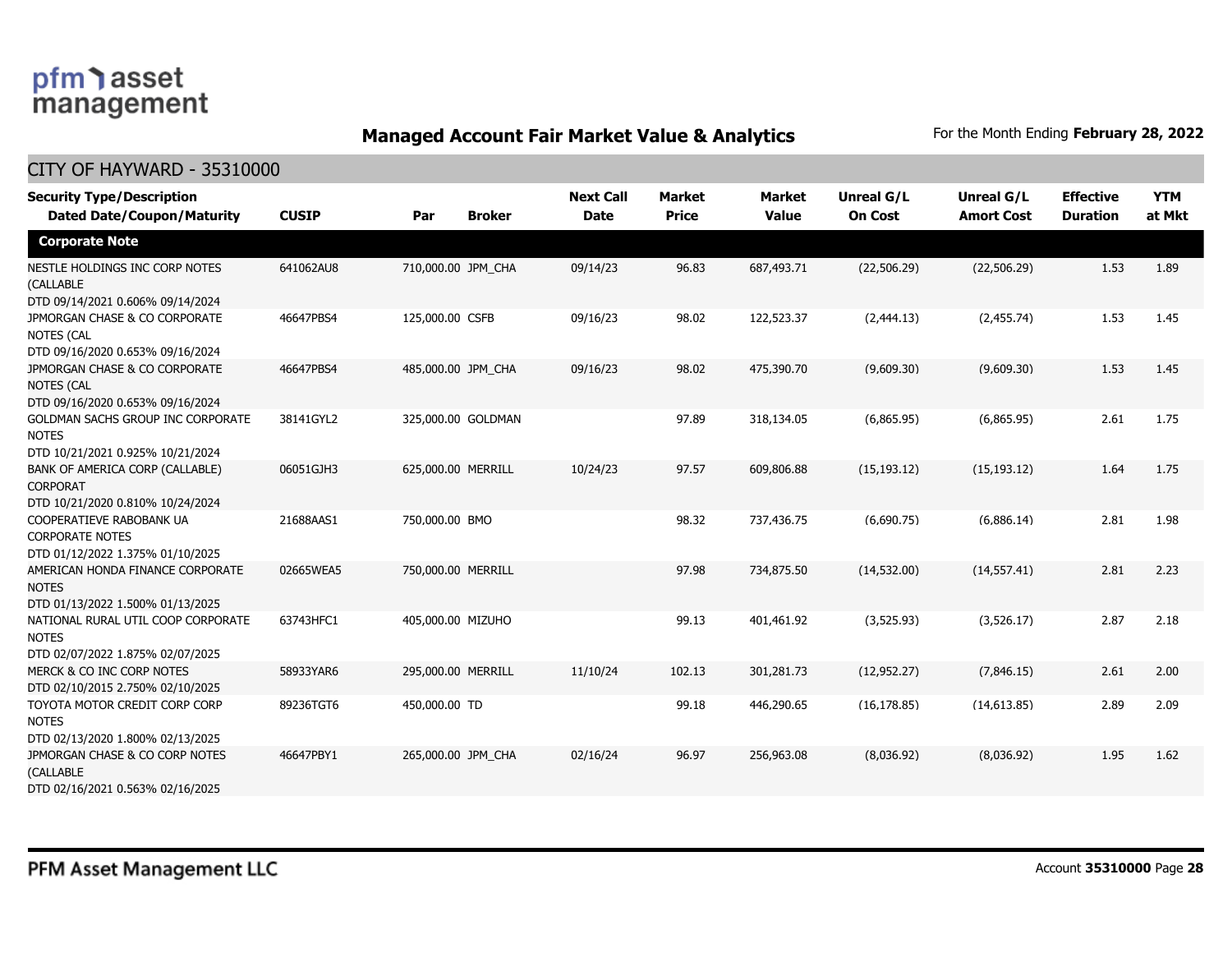### **Managed Account Fair Market Value & Analytics** For the Month Ending February 28, 2022

#### CITY OF HAYWARD - 35310000

| <b>Security Type/Description</b><br><b>Dated Date/Coupon/Maturity</b>                  | <b>CUSIP</b> | Par                 | <b>Broker</b> | <b>Next Call</b><br><b>Date</b> | <b>Market</b><br><b>Price</b> | <b>Market</b><br><b>Value</b> | <b>Unreal G/L</b><br><b>On Cost</b> | <b>Unreal G/L</b><br><b>Amort Cost</b> | <b>Effective</b><br><b>Duration</b> | <b>YTM</b><br>at Mkt |
|----------------------------------------------------------------------------------------|--------------|---------------------|---------------|---------------------------------|-------------------------------|-------------------------------|-------------------------------------|----------------------------------------|-------------------------------------|----------------------|
| <b>Corporate Note</b>                                                                  |              |                     |               |                                 |                               |                               |                                     |                                        |                                     |                      |
| EXXON MOBIL CORP CORPORATE NT<br>(CALLABLE)<br>DTD 03/06/2015 2.709% 03/06/2025        | 30231GAF9    | 300,000.00 MORGAN   |               | 12/06/24                        | 101.70                        | 305,102.40                    | (13, 473.60)                        | (8,839.94)                             | 2.65                                | 2.12                 |
| BURLINGTN NORTH SANTA FE CORP<br><b>NOTES (CAL</b><br>DTD 03/09/2015 3.000% 04/01/2025 | 12189LAV3    | 300,000.00 BNP PAR  |               | 01/01/25                        | 102.38                        | 307,134.90                    | (16,067.10)                         | (10, 125.12)                           | 2.71                                | 2.20                 |
| BANK OF NY MELLON (CALLABLE) CORP<br><b>NOTES</b><br>DTD 04/24/2020 1.600% 04/24/2025  | 06406RAN7    | 325,000.00 BARCLAY  |               | 03/24/25                        | 98.38                         | 319,738.58                    | (14, 579.17)                        | (12,320.70)                            | 2.99                                | 2.13                 |
| CITIGROUP INC CORPORATE NOTES<br>DTD 05/04/2021 0.981% 05/01/2025                      | 172967MX6    | 325,000.00 MERRILL  |               |                                 | 97.10                         | 315,561.68                    | (10, 289.82)                        | (10, 114.03)                           | 3.12                                | 1.93                 |
| JPMORGAN CHASE & CO CORPORATE<br><b>NOTES</b><br>DTD 06/01/2021 0.824% 06/01/2025      | 46647PCH7    | 615,000.00 JPM_CHA  |               |                                 | 96.64                         | 594,316.32                    | (20,683.68)                         | (20,683.68)                            | 3.21                                | 1.89                 |
| TRUIST FINANCIAL CORP NOTES<br>(CALLABLE)<br>DTD 06/05/2018 3.700% 06/05/2025          | 05531FBE2    | 650,000.00 CSFB     |               | 05/05/25                        | 104.46                        | 678,959.45                    | (4,522.05)                          | (3,955.05)                             | 3.01                                | 2.28                 |
| BRISTOL-MYERS SQUIBB CO CORPORATE<br><b>NOTES</b><br>DTD 11/13/2020 0.750% 11/13/2025  | 110122DN5    | 500,000.00 MERRILL  |               | 10/13/25                        | 95.08                         | 475,417.00                    | 1,657.00                            | 1,560.39                               | 3.57                                | 2.14                 |
| CITIGROUP INC CORP NOTES (CALLABLE)<br>DTD 01/25/2022 2.014% 01/25/2026                | 17327CAN3    | 455,000.00 CITIGRP  |               |                                 | 98.17                         | 446,658.94                    | (8,341.06)                          | (8,341.06)                             | 3.76                                | 2.51                 |
| STATE STREET CORP CORPORATE NOTES<br>DTD 02/07/2022 1.746% 02/06/2026                  | 857477BR3    | 415,000.00 GOLDMAN  |               |                                 | 98.77                         | 409,885.96                    | (5, 114.04)                         | (5, 114.04)                            | 3.81                                | 2.07                 |
| GOLDMAN SACHS GROUP INC CORPORATE<br><b>NOTES</b><br>DTD 02/12/2021 0.855% 02/12/2026  | 38141GXS8    | 450,000.00 DEUTSCH  |               |                                 | 95.30                         | 428,843.70                    | (11,809.80)                         | (12, 358.16)                           | 3.89                                | 2.10                 |
| MORGAN STANLEY CORP NOTES<br>(CALLABLE)<br>DTD 02/18/2022 2.630% 02/18/2026            | 61747YEM3    | 1,090,000.00 MORGAN |               | 02/18/25                        | 99.94                         | 1,089,396.14                  | (603.86)                            | (603.86)                               | 2.87                                | 2.64                 |
| STATE STREET CORP NOTES (CALLABLE)<br>DTD 10/29/2020 2.901% 03/30/2026                 | 857477BM4    | 275,000.00 JPM_CHA  |               | 03/30/25                        | 101.93                        | 280,298.43                    | (3,383.32)                          | (3, 194.59)                            | 2.94                                | 2.40                 |
| STATE STREET CORP NOTES (CALLABLE)<br>DTD 10/29/2020 2.901% 03/30/2026                 | 857477BM4    | 275,000.00 CSFB     |               | 03/30/25                        | 101.93                        | 280,298.42                    | (237.33)                            | (203.10)                               | 2.94                                | 2.40                 |

PFM Asset Management LLC

Account **35310000** Page **29**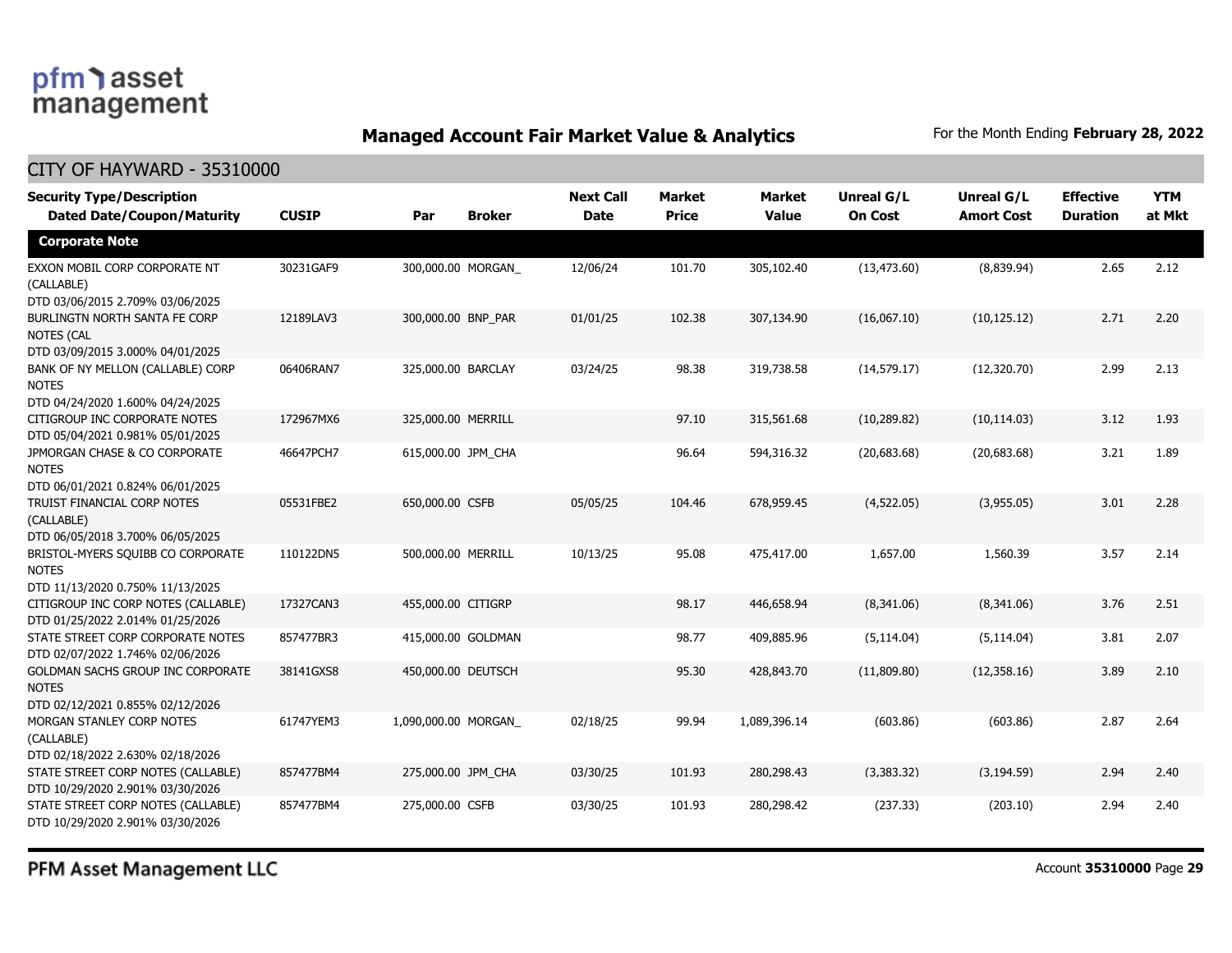### **Managed Account Fair Market Value & Analytics** For the Month Ending February 28, 2022

| <b>Security Type/Description</b><br><b>Dated Date/Coupon/Maturity</b>                  | <b>CUSIP</b> | Par                | <b>Broker</b> | <b>Next Call</b><br><b>Date</b> | <b>Market</b><br><b>Price</b> | <b>Market</b><br><b>Value</b> | <b>Unreal G/L</b><br><b>On Cost</b> | Unreal G/L<br><b>Amort Cost</b> | <b>Effective</b><br><b>Duration</b> | <b>YTM</b><br>at Mkt |
|----------------------------------------------------------------------------------------|--------------|--------------------|---------------|---------------------------------|-------------------------------|-------------------------------|-------------------------------------|---------------------------------|-------------------------------------|----------------------|
| <b>Corporate Note</b>                                                                  |              |                    |               |                                 |                               |                               |                                     |                                 |                                     |                      |
| UNITEDHEALTH GROUP INC (CALLABLE)<br><b>CORPOR</b><br>DTD 05/19/2021 1.150% 05/15/2026 | 91324PEC2    | 475,000.00 MERRILL |               | 04/15/26                        | 95.55                         | 453,867.73                    | 765.23                              | 694.18                          | 4.02                                | 2.26                 |
| ASTRAZENECA FINANCE LLC (CALLABLE)<br><b>CORP</b><br>DTD 05/28/2021 1.200% 05/28/2026  | 04636NAA1    | 450,000.00 MKTX    |               | 04/28/26                        | 95.71                         | 430,691.85                    | (12,846.15)                         | (13,200.99)                     | 4.06                                | 2.27                 |
| <b>BANK OF AMERICA CORP NOTES</b><br>(CALLABLE)<br>DTD 06/16/2020 1.319% 06/19/2026    | 06051GJD2    | 450,000.00 MERRILL |               | 06/19/25                        | 95.39                         | 429,241.95                    | (16, 595.55)                        | (16,821.09)                     | 3.23                                | 2.46                 |
| MORGAN STANLEY CORP NOTES<br>DTD 07/25/2016 3.125% 07/27/2026                          | 61761J3R8    | 400,000.00 MKTX    |               |                                 | 101.61                        | 406,433.20                    | (16,998.80)                         | (15,757.55)                     | 4.14                                | 2.73                 |
| UNILEVER CAPITAL CORP CORPORATE<br><b>NOTES</b><br>DTD 07/28/2016 2.000% 07/28/2026    | 904764AU1    | 475,000.00 JSEB    |               |                                 | 99.12                         | 470,820.48                    | 2,104.73                            | 2,089.16                        | 4.24                                | 2.21                 |
| BMW US CAPITAL LLC (CALLABLE)<br><b>CORPORATE</b><br>DTD 08/12/2021 1.250% 08/12/2026  | 05565EBW4    | 475,000.00 MIZUHO  |               | 07/12/26                        | 95.60                         | 454,114.73                    | 1,069.23                            | 1,001.88                        | 4.26                                | 2.29                 |
| AMERICAN HONDA FINANCE CORPORATE<br><b>NOTES</b><br>DTD 09/09/2021 1.300% 09/09/2026   | 02665WDZ1    | 450,000.00 MKTX    |               |                                 | 95.72                         | 430,740.00                    | (12,528.00)                         | (12, 875.61)                    | 4.38                                | 2.30                 |
| JOHN DEERE CAPITAL CORP CORPORATE<br><b>NOTES</b><br>DTD 10/13/2021 1.300% 10/13/2026  | 24422EVW6    | 450,000.00 MORGAN  |               |                                 | 96.18                         | 432,825.30                    | (12, 377.70)                        | (12,620.65)                     | 4.47                                | 2.17                 |
| BANK OF NY MELLON CORP CORPORATE<br><b>NOTES</b><br>DTD 07/27/2021 1.050% 10/15/2026   | 06406RAV9    | 450,000.00 JSEB    |               |                                 | 94.55                         | 425,461.05                    | (14,368.95)                         | (14,883.45)                     | 4.50                                | 2.30                 |
| CITIGROUP INC (CALLABLE) CORP NOTES<br>DTD 10/21/2016 3.200% 10/21/2026                | 172967KY6    | 400,000.00 MERRILL |               | 07/21/26                        | 101.92                        | 407,694.00                    | (16,062.00)                         | (14,799.13)                     | 4.09                                | 2.76                 |
| AMERICAN EXPRESS CO (CALLABLE)<br><b>CORPORATE</b><br>DTD 11/04/2021 1.650% 11/04/2026 | 025816CM9    | 450,000.00 DEUTSCH |               | 10/04/26                        | 96.59                         | 434,671.65                    | (14, 455.35)                        | (14,502.70)                     | 4.42                                | 2.42                 |
| TOYOTA MOTOR CREDIT CORP<br><b>CORPORATE NOTES</b><br>DTD 01/13/2022 1.900% 01/13/2027 | 89236TJV8    | 500,000.00 CREDAG  |               |                                 | 98.13                         | 490,642.00                    | (9,713.00)                          | (9,704.81)                      | 4.66                                | 2.31                 |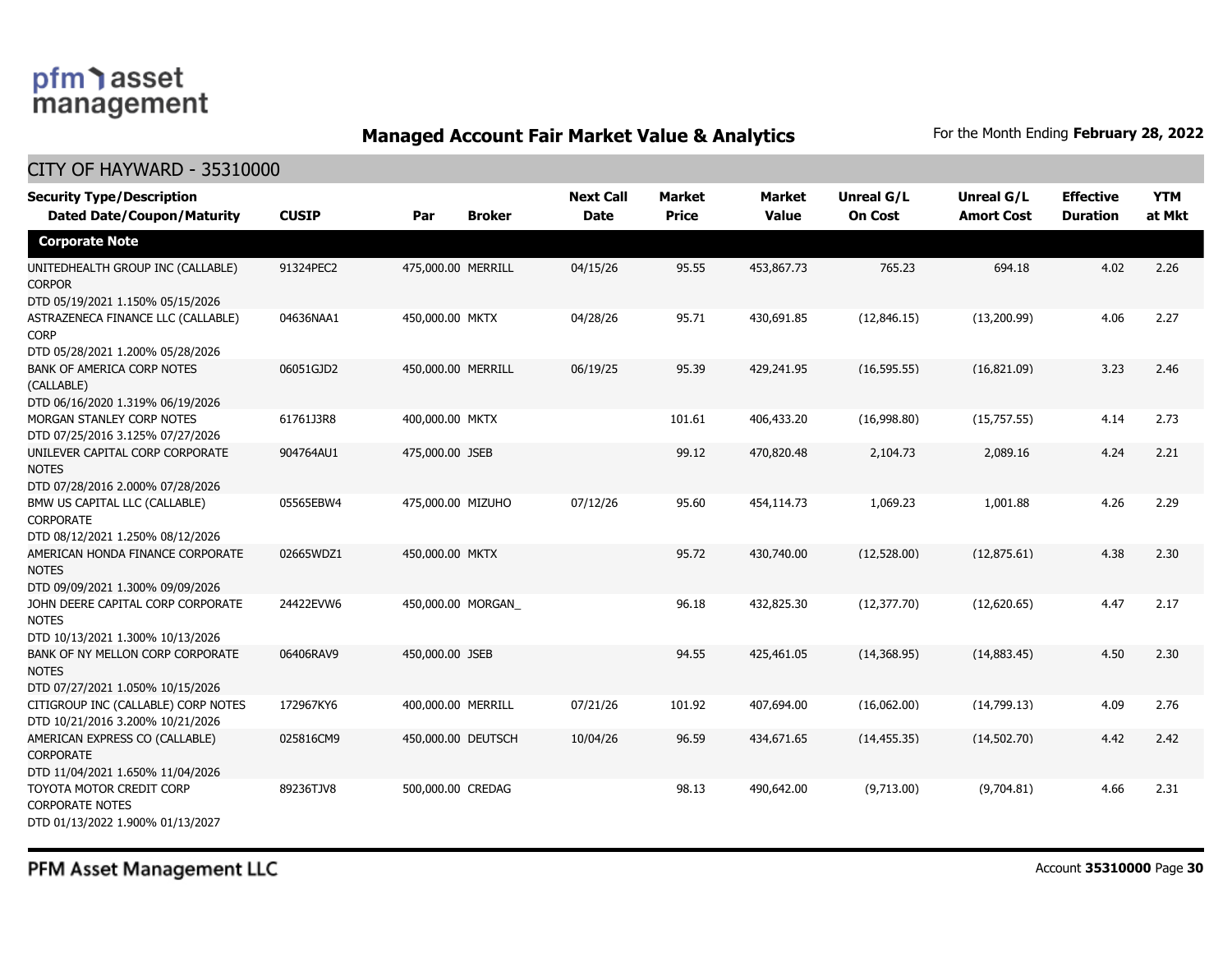### **Managed Account Fair Market Value & Analytics** For the Month Ending February 28, 2022

| <b>Security Type/Description</b><br><b>Dated Date/Coupon/Maturity</b>                 | <b>CUSIP</b> | Par                | <b>Broker</b>      | <b>Next Call</b><br><b>Date</b> | <b>Market</b><br><b>Price</b> | <b>Market</b><br><b>Value</b> | <b>Unreal G/L</b><br><b>On Cost</b> | Unreal G/L<br><b>Amort Cost</b> | <b>Effective</b><br><b>Duration</b> | <b>YTM</b><br>at Mkt |
|---------------------------------------------------------------------------------------|--------------|--------------------|--------------------|---------------------------------|-------------------------------|-------------------------------|-------------------------------------|---------------------------------|-------------------------------------|----------------------|
| <b>Corporate Note</b>                                                                 |              |                    |                    |                                 |                               |                               |                                     |                                 |                                     |                      |
| TARGET CORP CORPORATE NOTES<br>DTD 01/24/2022 1.950% 01/15/2027                       | 87612EBM7    | 180,000.00 CITIGRP |                    |                                 | 99.15                         | 178,474.68                    | (1,219.32)                          | (1,225.38)                      | 4.66                                | 2.13                 |
| TARGET CORP CORPORATE NOTES<br>DTD 01/24/2022 1.950% 01/15/2027                       | 87612EBM7    |                    | 275,000.00 MORGAN  |                                 | 99.15                         | 272,669.65                    | (3,328.60)                          | (3,309.90)                      | 4.66                                | 2.13                 |
| PROCTER & GAMBLE CO/THE CORPORATE<br><b>NOTES</b><br>DTD 02/01/2022 1.900% 02/01/2027 | 742718FV6    | 650,000.00 RBC     |                    |                                 | 99.81                         | 648,783.20                    | (1,431.30)                          | (1,428.24)                      | 4.71                                | 1.94                 |
| IBM CORP CORPORATE NOTES<br>DTD 02/09/2022 2.200% 02/09/2027                          | 459200KM2    | 475,000.00 JSEB    |                    |                                 | 99.25                         | 471,453.65                    | 1,289.15                            | 1,275.80                        | 4.70                                | 2.36                 |
| <b>Security Type Sub-Total</b>                                                        |              | 25,059,000.00      |                    |                                 |                               | 24,723,719.89                 | (559, 985.32)                       | (486, 540.59)                   | 2.89                                | 2.09                 |
| <b>Certificate of Deposit</b>                                                         |              |                    |                    |                                 |                               |                               |                                     |                                 |                                     |                      |
| DNB BANK ASA/NY LT CD<br>DTD 12/06/2019 2.040% 12/02/2022                             | 23341VZT1    |                    | 625,000.00 GOLDMAN |                                 | 100.71                        | 629,408.13                    | 4,408.13                            | 4,408.13                        | 0.76                                | 1.09                 |
| CREDIT SUISSE NEW YORK CERT DEPOS<br>DTD 03/23/2021 0.590% 03/17/2023                 | 22552G3C2    | 975,000.00 CSFB    |                    |                                 | 99.11                         | 966,301.05                    | (8,698.95)                          | (8,698.95)                      | 1.04                                | 1.45                 |
| <b>Security Type Sub-Total</b>                                                        |              | 1,600,000.00       |                    |                                 |                               | 1,595,709.18                  | (4,290.82)                          | (4, 290.82)                     | 0.93                                | 1.31                 |
| <b>Bank Note</b>                                                                      |              |                    |                    |                                 |                               |                               |                                     |                                 |                                     |                      |
| PNC BANK NA CORP NOTES<br>DTD 06/08/2018 3.500% 06/08/2023                            | 69353RFL7    | 300,000.00 TD      |                    |                                 | 102.24                        | 306,723.90                    | (14, 516.10)                        | 6,723.90                        | 1.25                                | 1.71                 |
| <b>Security Type Sub-Total</b>                                                        |              | 300,000.00         |                    |                                 |                               | 306,723.90                    | (14,516.10)                         | 6,723.90                        | 1.25                                | 1.71                 |
| <b>Asset-Backed Security</b>                                                          |              |                    |                    |                                 |                               |                               |                                     |                                 |                                     |                      |
| <b>VWALT 2019-A A3</b><br>DTD 10/04/2019 1.990% 11/21/2022                            | 92867XAD8    |                    | 24,026.65 JPM_CHAS |                                 | 100.06                        | 24,040.26                     | 13.99                               | 13.70                           | 0.07                                | 1.91                 |
| HAROT 2019-1 A3<br>DTD 02/27/2019 2.830% 03/20/2023                                   | 43814WAC9    |                    | 25,195.14 MERRILL  |                                 | 100.35                        | 25,283.44                     | 88.97                               | 88.47                           | 0.19                                | 2.49                 |
| CARMAX AUTO OWNER TRUST<br>DTD 07/25/2018 3.130% 06/15/2023                           | 14313FAD1    |                    | 6,215.62 BARCLAYS  |                                 | 100.06                        | 6,219.59                      | 4.82                                | 4.19                            | 0.05                                | 3.08                 |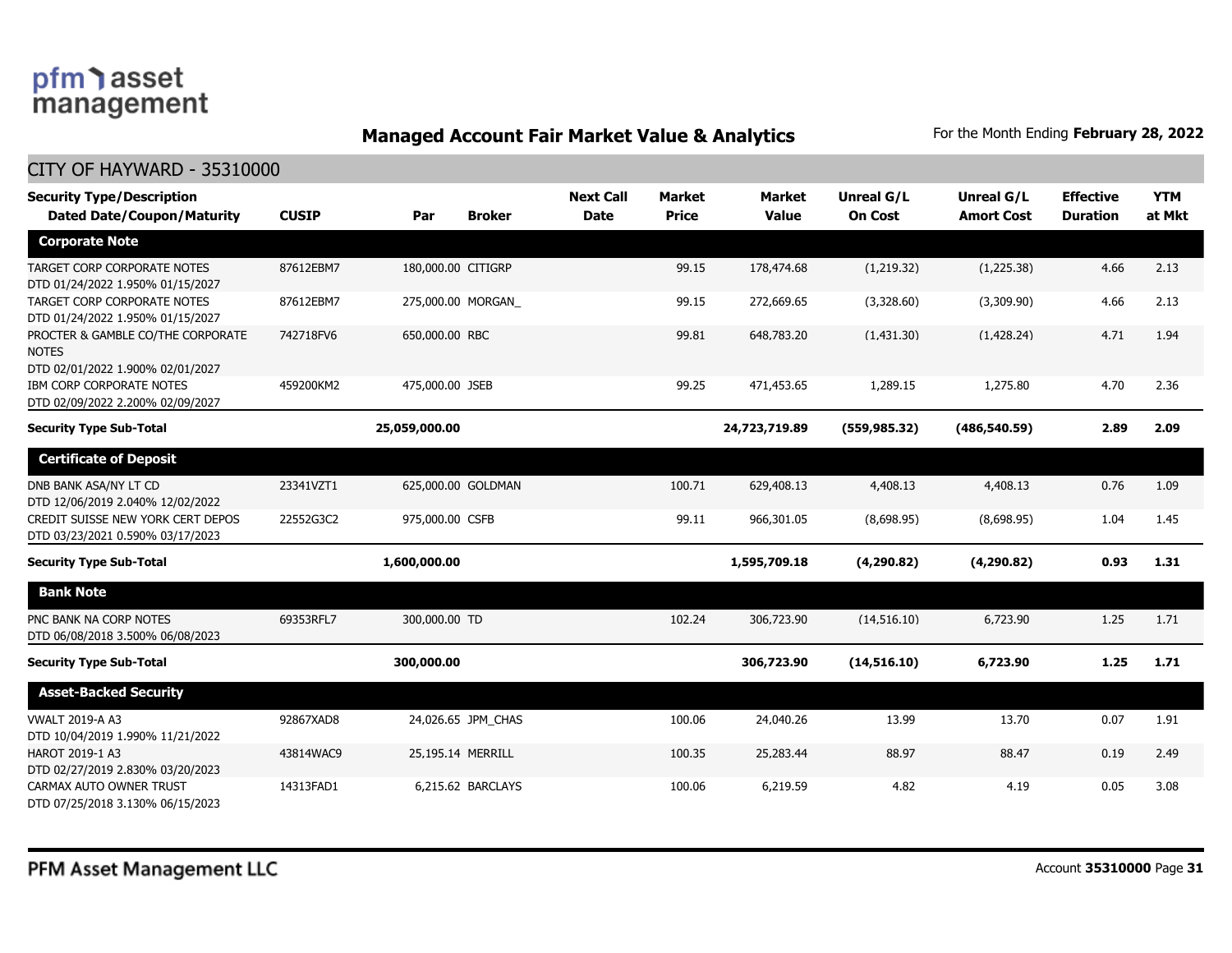### **Managed Account Fair Market Value & Analytics** For the Month Ending February 28, 2022

#### CITY OF HAYWARD - 35310000

| <b>Security Type/Description</b>                                   |              |                    |                    | <b>Next Call</b> | <b>Market</b> | <b>Market</b> | <b>Unreal G/L</b> | Unreal G/L        | <b>Effective</b> | <b>YTM</b> |
|--------------------------------------------------------------------|--------------|--------------------|--------------------|------------------|---------------|---------------|-------------------|-------------------|------------------|------------|
| <b>Dated Date/Coupon/Maturity</b>                                  | <b>CUSIP</b> | Par                | <b>Broker</b>      | <b>Date</b>      | <b>Price</b>  | <b>Value</b>  | <b>On Cost</b>    | <b>Amort Cost</b> | <b>Duration</b>  | at Mkt     |
| <b>Asset-Backed Security</b>                                       |              |                    |                    |                  |               |               |                   |                   |                  |            |
| NAROT 2018-C A3<br>DTD 12/12/2018 3.220% 06/15/2023                | 65478NAD7    |                    | 22,075.33 MIZUHO   |                  | 100.25        | 22,130.90     | 59.79             | 56.78             | 0.13             | 3.02       |
| HYUNDAI AUTO RECEIVABLES TRUST<br>DTD 04/10/2019 2.660% 06/15/2023 | 44932NAD2    |                    | 33,020.07 SOCGEN   |                  | 100.21        | 33,089.16     | 73.44             | 70.43             | 0.15             | 2.49       |
| GMALT 2020-3 A3<br>DTD 09/29/2020 0.450% 08/21/2023                | 362569AC9    |                    | 290,074.71 WELLS_F |                  | 99.85         | 289,629.04    | (417.88)          | (431.51)          | 0.40             | 0.55       |
| CARMAX AUTO OWNER TRUST<br>DTD 10/24/2018 3.360% 09/15/2023        | 14315EAC4    |                    | 35,565.25 MERRILL  |                  | 100.41        | 35,710.83     | 145.89            | 145.68            | 0.19             | 3.09       |
| COPAR 2019-1 A3<br>DTD 05/30/2019 2.510% 11/15/2023                | 14042WAC4    |                    | 41,924.26 JPM CHAS |                  | 100.39        | 42,089.36     | 173.59            | 168.35            | 0.25             | 2.27       |
| MBALT 2020-B A3<br>DTD 09/23/2020 0.400% 11/15/2023                | 58769EAC2    | 170,000.00 MIZUHO  |                    |                  | 99.64         | 169,384.86    | (606.52)          | (610.45)          | 0.59             | 0.61       |
| FIFTH THIRD AUTO TRUST<br>DTD 05/08/2019 2.640% 12/15/2023         | 31680YAD9    | 43,339.41 CSFB     |                    |                  | 100.32        | 43,479.68     | 149.80            | 143.98            | 0.22             | 2.46       |
| BMWLT 2021-1 A3<br>DTD 03/10/2021 0.290% 01/25/2024                | 05591RAC8    | 235,000.00 MIZUHO  |                    |                  | 99.25         | 233,239.12    | (1,753.43)        | (1,755.95)        | 0.78             | 0.69       |
| <b>HDMOT 2019-A A3</b><br>DTD 06/26/2019 2.340% 02/15/2024         | 41284WAC4    |                    | 51,902.03 BARCLAYS |                  | 100.21        | 52,011.37     | 113.35            | 111.03            | 0.19             | 2.23       |
| GMCAR 2019-2 A3<br>DTD 04/17/2019 2.650% 02/16/2024                | 36257FAD2    |                    | 66,092.76 BARCLAYS |                  | 100.40        | 66,357.87     | 270.49            | 267.29            | 0.25             | 2.44       |
| <b>TLOT 2021-A A3</b><br>DTD 04/21/2021 0.390% 04/22/2024          | 89238EAC0    |                    | 340,000.00 JPM CHA |                  | 98.37         | 334,445.96    | (5,514.36)        | (5,525.72)        | 1.07             | 1.16       |
| GMALT 2021-2 A3<br>DTD 05/26/2021 0.340% 05/20/2024                | 380144AC9    | 485,000.00 SOCGEN  |                    |                  | 98.59         | 478,155.00    | (6,768.86)        | (6,788.35)        | 1.08             | 0.98       |
| VZOT 2020-A A1A<br>DTD 01/29/2020 1.850% 07/22/2024                | 92348TAA2    | 134,383.45 MERRILL |                    |                  | 100.26        | 134,738.16    | 370.44            | 363.11            | 0.50             | 1.74       |
| <b>HDMOT 2020-A A3</b><br>DTD 01/29/2020 1.870% 10/15/2024         | 41284UAD6    |                    | 69,218.21 CITIGRP  |                  | 100.29        | 69,416.10     | 212.98            | 206.30            | 0.42             | 1.76       |
| CARMX 2020-1 A3<br>DTD 01/22/2020 1.890% 12/16/2024                | 14315XAC2    | 276,857.15 MERRILL |                    |                  | 100.36        | 277,851.07    | 1,048.24          | 1,024.90          | 0.66             | 1.76       |
| VZOT 2020-B A<br>DTD 08/12/2020 0.470% 02/20/2025                  | 92290BAA9    | 675,000.00 RBC     |                    |                  | 99.09         | 668,856.15    | (6,002.10)        | (6,050.64)        | 0.96             | 0.78       |
| GMCAR 2020-3 A3<br>DTD 08/19/2020 0.450% 04/16/2025                | 362590AC5    | 430,732.62 CITIGRP |                    |                  | 99.26         | 427,525.73    | (3, 108.33)       | (3, 140.72)       | 0.76             | 0.69       |

PFM Asset Management LLC

Account **35310000** Page **32**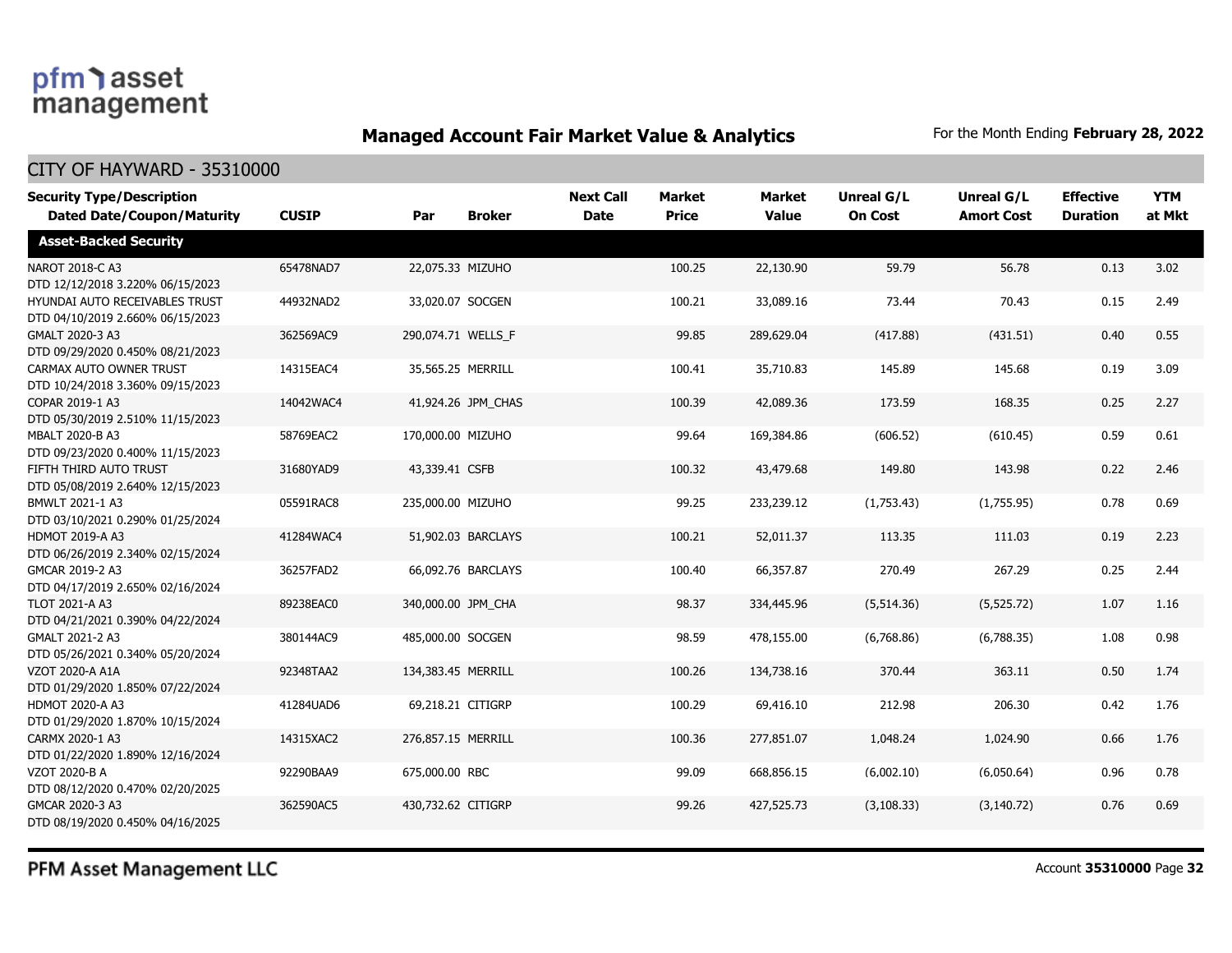### **Managed Account Fair Market Value & Analytics** For the Month Ending February 28, 2022

| <b>Security Type/Description</b><br><b>Dated Date/Coupon/Maturity</b> | <b>CUSIP</b> | Par                | <b>Broker</b> | <b>Next Call</b><br><b>Date</b> | Market<br><b>Price</b> | Market<br><b>Value</b> | Unreal G/L<br><b>On Cost</b> | Unreal G/L<br><b>Amort Cost</b> | <b>Effective</b><br><b>Duration</b> | <b>YTM</b><br>at Mkt |
|-----------------------------------------------------------------------|--------------|--------------------|---------------|---------------------------------|------------------------|------------------------|------------------------------|---------------------------------|-------------------------------------|----------------------|
| <b>Asset-Backed Security</b>                                          |              |                    |               |                                 |                        |                        |                              |                                 |                                     |                      |
| KCOT 2021-1A A3<br>DTD 04/14/2021 0.620% 08/15/2025                   | 50117TAC5    | 290,000.00 JPM CHA |               |                                 | 97.61                  | 283,077.18             | (6,863.49)                   | (6,875.51)                      | 1.84                                | 1.33                 |
| <b>HART 2021-A A3</b><br>DTD 04/28/2021 0.380% 09/15/2025             | 44933LAC7    | 135,000.00 BARCLAY |               |                                 | 97.95                  | 132,238.58             | (2,747.22)                   | (2,749.94)                      | 1.37                                | 0.97                 |
| KCOT 2021-2A A3<br>DTD 07/28/2021 0.560% 11/17/2025                   | 50117XAE2    | 480,000.00 MITSU   |               |                                 | 97.15                  | 466,314.48             | (13.667.42)                  | (13,669.91)                     | 2.13                                | 1.35                 |
| CARMX 2021-2 A3<br>DTD 04/21/2021 0.520% 02/17/2026                   | 14314QAC8    | 310,000.00 MERRILL |               |                                 | 98.45                  | 305,197.14             | (4,736.06)                   | (4,747.96)                      | 1.21                                | 0.92                 |
| CARMX 2021-3 A3<br>DTD 07/28/2021 0.550% 06/15/2026                   | 14317DAC4    | 595,000.00 RBC     |               |                                 | 98.08                  | 583,570.35             | (11, 331.77)                 | (11.343.63)                     | 1.59                                | 1.01                 |
| COPAR 2021-1 A3<br>DTD 10/27/2021 0.770% 09/15/2026                   | 14044CAC6    | 370,000.00 JPM CHA |               |                                 | 97.07                  | 359,173.99             | (10, 819.02)                 | (10, 819.51)                    | 2.19                                | 1.44                 |
| COMET 2021-A3 A3<br>DTD 11/30/2021 1.040% 11/16/2026                  | 14041NFY2    | 715,000.00 BARCLAY |               |                                 | 97.63                  | 698,071.30             | (16,830.17)                  | (16,835.12)                     | 2.66                                | 1.56                 |
| <b>Security Type Sub-Total</b>                                        |              | 6,350,622.66       |               |                                 |                        | 6,261,296.67           | (88, 440.84)                 | (88,680.71)                     | 1.31                                | 1.19                 |
| <b>Managed Account Sub-Total</b>                                      |              | 188, 351, 452. 42  |               |                                 |                        | 183,883,754.46         | (3,567,923.14)               | (3,463,728.63)                  | 2.51                                | 1.62                 |
| <b>Securities Sub-Total</b>                                           |              | \$188,351,452.42   |               |                                 |                        | \$183,883,754.46       | $($ \$3,567,923.14)          | $($ \$3,463,728.63)             | 2.51                                | 1.62%                |
| <b>Accrued Interest</b>                                               |              |                    |               |                                 |                        | \$293,810.73           |                              |                                 |                                     |                      |
| <b>Total Investments</b>                                              |              |                    |               |                                 |                        | \$184,177,565.19       |                              |                                 |                                     |                      |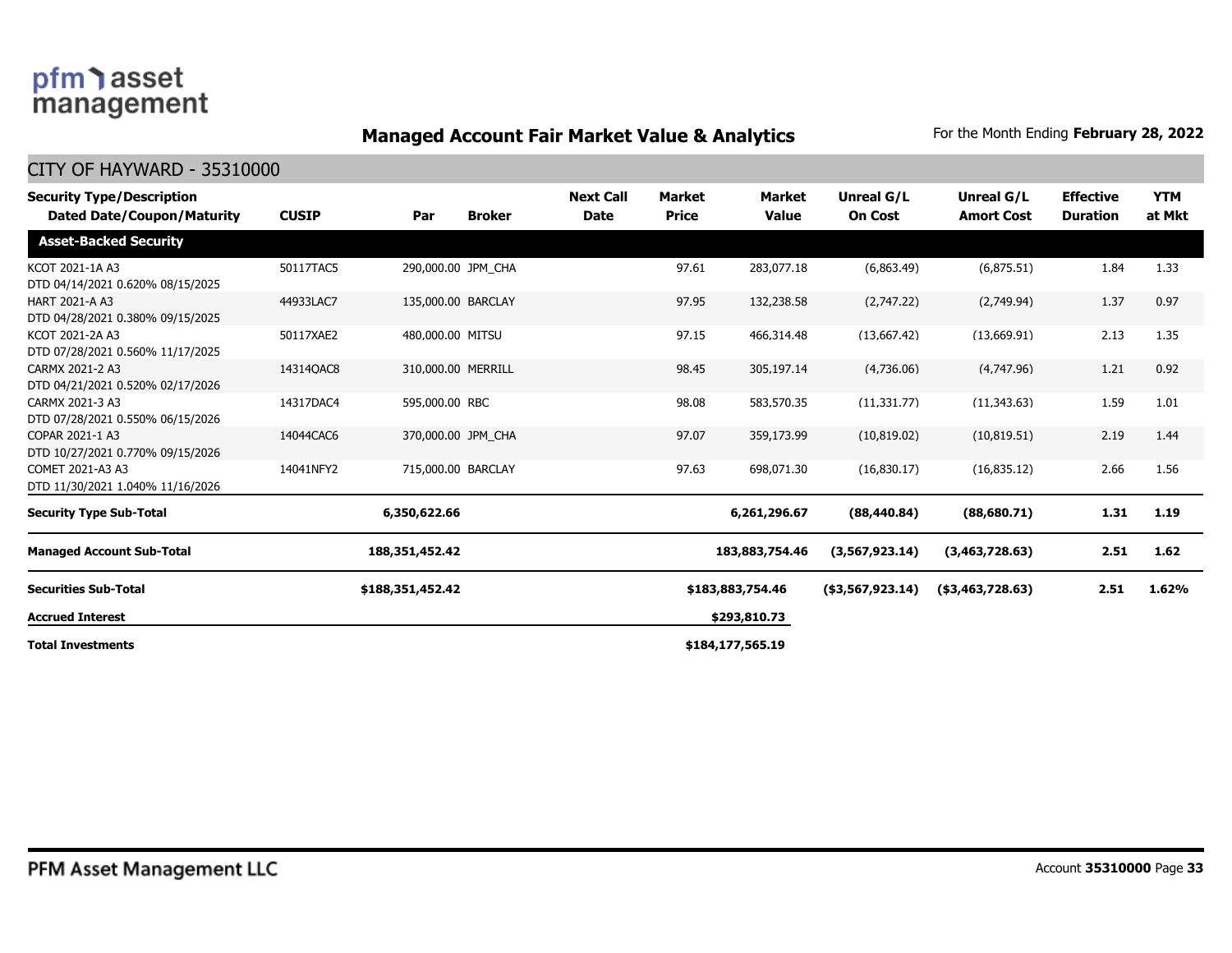**Managed Account Security Transactions & Interest** For the Month Ending February 28, 2022

| <b>Trade</b> | <b>Transaction Type</b><br><b>Settle</b> | <b>Security Description</b>                                                            | <b>CUSIP</b> | Par          | <b>Principal</b><br><b>Proceeds</b> | <b>Accrued</b><br><b>Interest</b> | <b>Total</b>   | <b>Realized G/L</b><br>Cost | <b>Realized G/L</b><br><b>Amort Cost</b> | <b>Sale</b><br>Method |
|--------------|------------------------------------------|----------------------------------------------------------------------------------------|--------------|--------------|-------------------------------------|-----------------------------------|----------------|-----------------------------|------------------------------------------|-----------------------|
| <b>BUY</b>   |                                          |                                                                                        |              |              |                                     |                                   |                |                             |                                          |                       |
| 01/31/22     | 02/07/22                                 | NATIONAL RURAL UTIL COOP<br><b>CORPORATE NOTES</b><br>DTD 02/07/2022 1.875% 02/07/2025 | 63743HFC1    | 405,000.00   | (404, 987.85)                       | 0.00                              | (404, 987.85)  |                             |                                          |                       |
| 02/01/22     | 02/03/22                                 | PROCTER & GAMBLE CO/THE<br><b>CORPORATE NOTES</b><br>DTD 02/01/2022 1.900% 02/01/2027  | 742718FV6    | 650,000.00   | (650, 214.50)                       | (68.61)                           | (650, 283.11)  |                             |                                          |                       |
| 02/02/22     | 02/04/22                                 | STATE STREET CORP NOTES<br>(CALLABLE)<br>DTD 10/29/2020 2.901% 03/30/2026              | 857477BM4    | 275,000.00   | (283, 681.75)                       | (2,747.89)                        | (286, 429.64)  |                             |                                          |                       |
| 02/02/22     | 02/07/22                                 | STATE STREET CORP CORPORATE<br><b>NOTES</b><br>DTD 02/07/2022 1.746% 02/06/2026        | 857477BR3    | 415,000.00   | (415,000.00)                        | 0.00                              | (415,000.00)   |                             |                                          |                       |
| 02/07/22     | 02/09/22                                 | TRUIST FINANCIAL CORP NOTES<br>(CALLABLE)<br>DTD 06/05/2018 3.700% 06/05/2025          | 05531FBE2    | 650,000.00   | (683, 481.50)                       | (4,275.56)                        | (687,757.06)   |                             |                                          |                       |
| 02/10/22     | 02/14/22                                 | US TREASURY N/B NOTES<br>DTD 12/31/2021 1.250% 12/31/2026                              | 91282CDQ1    | 700,000.00   | (677, 250.00)                       | (1,087.71)                        | (678, 337.71)  |                             |                                          |                       |
| 02/11/22     | 02/15/22                                 | US TREASURY N/B NOTES<br>DTD 12/31/2021 1.250% 12/31/2026                              | 91282CDQ1    | 600,000.00   | (581,765.63)                        | (953.04)                          | (582, 718.67)  |                             |                                          |                       |
| 02/16/22     | 02/18/22                                 | MORGAN STANLEY CORP NOTES<br>(CALLABLE)<br>DTD 02/18/2022 2.630% 02/18/2026            | 61747YEM3    | 1,090,000.00 | (1,090,000.00)                      | 0.00                              | (1,090,000.00) |                             |                                          |                       |
| 02/17/22     | 02/22/22                                 | STATE STREET CORP NOTES<br>(CALLABLE)<br>DTD 10/29/2020 2.901% 03/30/2026              | 857477BM4    | 275,000.00   | (280, 535.75)                       | (3, 146.78)                       | (283, 682.53)  |                             |                                          |                       |
| 02/22/22     | 02/24/22                                 | UNITEDHEALTH GROUP INC<br>(CALLABLE) CORPOR<br>DTD 05/19/2021 1.150% 05/15/2026        | 91324PEC2    | 475,000.00   | (453, 102.50)                       | (1,502.19)                        | (454, 604.69)  |                             |                                          |                       |
| 02/22/22     | 02/24/22                                 | BRISTOL-MYERS SQUIBB CO<br><b>CORPORATE NOTES</b><br>DTD 11/13/2020 0.750% 11/13/2025  | 110122DN5    | 500,000.00   | (473,760.00)                        | (1,052.08)                        | (474, 812.08)  |                             |                                          |                       |
| 02/22/22     | 02/24/22                                 | BMW US CAPITAL LLC (CALLABLE)<br><b>CORPORATE</b><br>DTD 08/12/2021 1.250% 08/12/2026  | 05565EBW4    | 475,000.00   | (453,045.50)                        | (197.92)                          | (453, 243.42)  |                             |                                          |                       |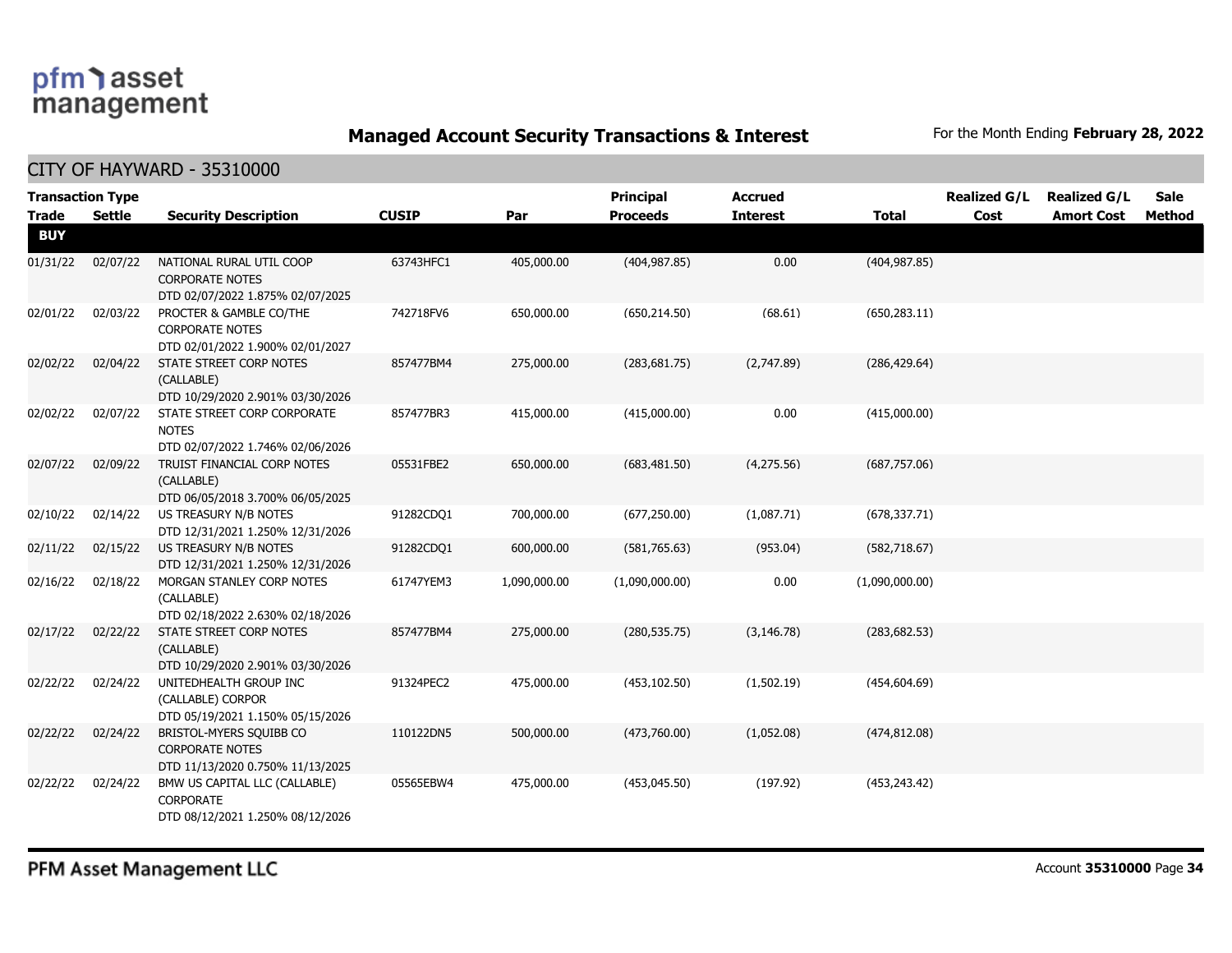**Managed Account Security Transactions & Interest** For the Month Ending February 28, 2022

CITY OF HAYWARD - 35310000

| <b>Trade</b>    | <b>Transaction Type</b><br><b>Settle</b> | <b>Security Description</b>                                                            | <b>CUSIP</b> | Par          | Principal<br><b>Proceeds</b> | <b>Accrued</b><br><b>Interest</b> | <b>Total</b>   | <b>Realized G/L</b><br>Cost | <b>Realized G/L</b><br><b>Amort Cost</b> | Sale<br>Method |
|-----------------|------------------------------------------|----------------------------------------------------------------------------------------|--------------|--------------|------------------------------|-----------------------------------|----------------|-----------------------------|------------------------------------------|----------------|
| <b>BUY</b>      |                                          |                                                                                        |              |              |                              |                                   |                |                             |                                          |                |
| 02/22/22        | 02/24/22                                 | IBM CORP CORPORATE NOTES<br>DTD 02/09/2022 2.200% 02/09/2027                           | 459200KM2    | 475,000.00   | (470, 164.50)                | (435.42)                          | (470, 599.92)  |                             |                                          |                |
| 02/23/22        | 02/25/22                                 | UNILEVER CAPITAL CORP CORPORATE<br><b>NOTES</b><br>DTD 07/28/2016 2.000% 07/28/2026    | 904764AU1    | 475,000.00   | (468, 715.75)                | (712.50)                          | (469, 428.25)  |                             |                                          |                |
|                 | <b>Transaction Type Sub-Total</b>        |                                                                                        |              | 7,460,000.00 | (7, 385, 705.23)             | (16, 179.70)                      | (7,401,884.93) |                             |                                          |                |
| <b>INTEREST</b> |                                          |                                                                                        |              |              |                              |                                   |                |                             |                                          |                |
| 02/01/22        | 02/01/22                                 | LOS ANGELES CCD, CA TXBL GO BONDS<br>DTD 11/10/2020 0.444% 08/01/2023                  | 54438CYH9    | 310,000.00   | 0.00                         | 688.20                            | 688.20         |                             |                                          |                |
| 02/01/22        | 02/01/22                                 | PALOMAR COMM COLL DIST, CA TXBL<br><b>GO BONDS</b><br>DTD 11/03/2020 0.441% 08/01/2022 | 697511EZ2    | 375,000.00   | 0.00                         | 826.88                            | 826.88         |                             |                                          |                |
| 02/01/22        | 02/01/22                                 | MD ST TXBL GO BONDS<br>DTD 08/05/2020 0.410% 08/01/2023                                | 574193TP3    | 650,000.00   | 0.00                         | 1,332.50                          | 1,332.50       |                             |                                          |                |
| 02/01/22        | 02/01/22                                 | CHAFFEY UHSD, CA TXBL GO BONDS<br>DTD 12/05/2019 1.913% 08/01/2022                     | 157411TH2    | 600,000.00   | 0.00                         | 5,739.00                          | 5,739.00       |                             |                                          |                |
| 02/01/22        | 02/01/22                                 | MD ST T/E GO BONDS<br>DTD 08/30/2017 5.000% 08/01/2024                                 | 574193PK8    | 500,000.00   | 0.00                         | 12,500.00                         | 12,500.00      |                             |                                          |                |
| 02/01/22        | 02/01/22                                 | PALOMAR COMM COLL DIST, CA TXBL<br><b>GO BONDS</b><br>DTD 11/03/2020 0.580% 08/01/2023 | 697511FA6    | 350,000.00   | 0.00                         | 1,015.00                          | 1,015.00       |                             |                                          |                |
| 02/01/22        | 02/25/22                                 | FHMS KJ30 A1<br>DTD 07/01/2020 0.526% 01/01/2025                                       | 3137FUZN7    | 293,841.52   | 0.00                         | 128.80                            | 128.80         |                             |                                          |                |
| 02/01/22        | 02/25/22                                 | FHMS K023 A1<br>DTD 12/01/2012 1.583% 04/01/2022                                       | 3137AWQG3    | 118,104.26   | 0.00                         | 155.80                            | 155.80         |                             |                                          |                |
| 02/01/22        | 02/25/22                                 | FANNIEMAE-ACES<br>DTD 02/01/2013 2.509% 11/01/2022                                     | 3136ACGJ4    | 628,781.09   | 0.00                         | 1,350.69                          | 1,350.69       |                             |                                          |                |
| 02/01/22        | 02/25/22                                 | FHMS KP05 A<br>DTD 12/01/2018 3.203% 07/01/2023                                        | 3137FKK39    | 16,841.60    | 0.00                         | 44.95                             | 44.95          |                             |                                          |                |
| 02/01/22        | 02/25/22                                 | FNA 2013-M7 A2<br>DTD 05/01/2013 2.280% 12/01/2022                                     | 3136AEGO4    | 425,059.04   | 0.00                         | 847.17                            | 847.17         |                             |                                          |                |
| 02/01/22        | 02/25/22                                 | FHLMC MULTIFAMILY STRUCTURED P<br>DTD 05/01/2013 2.510% 11/01/2022                     | 3137B1BS0    | 1,565,000.00 | 0.00                         | 3,273.46                          | 3,273.46       |                             |                                          |                |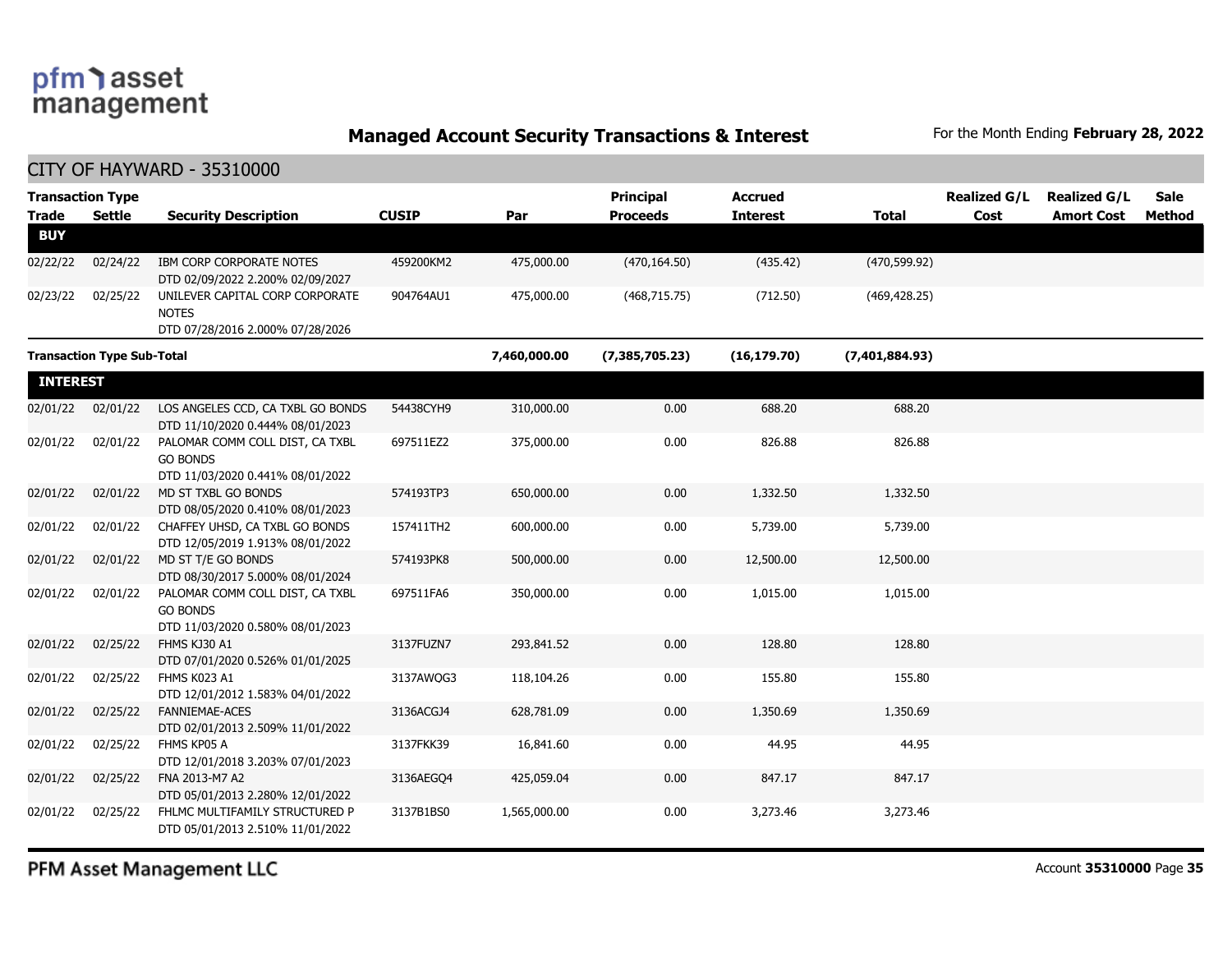**Managed Account Security Transactions & Interest** For the Month Ending February 28, 2022

| <b>Transaction Type</b> |               |                                                                                              |              |              | <b>Principal</b> | <b>Accrued</b>  |              | <b>Realized G/L</b> | <b>Realized G/L</b> | Sale   |
|-------------------------|---------------|----------------------------------------------------------------------------------------------|--------------|--------------|------------------|-----------------|--------------|---------------------|---------------------|--------|
| Trade                   | <b>Settle</b> | <b>Security Description</b>                                                                  | <b>CUSIP</b> | Par          | <b>Proceeds</b>  | <b>Interest</b> | <b>Total</b> | Cost                | <b>Amort Cost</b>   | Method |
| <b>INTEREST</b>         |               |                                                                                              |              |              |                  |                 |              |                     |                     |        |
| 02/01/22                | 02/25/22      | FHLMC MULTIFAMILY STRUCTURED P<br>DTD 12/01/2012 2.355% 07/01/2022                           | 3137AVXN2    | 1,727,451.39 | 0.00             | 3,390.12        | 3,390.12     |                     |                     |        |
| 02/01/22                | 02/25/22      | FHLMC MULTIFAMILY STRUCTURED P<br>DTD 12/01/2012 2.307% 08/01/2022                           | 3137AWOH1    | 1,250,000.00 | 0.00             | 2,403.13        | 2,403.13     |                     |                     |        |
| 02/01/22                | 02/25/22      | FHMS KJ27 A1<br>DTD 11/01/2019 2.092% 07/01/2024                                             | 3137FQ3V3    | 145,579.75   | 0.00             | 253.79          | 253.79       |                     |                     |        |
| 02/01/22                | 02/25/22      | FHLMC MULTIFAMILY STRUCTURED P<br>DTD 11/01/2015 2.716% 06/01/2022                           | 3137BLUR7    | 444,920.93   | 0.00             | 1,007.00        | 1,007.00     |                     |                     |        |
| 02/09/22                | 02/09/22      | AMERICAN HONDA FINANCE<br><b>CORPORATE NOTES</b><br>DTD 09/09/2021 0.750% 08/09/2024         | 02665WDY4    | 200,000.00   | 0.00             | 625.00          | 625.00       |                     |                     |        |
| 02/10/22                | 02/10/22      | FANNIE MAE NOTES (CALLABLE)<br>DTD 08/10/2020 0.300% 08/10/2023                              | 3135G05R0    | 1,950,000.00 | 0.00             | 2,925.00        | 2,925.00     |                     |                     |        |
| 02/10/22                | 02/10/22      | MERCK & CO INC CORP NOTES<br>DTD 02/10/2015 2.750% 02/10/2025                                | 58933YAR6    | 295,000.00   | 0.00             | 4,056.25        | 4,056.25     |                     |                     |        |
| 02/11/22                | 02/11/22      | PACCAR FINANCIAL CORP CORPORATE<br><b>NOTES</b><br>DTD 08/11/2020 0.350% 08/11/2023          | 69371RQ90    | 325,000.00   | 0.00             | 568.75          | 568.75       |                     |                     |        |
| 02/12/22                | 02/12/22      | UNILEVER CAPITAL CORP (CALLABLE)<br><b>CORPORA</b><br>DTD 08/12/2021 0.626% 08/12/2024       | 904764BN6    | 225,000.00   | 0.00             | 704.25          | 704.25       |                     |                     |        |
| 02/12/22                | 02/12/22      | BMW US CAPITAL LLC CORPORATE<br><b>NOTES</b><br>DTD 08/12/2021 0.750% 08/12/2024             | 05565EBU8    | 265,000.00   | 0.00             | 993.75          | 993.75       |                     |                     |        |
| 02/12/22                | 02/12/22      | <b>GOLDMAN SACHS GROUP INC</b><br><b>CORPORATE NOTES</b><br>DTD 02/12/2021 0.855% 02/12/2026 | 38141GXS8    | 450,000.00   | 0.00             | 1,923.75        | 1,923.75     |                     |                     |        |
| 02/12/22                | 02/12/22      | <b>IBM CORP NOTES</b><br>DTD 02/12/2014 3.625% 02/12/2024                                    | 459200HU8    | 275,000.00   | 0.00             | 4,984.38        | 4,984.38     |                     |                     |        |
| 02/13/22                | 02/13/22      | TOYOTA MOTOR CREDIT CORP CORP<br><b>NOTES</b><br>DTD 02/13/2020 1.800% 02/13/2025            | 89236TGT6    | 450,000.00   | 0.00             | 4,050.00        | 4,050.00     |                     |                     |        |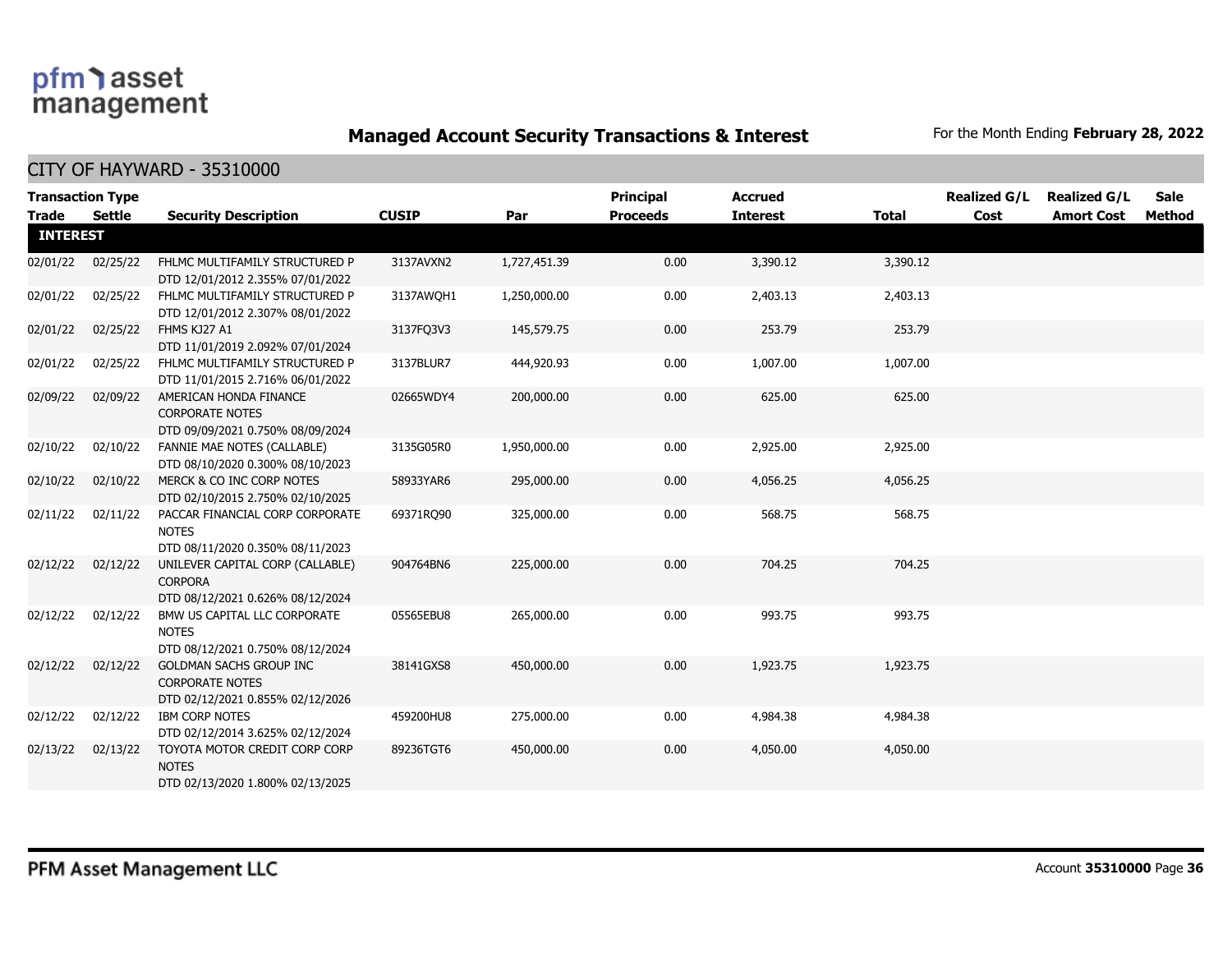**Managed Account Security Transactions & Interest** For the Month Ending February 28, 2022

| <b>Trade</b>    | <b>Transaction Type</b><br>Settle | <b>Security Description</b>                                                            | <b>CUSIP</b> | Par          | Principal<br><b>Proceeds</b> | <b>Accrued</b><br><b>Interest</b> | <b>Total</b> | <b>Realized G/L</b><br>Cost | <b>Realized G/L</b><br><b>Amort Cost</b> | <b>Sale</b><br>Method |
|-----------------|-----------------------------------|----------------------------------------------------------------------------------------|--------------|--------------|------------------------------|-----------------------------------|--------------|-----------------------------|------------------------------------------|-----------------------|
| <b>INTEREST</b> |                                   |                                                                                        |              |              |                              |                                   |              |                             |                                          |                       |
|                 | 02/14/22 02/14/22                 | TOYOTA MOTOR CREDIT CORP<br><b>CORPORATE NOTES</b><br>DTD 08/14/2020 0.500% 08/14/2023 | 89236THF5    | 530,000.00   | 0.00                         | 1,325.00                          | 1,325.00     |                             |                                          |                       |
| 02/15/22        | 02/15/22                          | MBALT 2020-B A3<br>DTD 09/23/2020 0.400% 11/15/2023                                    | 58769EAC2    | 170,000.00   | 0.00                         | 56.67                             | 56.67        |                             |                                          |                       |
| 02/15/22        | 02/15/22                          | COMET 2021-A3 A3<br>DTD 11/30/2021 1.040% 11/16/2026                                   | 14041NFY2    | 715,000.00   | 0.00                         | 619.67                            | 619.67       |                             |                                          |                       |
| 02/15/22        | 02/15/22                          | FORD CREDIT AUTO OWNER TRUST<br>DTD 10/23/2018 3.240% 04/15/2023                       | 34532TAD4    | 4,126.77     | 0.00                         | 11.14                             | 11.14        |                             |                                          |                       |
| 02/15/22        | 02/15/22                          | CARMAX AUTO OWNER TRUST<br>DTD 10/24/2018 3.360% 09/15/2023                            | 14315EAC4    | 44,362.64    | 0.00                         | 124.22                            | 124.22       |                             |                                          |                       |
| 02/15/22        | 02/15/22                          | HDMOT 2020-A A3<br>DTD 01/29/2020 1.870% 10/15/2024                                    | 41284UAD6    | 75,936.44    | 0.00                         | 118.33                            | 118.33       |                             |                                          |                       |
| 02/15/22        | 02/15/22                          | COPAR 2019-1 A3<br>DTD 05/30/2019 2.510% 11/15/2023                                    | 14042WAC4    | 49,360.10    | 0.00                         | 103.24                            | 103.24       |                             |                                          |                       |
| 02/15/22        | 02/15/22                          | CARMX 2021-2 A3<br>DTD 04/21/2021 0.520% 02/17/2026                                    | 14314QAC8    | 310,000.00   | 0.00                         | 134.33                            | 134.33       |                             |                                          |                       |
| 02/15/22        | 02/15/22                          | HYUNDAI AUTO RECEIVABLES TRUST<br>DTD 04/10/2019 2.660% 06/15/2023                     | 44932NAD2    | 44,066.48    | 0.00                         | 97.68                             | 97.68        |                             |                                          |                       |
| 02/15/22        | 02/15/22                          | <b>HDMOT 2019-A A3</b><br>DTD 06/26/2019 2.340% 02/15/2024                             | 41284WAC4    | 64,036.70    | 0.00                         | 124.87                            | 124.87       |                             |                                          |                       |
| 02/15/22        | 02/15/22                          | COPAR 2021-1 A3<br>DTD 10/27/2021 0.770% 09/15/2026                                    | 14044CAC6    | 370,000.00   | 0.00                         | 237.42                            | 237.42       |                             |                                          |                       |
| 02/15/22        | 02/15/22                          | US TREASURY N/B NOTES<br>DTD 08/15/2021 0.375% 08/15/2024                              | 91282CCT6    | 3,275,000.00 | 0.00                         | 6,140.63                          | 6,140.63     |                             |                                          |                       |
| 02/15/22        | 02/15/22                          | KCOT 2021-2A A3<br>DTD 07/28/2021 0.560% 11/17/2025                                    | 50117XAE2    | 480,000.00   | 0.00                         | 224.00                            | 224.00       |                             |                                          |                       |
| 02/15/22        | 02/15/22                          | NAROT 2018-C A3<br>DTD 12/12/2018 3.220% 06/15/2023                                    | 65478NAD7    | 29,627.52    | 0.00                         | 79.50                             | 79.50        |                             |                                          |                       |
| 02/15/22        | 02/15/22                          | CARMX 2021-3 A3<br>DTD 07/28/2021 0.550% 06/15/2026                                    | 14317DAC4    | 595,000.00   | 0.00                         | 272.71                            | 272.71       |                             |                                          |                       |
| 02/15/22        | 02/15/22                          | HART 2021-A A3<br>DTD 04/28/2021 0.380% 09/15/2025                                     | 44933LAC7    | 135,000.00   | 0.00                         | 42.75                             | 42.75        |                             |                                          |                       |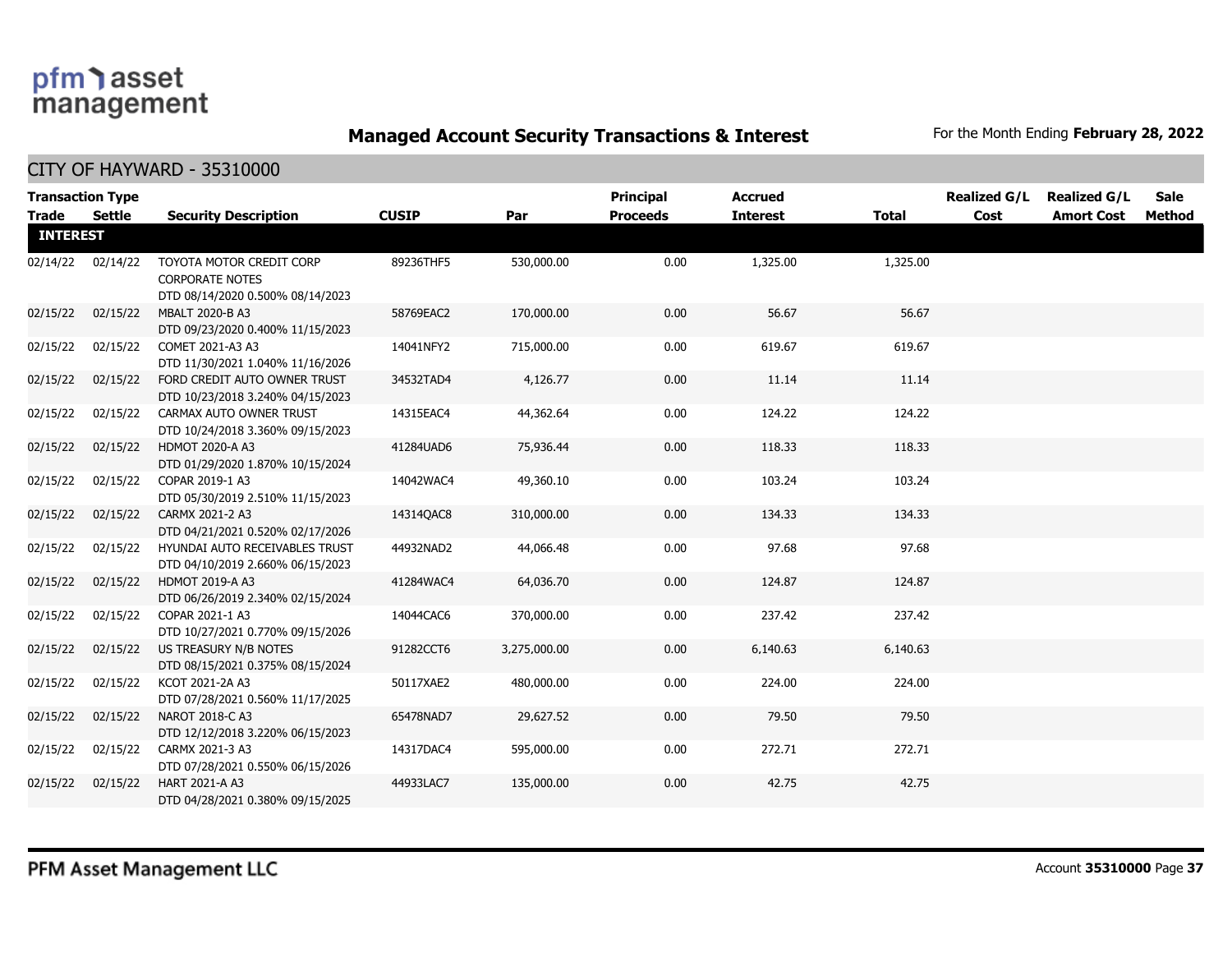**Managed Account Security Transactions & Interest** For the Month Ending February 28, 2022

| <b>Trade</b>    | <b>Transaction Type</b><br>Settle | <b>Security Description</b>                                                     | <b>CUSIP</b> | Par          | <b>Principal</b><br><b>Proceeds</b> | <b>Accrued</b><br><b>Interest</b> | Total    | <b>Realized G/L</b><br>Cost | <b>Realized G/L</b><br><b>Amort Cost</b> | <b>Sale</b><br>Method |
|-----------------|-----------------------------------|---------------------------------------------------------------------------------|--------------|--------------|-------------------------------------|-----------------------------------|----------|-----------------------------|------------------------------------------|-----------------------|
| <b>INTEREST</b> |                                   |                                                                                 |              |              |                                     |                                   |          |                             |                                          |                       |
| 02/15/22        | 02/15/22                          | KCOT 2021-1A A3<br>DTD 04/14/2021 0.620% 08/15/2025                             | 50117TAC5    | 290,000.00   | 0.00                                | 149.83                            | 149.83   |                             |                                          |                       |
| 02/15/22        | 02/15/22                          | FIFTH THIRD AUTO TRUST<br>DTD 05/08/2019 2.640% 12/15/2023                      | 31680YAD9    | 52,274.43    | 0.00                                | 115.00                            | 115.00   |                             |                                          |                       |
| 02/15/22        | 02/15/22                          | CARMX 2020-1 A3<br>DTD 01/22/2020 1.890% 12/16/2024                             | 14315XAC2    | 295,977.13   | 0.00                                | 466.16                            | 466.16   |                             |                                          |                       |
| 02/15/22        | 02/15/22                          | <b>US TREASURY NOTES</b><br>DTD 02/15/2021 0.125% 02/15/2024                    | 91282CBM2    | 4,500,000.00 | 0.00                                | 2,812.50                          | 2,812.50 |                             |                                          |                       |
| 02/15/22        | 02/15/22                          | CARMAX AUTO OWNER TRUST<br>DTD 07/25/2018 3.130% 06/15/2023                     | 14313FAD1    | 16,308.17    | 0.00                                | 42.54                             | 42.54    |                             |                                          |                       |
| 02/16/22        | 02/16/22                          | GMCAR 2020-3 A3<br>DTD 08/19/2020 0.450% 04/16/2025                             | 362590AC5    | 445,000.00   | 0.00                                | 166.88                            | 166.88   |                             |                                          |                       |
| 02/16/22        | 02/16/22                          | GMCAR 2019-2 A3<br>DTD 04/17/2019 2.650% 02/16/2024                             | 36257FAD2    | 78,108.82    | 0.00                                | 172.49                            | 172.49   |                             |                                          |                       |
| 02/16/22        | 02/16/22                          | JPMORGAN CHASE & CO CORP NOTES<br>(CALLABLE<br>DTD 02/16/2021 0.563% 02/16/2025 | 46647PBY1    | 265,000.00   | 0.00                                | 745.98                            | 745.98   |                             |                                          |                       |
| 02/18/22        | 02/18/22                          | HAROT 2019-1 A3<br>DTD 02/27/2019 2.830% 03/20/2023                             | 43814WAC9    | 32,130.85    | 0.00                                | 75.78                             | 75.78    |                             |                                          |                       |
| 02/20/22        | 02/20/22                          | GMALT 2020-3 A3<br>DTD 09/29/2020 0.450% 08/21/2023                             | 362569AC9    | 320,000.00   | 0.00                                | 120.00                            | 120.00   |                             |                                          |                       |
| 02/20/22        | 02/20/22                          | <b>VWALT 2019-A A3</b><br>DTD 10/04/2019 1.990% 11/21/2022                      | 92867XAD8    | 55,163.61    | 0.00                                | 91.48                             | 91.48    |                             |                                          |                       |
| 02/20/22        | 02/20/22                          | VZOT 2020-A A1A<br>DTD 01/29/2020 1.850% 07/22/2024                             | 92348TAA2    | 150,000.00   | 0.00                                | 231.25                            | 231.25   |                             |                                          |                       |
| 02/20/22        | 02/20/22                          | VZOT 2020-B A<br>DTD 08/12/2020 0.470% 02/20/2025                               | 92290BAA9    | 675,000.00   | 0.00                                | 264.38                            | 264.38   |                             |                                          |                       |
| 02/20/22        | 02/20/22                          | TLOT 2021-A A3<br>DTD 04/21/2021 0.390% 04/22/2024                              | 89238EAC0    | 340,000.00   | 0.00                                | 110.50                            | 110.50   |                             |                                          |                       |
| 02/20/22        | 02/20/22                          | GMALT 2021-2 A3<br>DTD 05/26/2021 0.340% 05/20/2024                             | 380144AC9    | 485,000.00   | 0.00                                | 137.42                            | 137.42   |                             |                                          |                       |
| 02/24/22        | 02/24/22                          | FREDDIE MAC NOTES<br>DTD 08/21/2020 0.250% 08/24/2023                           | 3137EAEV7    | 2,325,000.00 | 0.00                                | 2,906.25                          | 2,906.25 |                             |                                          |                       |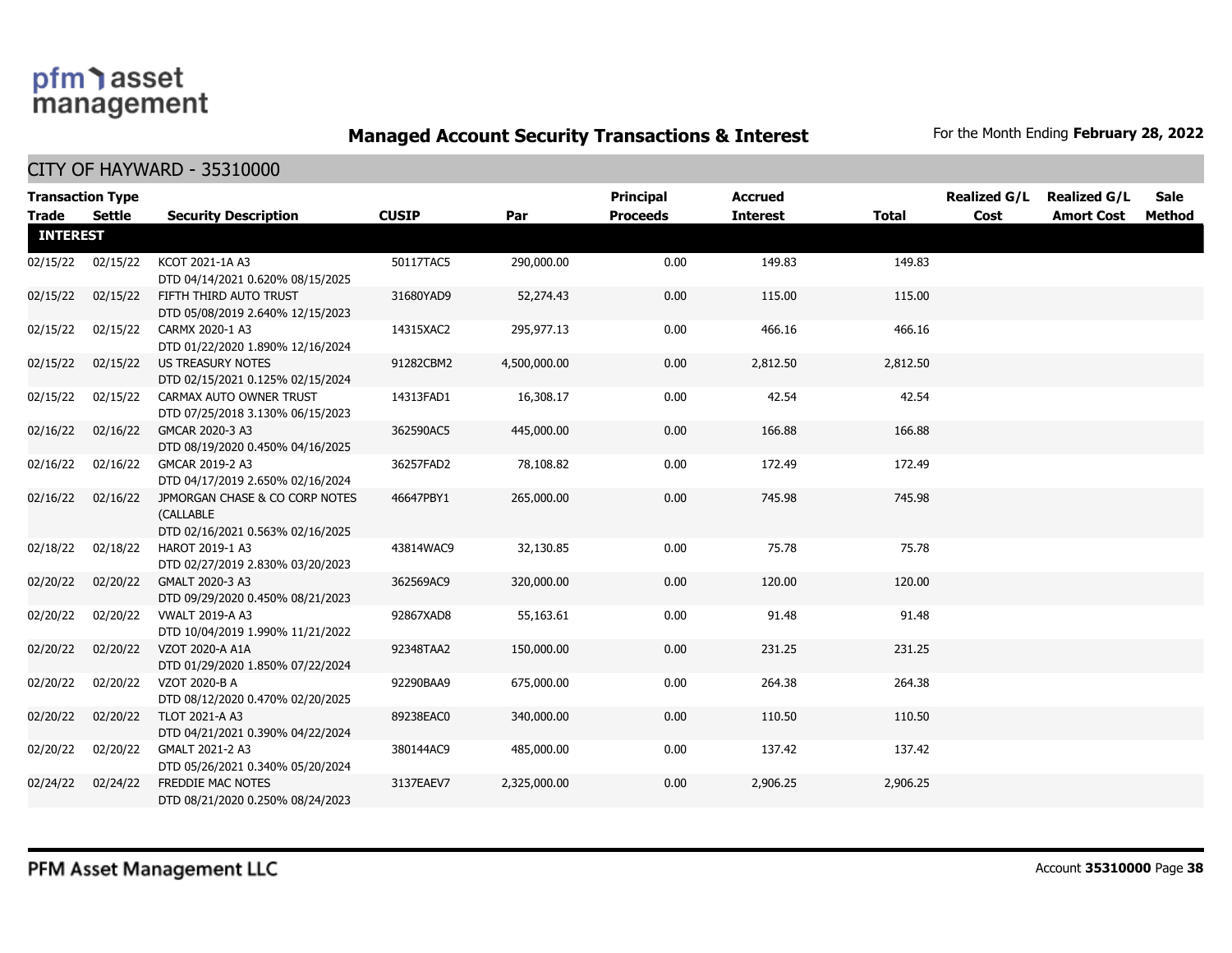**Managed Account Security Transactions & Interest** For the Month Ending February 28, 2022

| <b>Trade</b>    | <b>Transaction Type</b><br><b>Settle</b> |                                                                    | <b>CUSIP</b> | Par           | <b>Principal</b><br><b>Proceeds</b> | <b>Accrued</b><br><b>Interest</b> | Total     | <b>Realized G/L</b><br>Cost | <b>Realized G/L</b><br><b>Amort Cost</b> | Sale<br><b>Method</b> |
|-----------------|------------------------------------------|--------------------------------------------------------------------|--------------|---------------|-------------------------------------|-----------------------------------|-----------|-----------------------------|------------------------------------------|-----------------------|
| <b>INTEREST</b> |                                          | <b>Security Description</b>                                        |              |               |                                     |                                   |           |                             |                                          |                       |
| 02/25/22        | 02/25/22                                 | BMWLT 2021-1 A3<br>DTD 03/10/2021 0.290% 01/25/2024                | 05591RAC8    | 235,000.00    | 0.00                                | 56.79                             | 56.79     |                             |                                          |                       |
|                 | <b>Transaction Type Sub-Total</b>        |                                                                    |              | 31,287,059.24 | 0.00                                | 74,165.01                         | 74,165.01 |                             |                                          |                       |
| <b>PAYDOWNS</b> |                                          |                                                                    |              |               |                                     |                                   |           |                             |                                          |                       |
| 02/01/22        | 02/25/22                                 | FHLMC MULTIFAMILY STRUCTURED P<br>DTD 12/01/2012 2.355% 07/01/2022 | 3137AVXN2    | 10,491.83     | 10,491.83                           | 0.00                              | 10,491.83 | (38.52)                     | 0.00                                     |                       |
| 02/01/22        | 02/25/22                                 | FHMS KJ27 A1<br>DTD 11/01/2019 2.092% 07/01/2024                   | 3137FQ3V3    | 494.63        | 494.63                              | 0.00                              | 494.63    | 0.01                        | 0.00                                     |                       |
| 02/01/22        | 02/25/22                                 | FNA 2013-M7 A2<br>DTD 05/01/2013 2.280% 12/01/2022                 | 3136AEGO4    | 10,144.47     | 10,144.47                           | 0.00                              | 10,144.47 | (132.90)                    | 0.00                                     |                       |
| 02/01/22        | 02/25/22                                 | FHLMC MULTIFAMILY STRUCTURED P<br>DTD 11/01/2015 2.716% 06/01/2022 | 3137BLUR7    | 98,671.73     | 98,671.73                           | 0.00                              | 98,671.73 | 122.76                      | 0.00                                     |                       |
| 02/01/22        | 02/25/22                                 | FHMS K023 A1<br>DTD 12/01/2012 1.583% 04/01/2022                   | 3137AWQG3    | 23,411.83     | 23,411.84                           | 0.00                              | 23,411.84 | 512.13                      | 0.00                                     |                       |
| 02/01/22        | 02/25/22                                 | FNA 2013-M7 A2<br>DTD 05/01/2013 2.280% 12/01/2022                 | 3136AEGO4    | 7,657.43      | 7,657.43                            | 0.00                              | 7,657.43  | (47.72)                     | 0.00                                     |                       |
| 02/01/22        | 02/25/22                                 | FHMS K023 A1<br>DTD 12/01/2012 1.583% 04/01/2022                   | 3137AWQG3    | 11,389.54     | 11,389.54                           | 0.00                              | 11,389.54 | 287.85                      | (0.01)                                   |                       |
| 02/01/22        | 02/25/22                                 | FHMS KP05 A<br>DTD 12/01/2018 3.203% 07/01/2023                    | 3137FKK39    | 43.10         | 43.10                               | 0.00                              | 43.10     | 0.00                        | 0.00                                     |                       |
| 02/01/22        | 02/25/22                                 | <b>FANNIEMAE-ACES</b><br>DTD 02/01/2013 2.509% 11/01/2022          | 3136ACGJ4    | 25,488.23     | 25,488.23                           | 0.00                              | 25,488.23 | (314.62)                    | 0.00                                     |                       |
| 02/01/22        | 02/25/22                                 | FHLMC MULTIFAMILY STRUCTURED P<br>DTD 12/01/2012 2.355% 07/01/2022 | 3137AVXN2    | 22,592.15     | 22,592.15                           | 0.00                              | 22,592.15 | 88.25                       | 0.00                                     |                       |
| 02/01/22        | 02/25/22                                 | FHMS K023 A1<br>DTD 12/01/2012 1.583% 04/01/2022                   | 3137AWQG3    | 2,594.28      | 2,594.28                            | 0.00                              | 2,594.28  | 56.34                       | 0.00                                     |                       |
| 02/01/22        | 02/25/22                                 | FHMS KJ30 A1<br>DTD 07/01/2020 0.526% 01/01/2025                   | 3137FUZN7    | 5,770.59      | 5,770.59                            | 0.00                              | 5,770.59  | 0.11                        | 0.00                                     |                       |
| 02/15/22        | 02/15/22                                 | COPAR 2019-1 A3<br>DTD 05/30/2019 2.510% 11/15/2023                | 14042WAC4    | 7,435.84      | 7,435.84                            | 0.00                              | 7,435.84  | 1.51                        | 0.00                                     |                       |
| 02/15/22        | 02/15/22                                 | HYUNDAI AUTO RECEIVABLES TRUST<br>DTD 04/10/2019 2.660% 06/15/2023 | 44932NAD2    | 11,046.41     | 11,046.41                           | 0.00                              | 11,046.41 | 1.45                        | 0.00                                     |                       |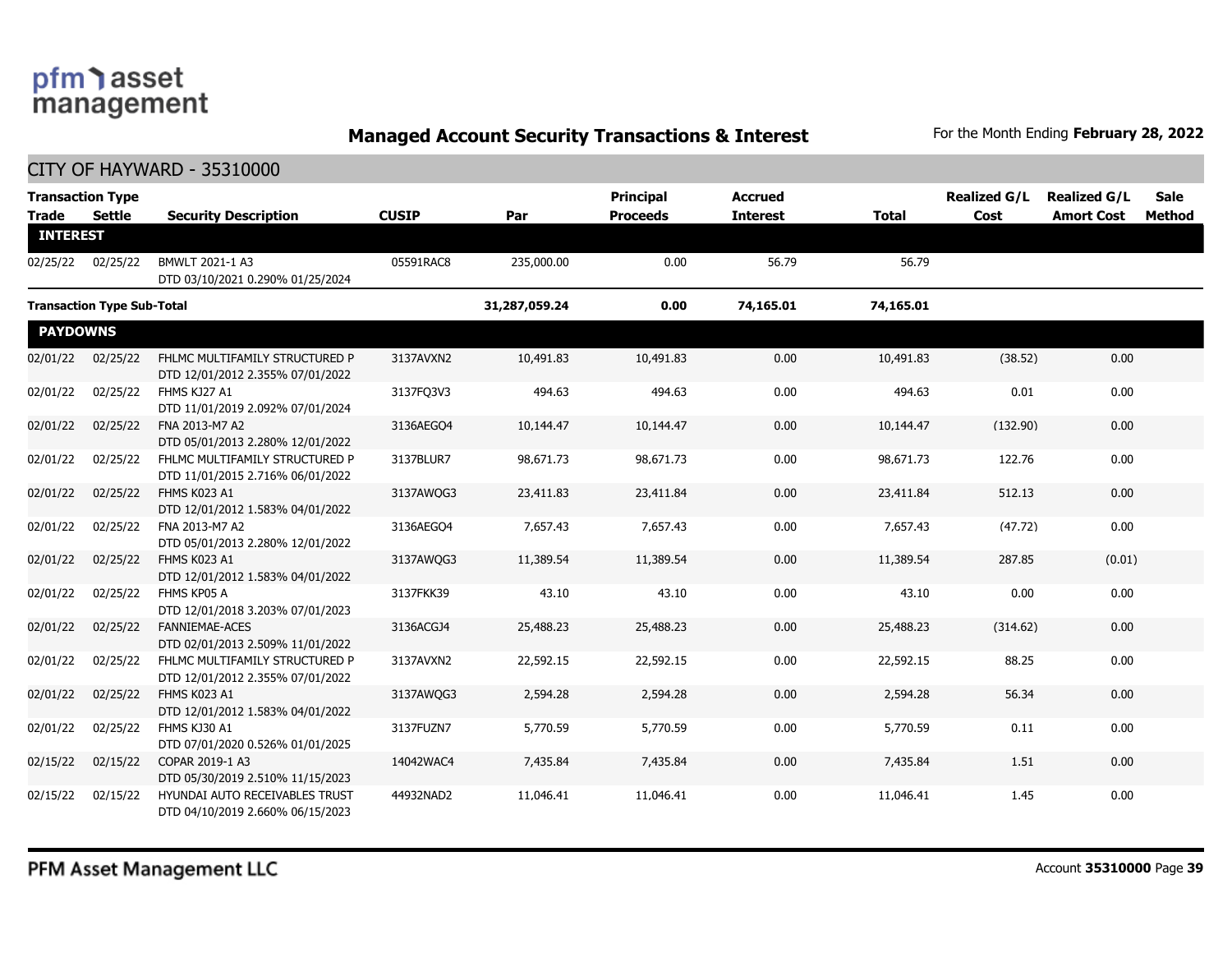**Managed Account Security Transactions & Interest** For the Month Ending February 28, 2022

CITY OF HAYWARD - 35310000

| <b>Transaction Type</b><br><b>Trade</b> | Settle   | <b>Security Description</b>                                      | <b>CUSIP</b> | Par        | <b>Principal</b><br><b>Proceeds</b> | <b>Accrued</b><br><b>Interest</b> | <b>Total</b> | <b>Realized G/L</b><br>Cost | <b>Realized G/L</b><br><b>Amort Cost</b> | <b>Sale</b><br>Method |
|-----------------------------------------|----------|------------------------------------------------------------------|--------------|------------|-------------------------------------|-----------------------------------|--------------|-----------------------------|------------------------------------------|-----------------------|
| <b>PAYDOWNS</b>                         |          |                                                                  |              |            |                                     |                                   |              |                             |                                          |                       |
| 02/15/22                                | 02/15/22 | FIFTH THIRD AUTO TRUST<br>DTD 05/08/2019 2.640% 12/15/2023       | 31680YAD9    | 8,935.02   | 8,935.02                            | 0.00                              | 8,935.02     | 1.97                        | 0.00                                     |                       |
| 02/15/22                                | 02/15/22 | CARMAX AUTO OWNER TRUST<br>DTD 10/24/2018 3.360% 09/15/2023      | 14315EAC4    | 8,797.39   | 8,797.39                            | 0.00                              | 8,797.39     | 0.08                        | 0.00                                     |                       |
| 02/15/22                                | 02/15/22 | NAROT 2018-C A3<br>DTD 12/12/2018 3.220% 06/15/2023              | 65478NAD7    | 7,552.19   | 7,552.19                            | 0.00                              | 7,552.19     | 1.45                        | 0.00                                     |                       |
| 02/15/22                                | 02/15/22 | CARMX 2020-1 A3<br>DTD 01/22/2020 1.890% 12/16/2024              | 14315XAC2    | 19,119.98  | 19,119.98                           | 0.00                              | 19,119.98    | 3.75                        | 0.00                                     |                       |
| 02/15/22                                | 02/15/22 | <b>HDMOT 2019-A A3</b><br>DTD 06/26/2019 2.340% 02/15/2024       | 41284WAC4    | 12,134.67  | 12,134.67                           | 0.00                              | 12,134.67    | 0.94                        | 0.00                                     |                       |
| 02/15/22                                | 02/15/22 | CARMAX AUTO OWNER TRUST<br>DTD 07/25/2018 3.130% 06/15/2023      | 14313FAD1    | 10,092.55  | 10,092.55                           | 0.00                              | 10,092.55    | 1.38                        | 0.00                                     |                       |
| 02/15/22                                | 02/15/22 | <b>HDMOT 2020-A A3</b><br>DTD 01/29/2020 1.870% 10/15/2024       | 41284UAD6    | 6,718.23   | 6,718.23                            | 0.00                              | 6,718.23     | 1.47                        | 0.00                                     |                       |
| 02/15/22                                | 02/15/22 | FORD CREDIT AUTO OWNER TRUST<br>DTD 10/23/2018 3.240% 04/15/2023 | 34532TAD4    | 4,126.77   | 4,126.77                            | 0.00                              | 4,126.77     | 0.71                        | 0.00                                     |                       |
| 02/16/22                                | 02/16/22 | GMCAR 2019-2 A3<br>DTD 04/17/2019 2.650% 02/16/2024              | 36257FAD2    | 12,016.06  | 12,016.06                           | 0.00                              | 12,016.06    | 0.98                        | 0.00                                     |                       |
| 02/16/22                                | 02/16/22 | GMCAR 2020-3 A3<br>DTD 08/19/2020 0.450% 04/16/2025              | 362590AC5    | 14,267.38  | 14,267.38                           | 0.00                              | 14,267.38    | 3.26                        | 0.00                                     |                       |
| 02/18/22                                | 02/18/22 | HAROT 2019-1 A3<br>DTD 02/27/2019 2.830% 03/20/2023              | 43814WAC9    | 6,935.71   | 6,935.71                            | 0.00                              | 6,935.71     | 0.18                        | 0.00                                     |                       |
| 02/20/22                                | 02/20/22 | VZOT 2020-A A1A<br>DTD 01/29/2020 1.850% 07/22/2024              | 92348TAA2    | 15,616.55  | 15,616.55                           | 0.00                              | 15,616.55    | 1.83                        | 0.00                                     |                       |
| 02/20/22                                | 02/20/22 | GMALT 2020-3 A3<br>DTD 09/29/2020 0.450% 08/21/2023              | 362569AC9    | 29,925.29  | 29,925.29                           | 0.00                              | 29,925.29    | 2.87                        | 0.00                                     |                       |
| 02/20/22                                | 02/20/22 | <b>VWALT 2019-A A3</b><br>DTD 10/04/2019 1.990% 11/21/2022       | 92867XAD8    | 31,136.96  | 31,136.96                           | 0.00                              | 31,136.96    | 0.49                        | 0.00                                     |                       |
| <b>Transaction Type Sub-Total</b>       |          | 424,606.81                                                       | 424,606.82   | 0.00       | 424,606.82                          | 558.01                            | (0.01)       |                             |                                          |                       |
| <b>SELL</b>                             |          |                                                                  |              |            |                                     |                                   |              |                             |                                          |                       |
| 02/01/22                                | 02/07/22 | FREDDIE MAC NOTES<br>DTD 04/20/2020 0.375% 04/20/2023            | 3137EAEQ8    | 400,000.00 | 397,320.00                          | 445.83                            | 397,765.83   | (1,680.00)                  | (2,280.91)                               | <b>FIFO</b>           |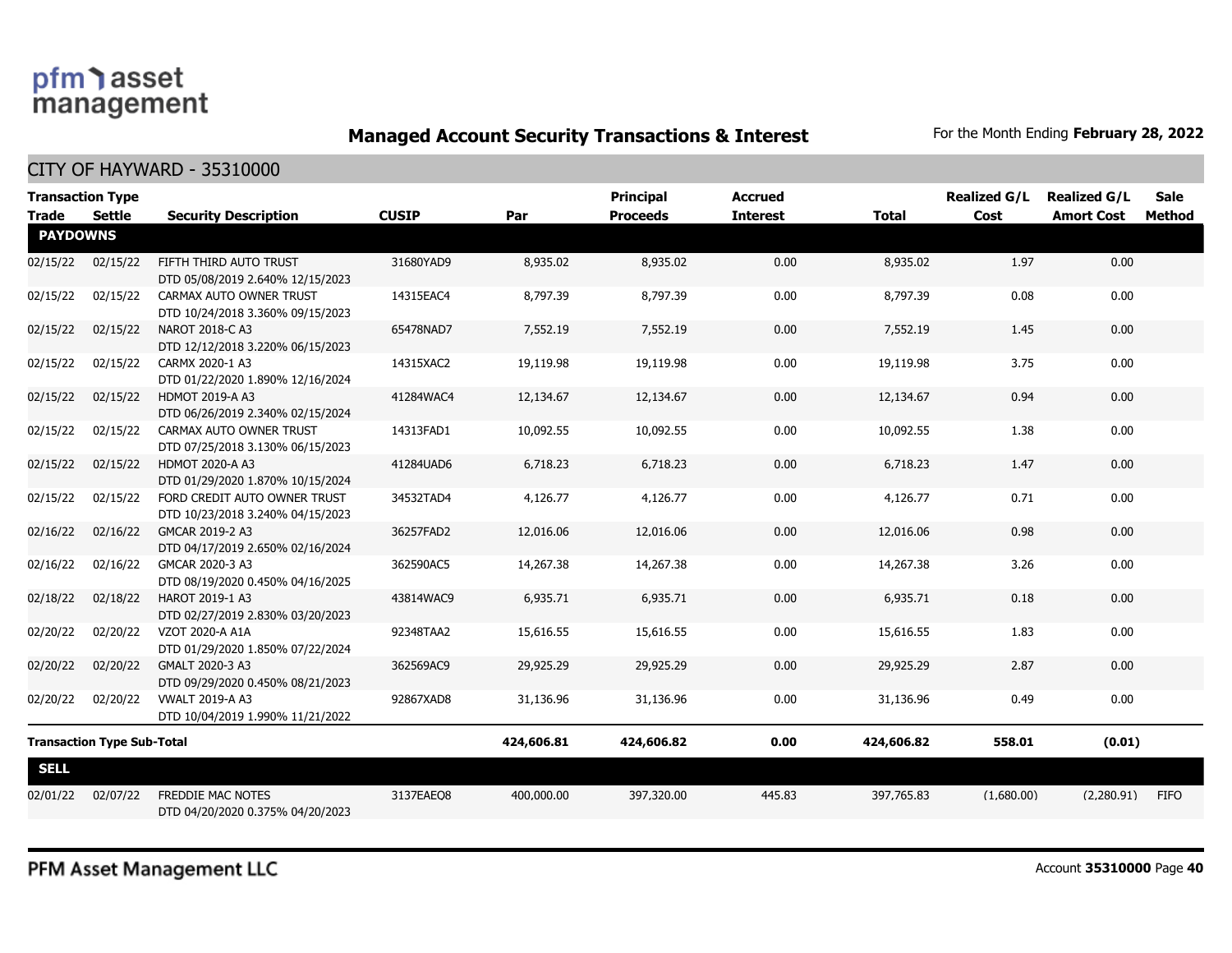**Managed Account Security Transactions & Interest** For the Month Ending February 28, 2022

CITY OF HAYWARD - 35310000

| <b>Trade</b>                     | <b>Transaction Type</b><br><b>Settle</b> | <b>Security Description</b>                                                           | <b>CUSIP</b> | Par          | <b>Principal</b><br><b>Proceeds</b> | <b>Accrued</b><br><b>Interest</b> | <b>Total</b> | <b>Realized G/L</b><br>Cost | <b>Realized G/L</b><br><b>Amort Cost</b> | <b>Sale</b><br>Method |
|----------------------------------|------------------------------------------|---------------------------------------------------------------------------------------|--------------|--------------|-------------------------------------|-----------------------------------|--------------|-----------------------------|------------------------------------------|-----------------------|
| <b>SELL</b>                      |                                          |                                                                                       |              |              |                                     |                                   |              |                             |                                          |                       |
| 02/02/22                         | 02/03/22                                 | SKANDINAV ENSKILDA BANK LT CD<br>DTD 09/03/2019 1.860% 08/26/2022                     | 83050PDR7    | 625,000.00   | 629,269.74                          | 5,198.96                          | 634,468.70   | 4,269.74                    | 4,269.74                                 | <b>FIFO</b>           |
| 02/03/22                         | 02/04/22                                 | OR ST DEPT OF TRANS TXBL REV<br><b>BONDS</b>                                          | 68607DTT2    | 600,000.00   | 604,440.00                          | 2,442.42                          | 606,882.42   | 4,440.00                    | 4,440.00                                 | <b>FIFO</b>           |
| 02/07/22                         | 02/09/22                                 | DTD 11/20/2019 1.855% 11/15/2022<br>CT ST TXBL GO BONDS                               | 20772KJU4    | 305,000.00   | 307,235.65                          | 804.86                            | 308,040.51   | (2,894.45)                  | 1,264.35                                 | <b>FIFO</b>           |
|                                  |                                          | DTD 06/11/2020 2.500% 07/01/2022                                                      |              |              |                                     |                                   |              |                             |                                          |                       |
| 02/07/22                         | 02/09/22                                 | PALOMAR COMM COLL DIST, CA TXBL<br><b>GO BONDS</b>                                    | 697511EZ2    | 375,000.00   | 374,486.25                          | 36.75                             | 374,523.00   | (513.75)                    | (513.75)                                 | <b>FIFO</b>           |
| 02/10/22                         | 02/14/22                                 | DTD 11/03/2020 0.441% 08/01/2022<br>MD ST T/E GO BONDS                                | 574193PK8    | 500,000.00   | 547,215.00                          | 902.78                            | 548,117.78   | (36,710.00)                 | (1,492.92)                               | <b>FIFO</b>           |
|                                  |                                          | DTD 08/30/2017 5.000% 08/01/2024                                                      |              |              |                                     |                                   |              |                             |                                          |                       |
| 02/11/22                         | 02/15/22                                 | CHAFFEY UHSD, CA TXBL GO BONDS<br>DTD 12/05/2019 1.913% 08/01/2022                    | 157411TH2    | 600,000.00   | 602,730.00                          | 446.37                            | 603,176.37   | 2,730.00                    | 2,730.00                                 | <b>FIFO</b>           |
| 02/16/22                         | 02/18/22                                 | MORGAN STANLEY CORP NOTES<br>(CALLABLE)<br>DTD 04/22/2021 0.731% 04/05/2024           | 61772BAA1    | 245,000.00   | 241,839.50                          | 661.66                            | 242,501.16   | (3, 160.50)                 | (3, 160.50)                              | <b>FIFO</b>           |
| 02/16/22                         | 02/18/22                                 | <b>FREDDIE MAC NOTES</b><br>DTD 04/20/2020 0.375% 04/20/2023                          | 3137EAEO8    | 350,000.00   | 346,486,00                          | 430.21                            | 346,916.21   | (2,639.00)                  | (3, 173.59)                              | <b>FIFO</b>           |
| 02/16/22                         | 02/18/22                                 | EXXON MOBIL CORPORATION<br><b>CORPORATE NOTES</b><br>DTD 04/15/2020 1.571% 04/15/2023 | 30231GBL5    | 150,000.00   | 150,418.50                          | 805.14                            | 151,223.64   | (1,453.50)                  | (320.82)                                 | <b>FIFO</b>           |
| 02/17/22                         | 02/18/22                                 | MORGAN STANLEY CORP NOTES<br>DTD 04/24/2018 3.737% 04/24/2024                         | 61744YAQ1    | 300,000.00   | 306,249.00                          | 3,550.15                          | 309,799.15   | (16,602.00)                 | (7,786.03)                               | <b>FIFO</b>           |
| 02/22/22                         | 02/24/22                                 | FREDDIE MAC NOTES<br>DTD 04/20/2020 0.375% 04/20/2023                                 | 3137EAEO8    | 1,350,000.00 | 1,336,486.50                        | 1,743.75                          | 1,338,230.25 | (10, 138.50)                | (12, 218.98)                             | <b>FIFO</b>           |
| 02/22/22                         | 02/24/22                                 | FREDDIE MAC NOTES<br>DTD 04/20/2020 0.375% 04/20/2023                                 | 3137EAEQ8    | 475,000.00   | 469,965.00                          | 613.54                            | 470,578.54   | (3,847.50)                  | (4,579.52)                               | <b>FIFO</b>           |
| 02/23/22                         | 02/25/22                                 | <b>FREDDIE MAC NOTES</b><br>DTD 04/20/2020 0.375% 04/20/2023                          | 3137EAEO8    | 450,000.00   | 445,230.00                          | 585.94                            | 445,815.94   | (3,645.00)                  | (4,339.52)                               | <b>FIFO</b>           |
|                                  | <b>Transaction Type Sub-Total</b>        |                                                                                       |              | 6,725,000.00 | 6,759,371.14                        | 18,668.36                         | 6,778,039.50 | (71, 844.46)                | (27, 162.45)                             |                       |
| <b>Managed Account Sub-Total</b> |                                          |                                                                                       |              |              | (201, 727.27)                       | 76,653.67                         | (125,073.60) | (71, 286.45)                | (27, 162.46)                             |                       |

PFM Asset Management LLC

Account **35310000** Page **41**